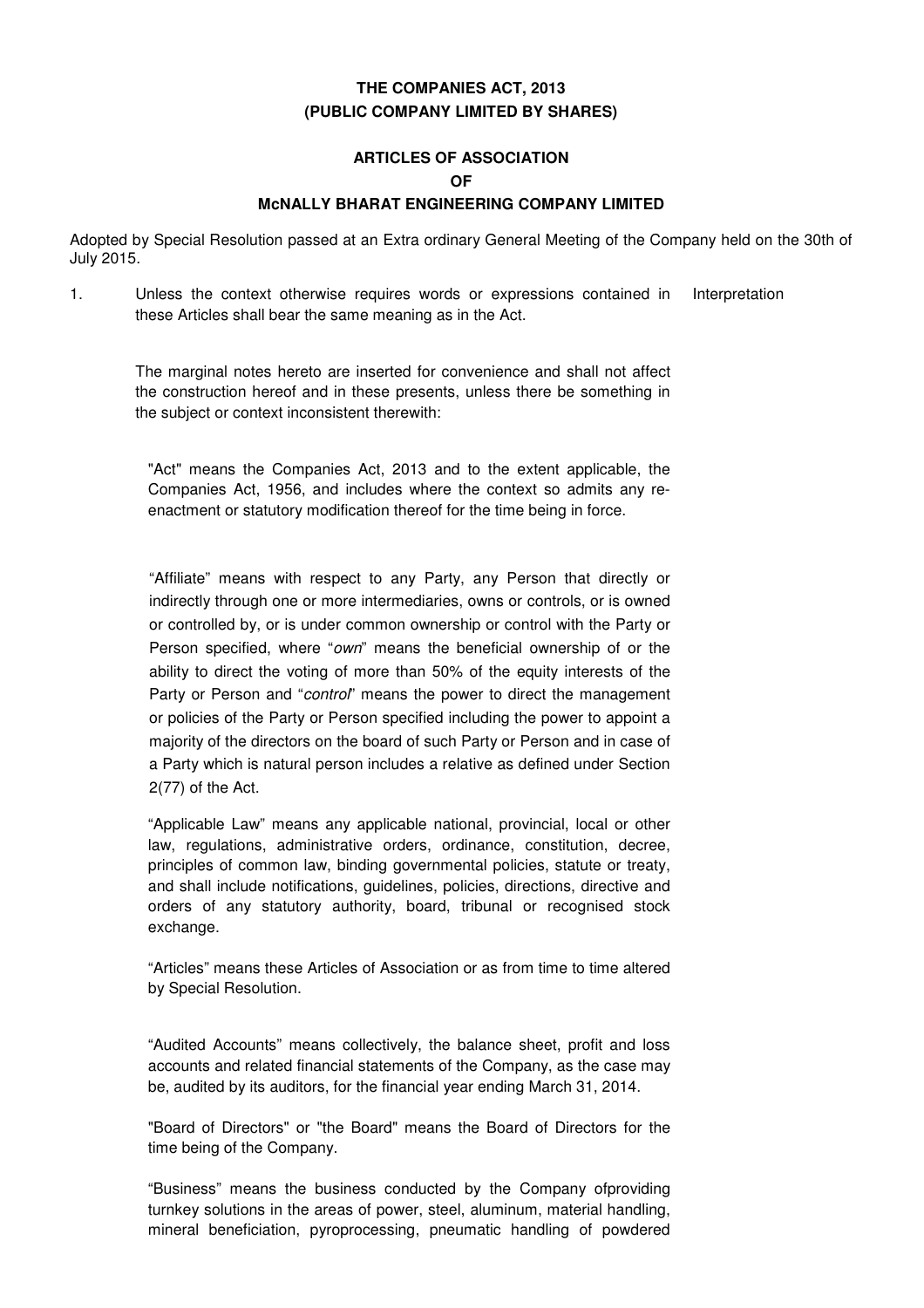materials including fly ash handling and high concentrate disposal, coal washing, port cranes, cement, oil & gas, civic and industrial water supply etc. and Subsidiaries are engaged in the business of engineering, procurement, manufacturing, fabrication and supply of equipment and structures as well as project execution.

"Closing Date" has the meaning ascribed to the term in ARTICLE 5.1 of the Investment Agreement.

"Company" means McNally Bharat Engineering Company Limited.

"Company Warranties" means warranties given by the Company as set out in Annexure 4 to the Investment Agreement.

"Conditions Precedent" has the meaning ascribed to the term in ARTICLE 3 of the Investment Agreement.

"Control" means (including with correlative meanings, the terms "Controlling", "Controlled by" and "under common Control"), as used with respect to any Party or Person, the power to direct the management or policies of the Party or Person specified including the power to appoint a majority of the directors on the board of such Party or Person and in case of a Party which is natural person includes a relative as defined under Section 2(77) of the Act or the beneficial ownership of or the ability to direct the voting of more than 50% of the equity of the Party or Person.

" Directors" mean the directors for the time being of the Company.

"Dividend" includes bonus, but excludes bonus shares.

"EMC" means EMC Limited, a company duly incorporated under the Companies Act, 1913 with Company Identification Number U31901WB1953PLC 021044 and having its registered office at Constantia Office Complex, (South Block), 8th Floor, 11, Dr. U.N. BrahmacHari Street, Kolkata-700017, West Bengal.

"EMC Directors" means the director(s) appointed on the Board as nominated by EMC on the Closing Date.

"EMC Shares" means the aggregate of the Subscribed Shares (defined hereinafter) and the Offer Shares.

"Encumbrance" means any (a) mortgage, charge (fixed or floating), pledge, lien, hypothecation, trust, right of set off or other third party right or interest (legal or equitable) including any right of pre-emption, assignment by way of security, reservation of title or any other security interest or other encumbrance of any kind however created or arising or any other security letter, agreement or arrangement (including a sale and repurchase arrangement) having similar effect (b) purchase or option agreement or arrangement in relation to equity interest, (c) subordination agreements or arrangement, (d) any voting agreement, interest, option, right of offer, right of refusal, transfer restriction in favour of any Person, (e) restriction on (i) use (except a restriction by virtue of Applicable Law), (ii) receipt of income or (iii) exercise of any other attribute of ownership (f) any adverse claim as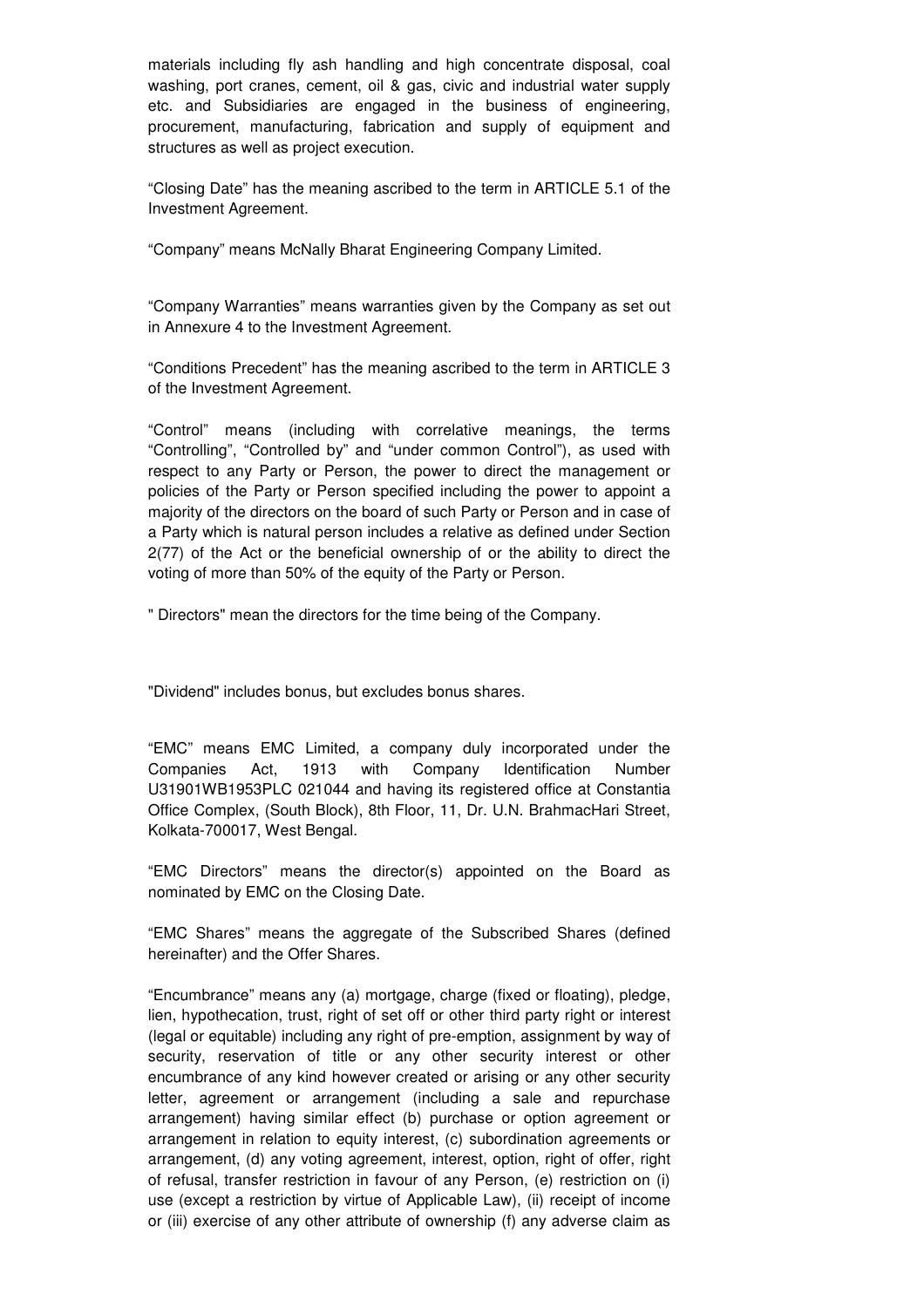to title, possession or use; and (g) agreements to create or effect any of the foregoing.

"Equity Share" means an equity share in the Company of the face value of Rs. 10/- (Rupees Tenonly).

"Execution Date" means the date of execution of the Investment Agreement.

"Investment Agreement" means the Investment Agreement dated the Execution Date executed between the Company, the Promoter Group and EMC.

"ICDR Regulations" mean the SEBI (Issue of Capital and Disclosure Requirements) Regulations, 2009.

"Indian GAAP" means generally accepted accounting principles in India.

"Loss(es)" has the meaning ascribed to the term in ARTICLE 1.1.30 of the Investment Agreement.

"Managing Director" means a Managing Director appointed as such for the time being of the Company

"Market Price" for a particular day with respect to the Equity Shares of the Company shall mean the closing price of the Equity Shares of the Company on the relevant stock exchange where the Equity Shares of the Company have been maximum traded on that date.

"MSEL" means McNally Sayaji Engineering Limited, which is a subsidiary of the Company listed on the Vadodara Stock Exchange Limited, Ahmedabad Stock Exchange Limited and Delhi Stock Exchange Association Limited.

"MSEL Agreements" shall mean the Share Purchase Agreement dated May 12, 2009 executed between MSEL, EIG (Mauritius) Limited and the Company; Shareholders Agreement dated October 9, 2009 executed between MSEL, EIG (Mauritius) Limited and the Company; and Share Subscription Agreement dated December 24, 2009 executed between MSEL, EIG (Mauritius) Limited and the Company.

"Month" means calendar month.

"Offer Shares" means the Equity Shares tendered in the Open Offer.

"Office" means the Registered Office for the time being of the Company.

"Open Offer" means the open offer made by EMC to the public shareholders of the Company pursuant to Regulation 3(1) and Regulation 4 of the Takeover Regulations in accordance with the provisions contained in the Takeover Regulations.

"Party" means the Promoter Group, EMC and the Company individually or collectively respectively.

"Person" means and includes any individual, sole proprietorship, partnership, unincorporated association, unincorporated syndicate, unincorporated organization, trust, body corporate, and a natural person in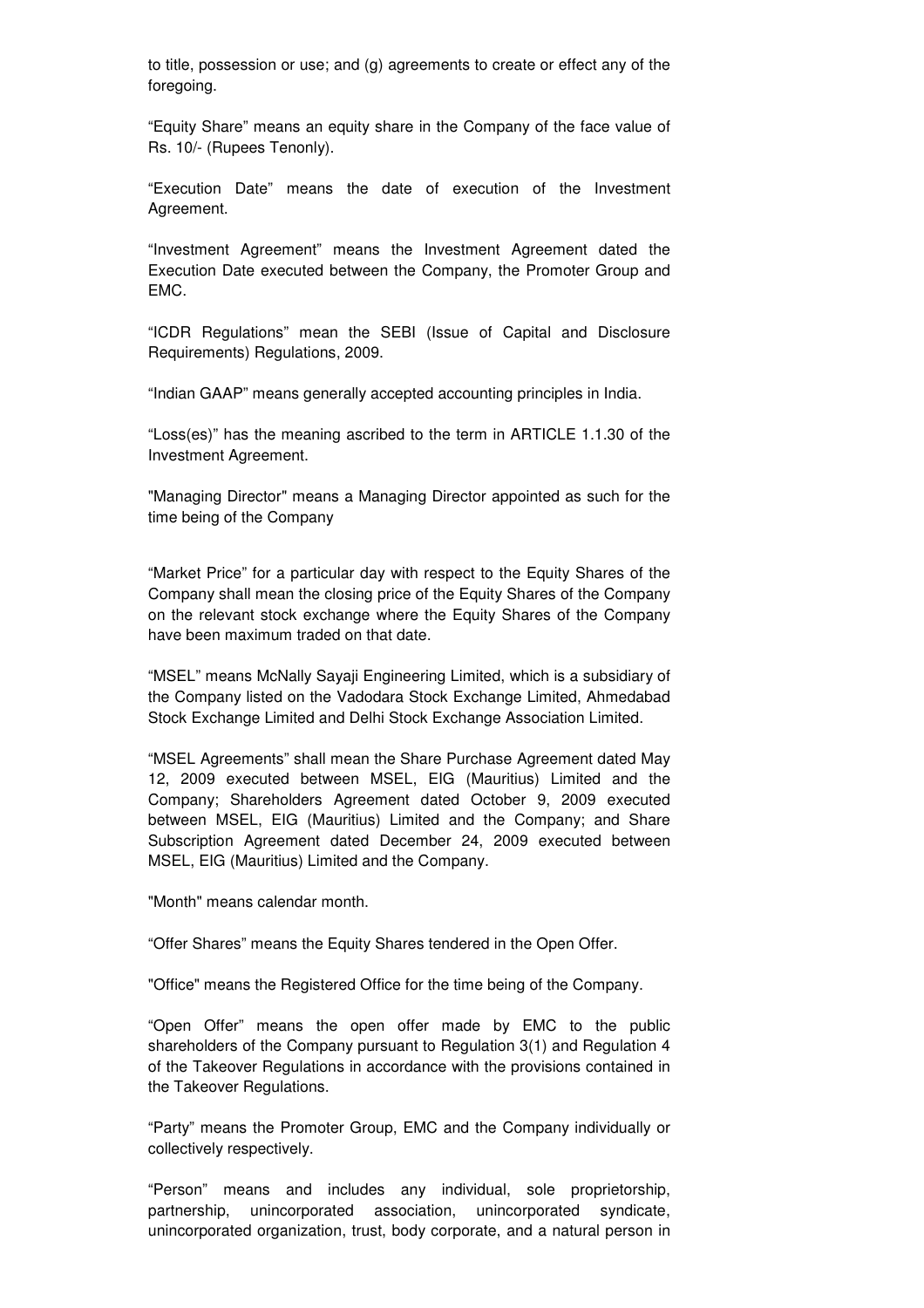his capacity as trustee, executor, administrator, or other legal representative, authority, joint venture, partnership, association or other entity (whether or not having a separate legal status).

"Promoter Group" means the persons set out in Schedule 1 of these Articles.

"Promoter Group Warranties" means the warranties given by the Promoter Group as set out in Annexure- 3 to the Investment Agreement.

"Proxy" includes Attorney duly constituted under a power of Attorney.

"Register" means the Register of Members to be kept pursuant to Section 88 of the Act.

"Registrar" means the Registrar of Companies, Kolkata.

"Related Party" has the meaning ascribed to in Section 2(76) of the Act and under AS 18 of the Indian GAAP.

"Secretary" means the Secretary appointed as such for the time being of the Company.

"Seal" means the Common Seal of the Company.

"Share Capital" shall mean the entire subscribed, issued and paid-up share capital of the Company, on a fully diluted basis.

"Subscribed Shares" means 1,00,00,000 (one crore) Equity Shares of the Company subscribed by EMC, as per the terms of the Investment Agreement aggregating to 19.77% (nineteen point seven seven percent) of the Share Capital of the Company.

"Subsidiaries" shall mean the subsidiaries as listed in Schedule 2 and any other subsidiary of the Company in future.

"Takeover Regulations" means SEBI (Substantial Acquisition of Shares and Takeover) Regulations, 2011.

"Wholetime Director" means a Director in the whole time employment of the Company or a Director who has been appointed a Whole time Director for the time being of the Company

"ln Writing" and "Written" include printing, lithography and other modes of representing or reproducing words in a visible form.

Words importing the singular number only include the plural number and vice versa.

Words importing persons include corporations.

Words importing masculine gender only include the feminine gender.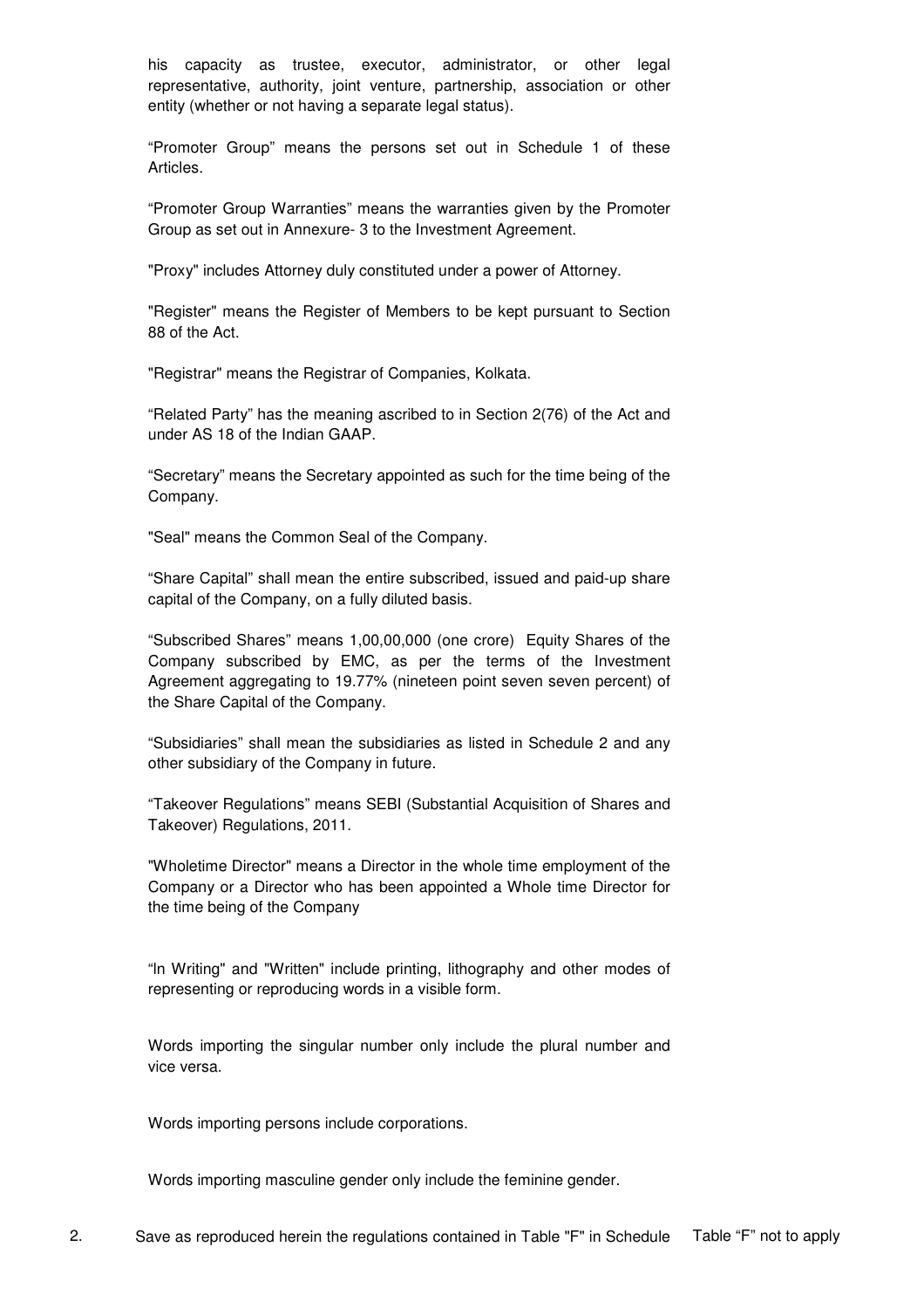3. Save as permitted by Section 67 of the Act, the funds of the Company shall not be employed in the purchase of or lent on the security of, shares of the Company and the Company shall not give, directly or indirectly, any financial assistance, whether by way of loan, guarantee the provision of security or otherwise, for the purpose of or in connection with any purchase of or subscription for shares in the Company or any company of which it may, for the time being, be a Subsidiary.

Company not to purchase its own shares

This Article shall not be deemed to affect the power of the Company to enforce repayment of loans to members or to exercise a lien conferred by Article 31.

### **S H A R E S**

- 4. The Share Capital of the Company is Rs. 1,90,00,00,000/- (Rupees One Hundred and Ninety Crores Only) divided into 7,00,00,000 (Seven Crores) equity shares of Rs. 10/- (Rupees Ten Only) each and 1,20,00,000 (One Crore Twenty Lakhs) Non-Convertible Redeemable Preference Shares of Rs.100/- (Rupees One Hundred Only) each. Division of Capital
- 5. Subject to the provisions of these Articles, the shares shall be under the control of the Board who may allot or otherwise dispose of the same to such persons on such terms and conditions, at such times, either at par or at a premium, and for such consideration as the Board thinks fit. Provided that, where at any time it is proposed to increase the subscribed capital of the Company by the allotment of further shares, then, subject to the provisions of Section 62 of the Act, the Board shall issue such shares in the manner set out in Section 62 of the Act. Provided further that the option or right to call of shares shall not be given to any person except with the sanction of the Company in general meeting. Allotment of Shares
- 6. Subject to the provisions of these Articles, the Company shall have power to issue Preference Shares carrying a right to redemption out of profits which would otherwise be available for dividend, or out of the proceeds of a fresh issue of shares made for the purposes of such redemption, or liable to be redeemed at the option of the Company, and the Board may subject to the provisions of Section 55 of the Act, exercise such power in such manner as it thinks fit. Redeemable Preference Shares
- 7. If the Company shall offer any of its shares to the public for subscription:-
	- (1) no allotment thereof shall be made, unless the amount stated in the prospectus as the minimum subscription has been subscribed and the sum payable on application thereof has been paid to and received by the Company; but this provision shall no longer apply after the first allotment of shares offered to the public for subscription;
	- (2) the amount payable on application on each share shall not be less than 5 (five) per cent of nominal amount of the shares or such other percentage or amount as may be specified by the Securities and Exchange Board of India; and
	- (3) the Company shall comply with the provisions of sub-section (3) of Section 40of the Act.

Restriction on Allotments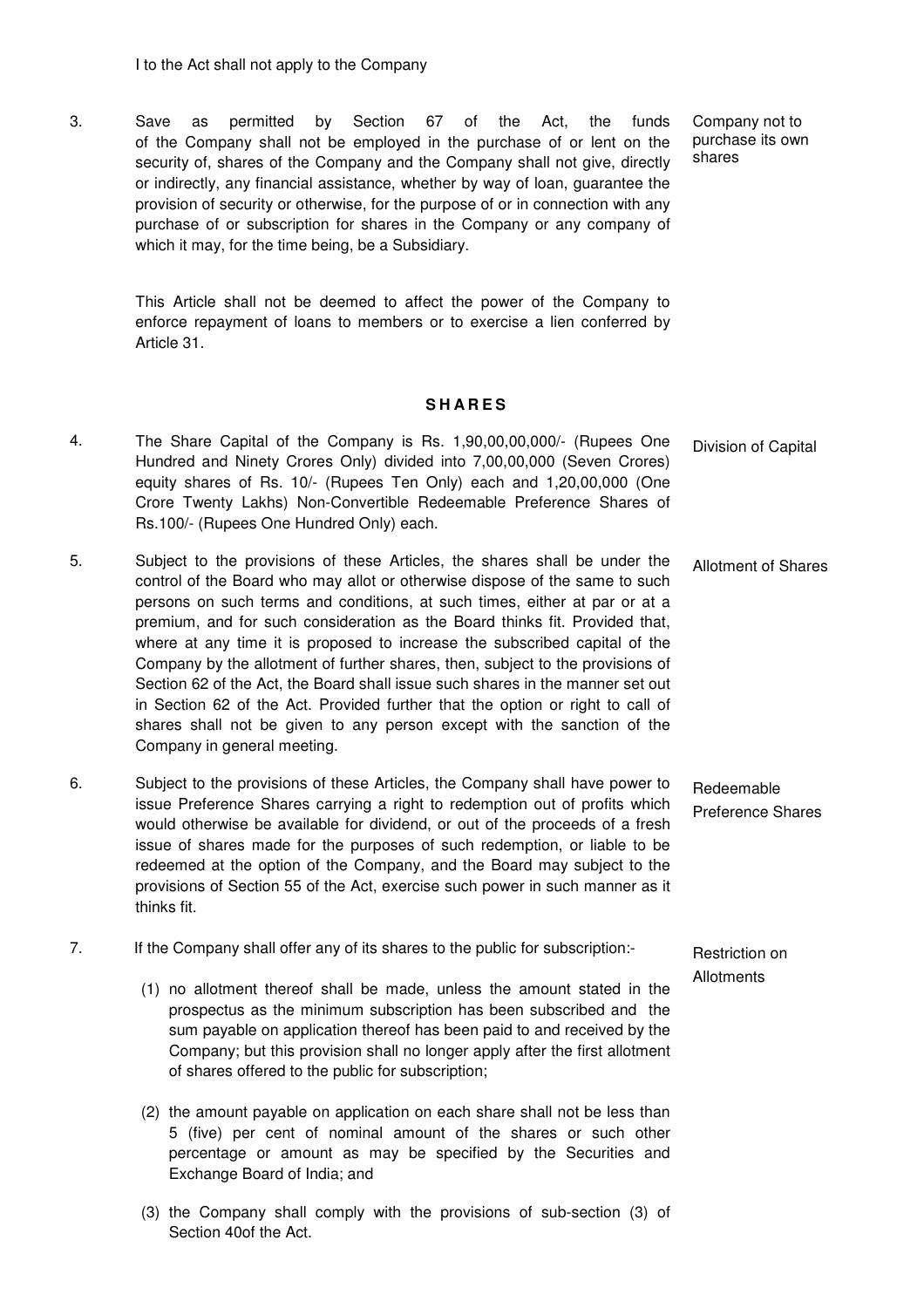| 8.  | The Company may exercise the powers of paying commissions conferred by<br>sub-section (6) of Section 40 of the Act, provided that the rate per cent or the<br>amount of the commission paid or agreed to be paid shall be disclosed in the<br>manner required by the said Section and the commission shall not exceed 5<br>per cent of the price at which any shares, in respect whereof the same is paid,<br>are issued or $2\frac{1}{2}$ per cent of the price at which any debentures are issued (as<br>the case may be). Such commission may be satisfied by the payment of cash<br>or the allotment of fully or partly paid shares or partly in one way and partly in<br>the other. The Company may also on any issue of shares or debentures pay<br>such brokerage as may be lawful. | Commission and<br>brokerage               |
|-----|--------------------------------------------------------------------------------------------------------------------------------------------------------------------------------------------------------------------------------------------------------------------------------------------------------------------------------------------------------------------------------------------------------------------------------------------------------------------------------------------------------------------------------------------------------------------------------------------------------------------------------------------------------------------------------------------------------------------------------------------------------------------------------------------|-------------------------------------------|
| 9.  | Except as provided in Section 54 of the Act, the Company shall not issue<br>shares at a discount.                                                                                                                                                                                                                                                                                                                                                                                                                                                                                                                                                                                                                                                                                          | Shares at a discount                      |
| 10. | If, by the conditions of allotment of any share, the whole or part of the amount<br>or issue price thereof shall be payable by installments, every such installment<br>shall when due, be paid to the Company by the person who, for the time<br>being, shall be the registered holder of the share or by his executor or<br>administrator.                                                                                                                                                                                                                                                                                                                                                                                                                                                | Installments on shares<br>to be duly paid |
| 11. | The joint-holders of a share shall be severally as well as jointly liable for the<br>payment of all installments and calls due in respect of such share                                                                                                                                                                                                                                                                                                                                                                                                                                                                                                                                                                                                                                    | Liability of joint- holders<br>of Shares  |
| 12. | Save as herein otherwise provided, the Company shall be entitled to treat the<br>registered holder of any share as the absolute owner thereof and accordingly<br>shall not, except as ordered by a Court of competent jurisdiction, or as by<br>statute required, be bound to recognize any equitable or other claim to or<br>interest in such share on the part of any other person.                                                                                                                                                                                                                                                                                                                                                                                                      | Trusts not recognized                     |
| 13. | Shares may be registered in the name of any person, company or other body<br>corporate. Not more than four persons shall be registered as joint-holders of                                                                                                                                                                                                                                                                                                                                                                                                                                                                                                                                                                                                                                 | Who may be registered                     |

### **C E R T I F I C A T E S**

1 4 . Subject to the provisions of Section 46 and the Companies (Share Capital and Debentures) Rules, 2014, or any statutory modification or re-enactment thereof, share certificates shall be issued as follows:

any share.

- (1) The certificates of title to shares and duplicates thereof when necessary shall be issued under the Seal of the Company which shall be affixed in the presence of (I) two Directors or a Director and a person acting on behalf of another Director under a duly registered power-of-attorney or two persons acting as attorneys for two Directors as aforesaid; and (II) the Secretary or some other person appointed by the Board for the purpose, all of whom shall sign such share certificate; provided that, if the composition of the Board permits of it, at least one of the aforesaid two Directors shall be a person other than a Managing or Wholetime **Director Certificates**
- (2) Every member shall be entitled free of charge to 1 (one) certificate for all the shares of each class registered in his name, or, if any, member so wishes, to several certificates each for one or more of such shares but, in respect of each additional certificate which does not comprise shares in lots of market units of trading, the Board may charge such fee as it may determine, subject to the abovementioned Rules. Unless the conditions of issue of any shares otherwise provide, the Company shall Members' right to **Certificate**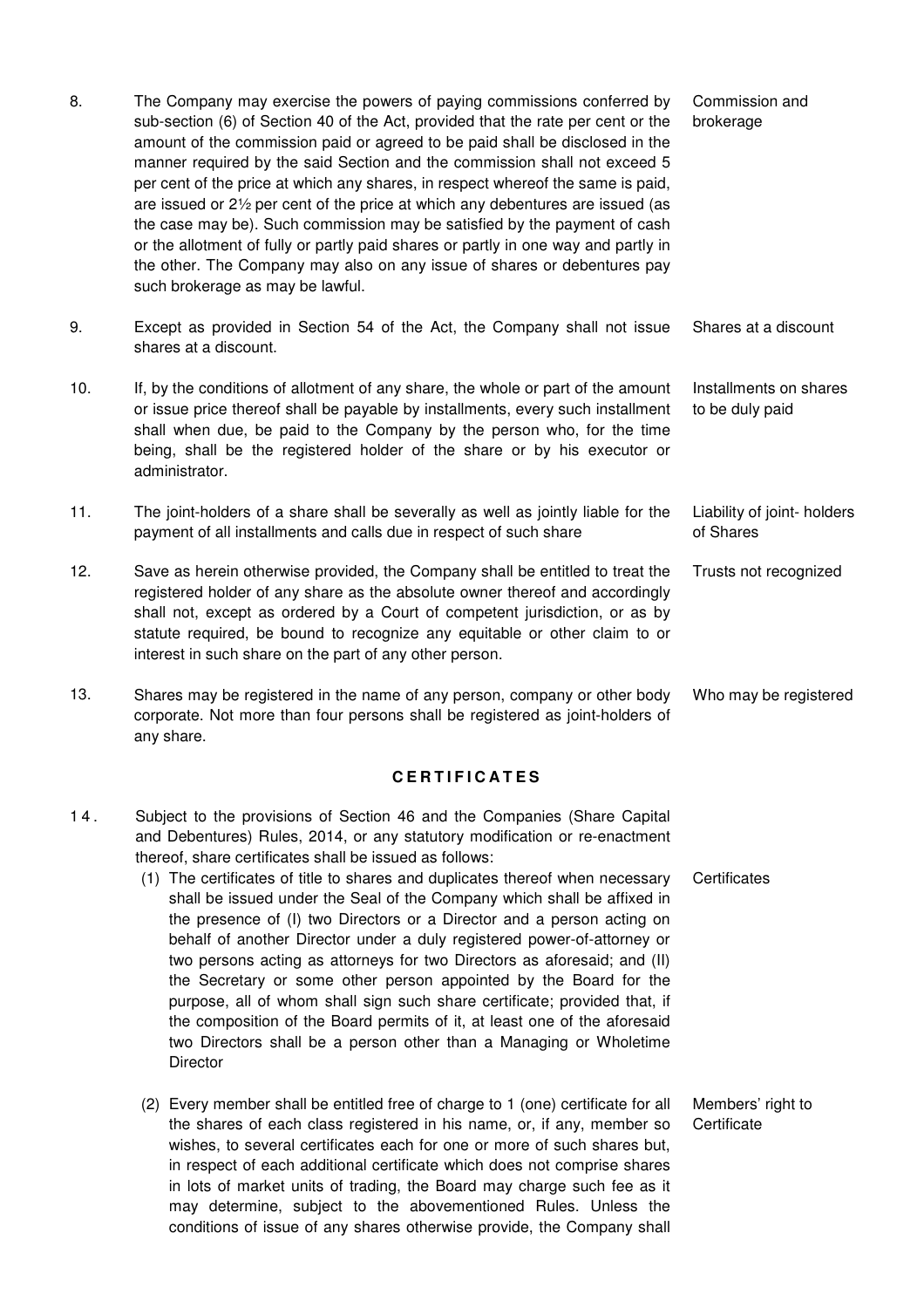either within2(two) months after the date of allotment and on surrender to the Company of its letter making the allotment or of its fractional coupons of requisite value (save in the case of issue against letters of acceptance or of renunciation or in cases of issue of bonus shares) or within 1 (one) month of receipt of the application for registration of the transfer, sub-division, consolidation or renewal of any of its shares, as the case may be, complete and have ready for delivery the certificates of such shares. Every certificate of shares shall specify the name of the person in whose favour the certificate is issued, the shares to which it relates and the amount paid up thereon. Particulars of every certificate issued shall be entered in the Register maintained in the form set out in the above Rules or in a form as near thereto as circumstances admit, against the name of the person, to whom it has been issued, indicating the date of issue. In respect of any share held jointly by several persons, the Company shall not be bound to issue more than one certificate and delivery of a certificate to one of several joint-holders shall be sufficient delivery to all such holders.

- (3) If any certificate of any share or shares lie surrendered to the Company for sub-division or consolidation or if any certificate be defaced, torn or old, decrepit, worn-out or where the cages on the reverse for recording transfers have been duly utilised, then, upon surrender thereof to the Company, the Board may order the same to be cancelled and may issue a new certificate in lieu thereof; and if any certificate be lost or destroyed then, upon proof thereof to the satisfaction of the Board and on such indemnity as the Board thinks fit being given, a new certificate in lieu thereof shall be given to the party entitled to the shares to which such lost or destroyed certificate shall relate. Where a new certificate has been issued as aforesaid it shall state on the face of it and against the stub or counterfoil that it is issued in lieu of a share certificate or is a duplicate issued for the one so replaced and, in the case of a certificate issued in place of one which has been lost or destroyed, the word "duplicate" shall be stamped or punched in bold letters across the face thereof. For every certificate issued under this Article (except when issued on a sub-division or consolidation of share certificates into lots of the market unit or in replacement of those which are old, decrepit, wornout or where the cages on the reverse for recording transfers have been fully utilised) the Board may charge such fee not exceeding Rs. 50 (Rupees Fifty only) per certificate or such other as may be permitted by Applicable Law andas they be agreed by it with the Stock Exchange with which its shares may be enlisted for the time being together with such out of pocket expenses incurred by the Company in investigating evidence as it may determine.
- (3A) Notwithstanding anything contained in Article 14(3), the Board of Directors may refuse applications for sub-division or consolidation of Share Certificates into denominations of less than 25 (twenty five) except when such sub-division or consolidation is required to be made to comply with a statutory order or an order of a competent Court of Law.

As is issue of new certificates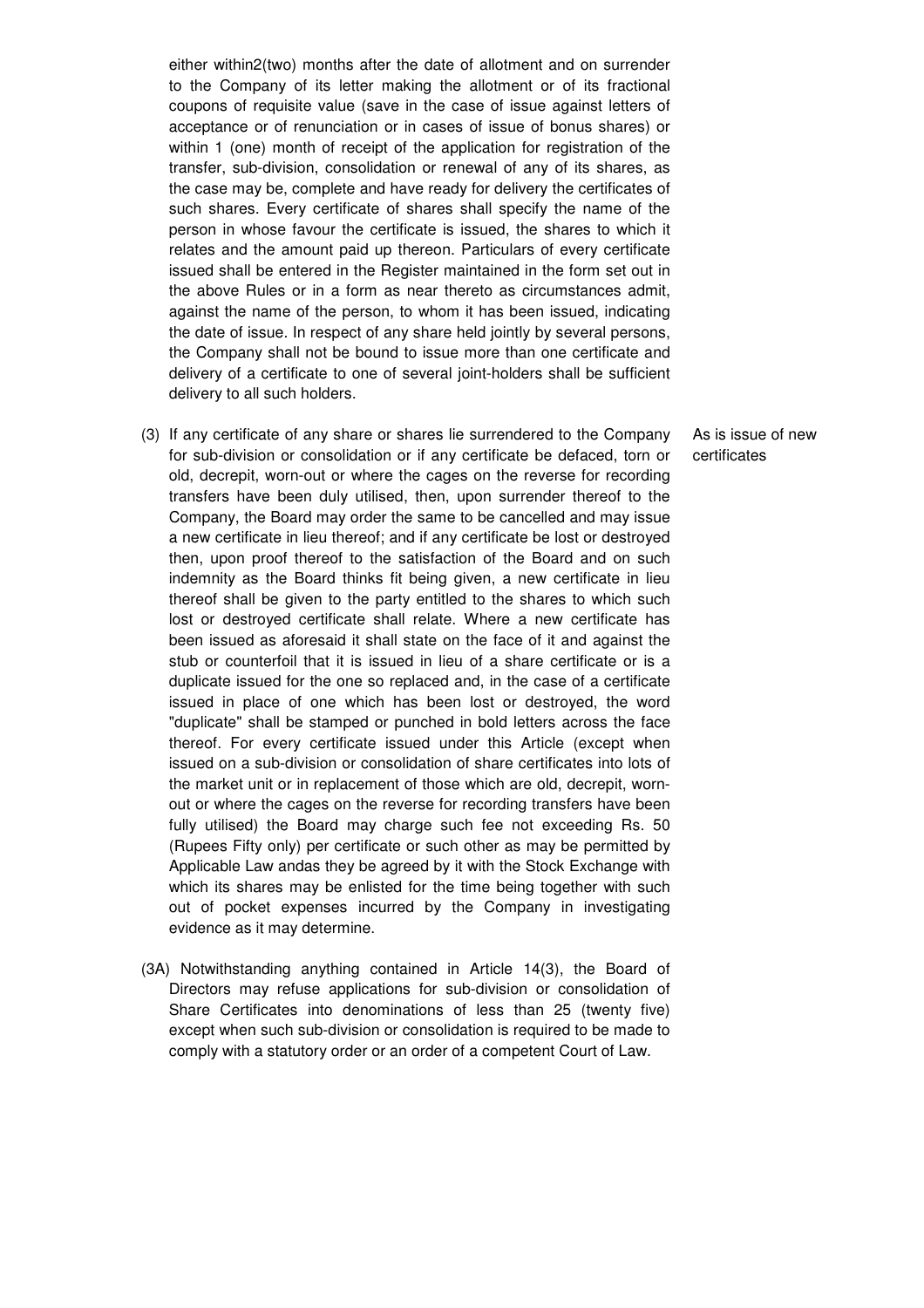- (3B) Notwithstanding anything contained in Article 14(3) the Board of Directors shall not accept the applications for transfer of less than 25 (twenty five) Equity Shares of the Company, provided, however, this condition shall not apply to:
	- (I) a transfer of Equity Shares made in pursuance of any statutory provision or an order of a competent Court of Law;
	- (II) the transfer of the entire Equity Shares by an existing Equity Shareholder holding less than 25 (twenty five) Equity Shares by a single transfer to a single or joint names;
	- (III) the transfer of the entire Equity Shares of an existing Equity Shareholder holding less than 25 (twenty five) Equity Shares to one or more transferees whose holding in the Company will not be less than 25 Equity Shares each after the said transfer;
	- (IV) the transfer of not less than 25 (twenty five) Equity Shares in the aggregate in favour of the same transferee in two or more transfer deeds, submitted together within which one or more relate/s to the transfer of less than 25 (twenty five) Equity Shares.
- (4) Where a new share certificate has been issued in pursuance of the last preceding paragraphs, particulars of every such certificate shall also be entered in a Register of Renewed and Duplicate Certificates indicating against the name of the person to whom the certificate is issued, the number and date of issue of the certificate in lieu of which the new certificate is issued and the necessary changes indicated in the Register by suitable cross-references in the "Remarks" Column. All entries made in the Register or in the Register of Renewed and Duplicate Certificates shall be authenticated by the Secretary or such other person as may be appointed by the Board for purposes of sealing and signing the share certificate under Article (1) hereof.

Particulars of new certificate to be entered in the Register

When interest on call or installment payable

#### **C A L L S**

- 1 5 . The Board may, from time to time, subject to the terms on which any shares may have been issued, and subject to the provisions of Section 49 of the Act, make such calls as the Board thinks fit upon the members in respect of all moneys unpaid on the shares held by them respectively, and not by the conditions of allotment thereof made payable at fixed times, and each member shall pay the amount of every call so made on him to the persons and at the times and places appointed by the Board. A call may be made payable by installments and shall be deemed to have been made when the resolution of the Board authorizing such call was passed. Calls
- 1 6 . Not less than 14 (fourteen) days' notice of any call shall be given specifying the time and place of payment and to whom such call shall be paid. Notice of Call
- 1 7 . (1) If the sum payable in respect of any call or installment be not paid on or before the day appointed for payment thereof, the holder for the time being in respect of the share for which the call shall have been made or the installment shall be due shall pay interest for the same at the rate of 12 per cent per annum from the day appointed for the payment thereof, to the time of the actual payment or at such lower rate (if any) as the Board may determine.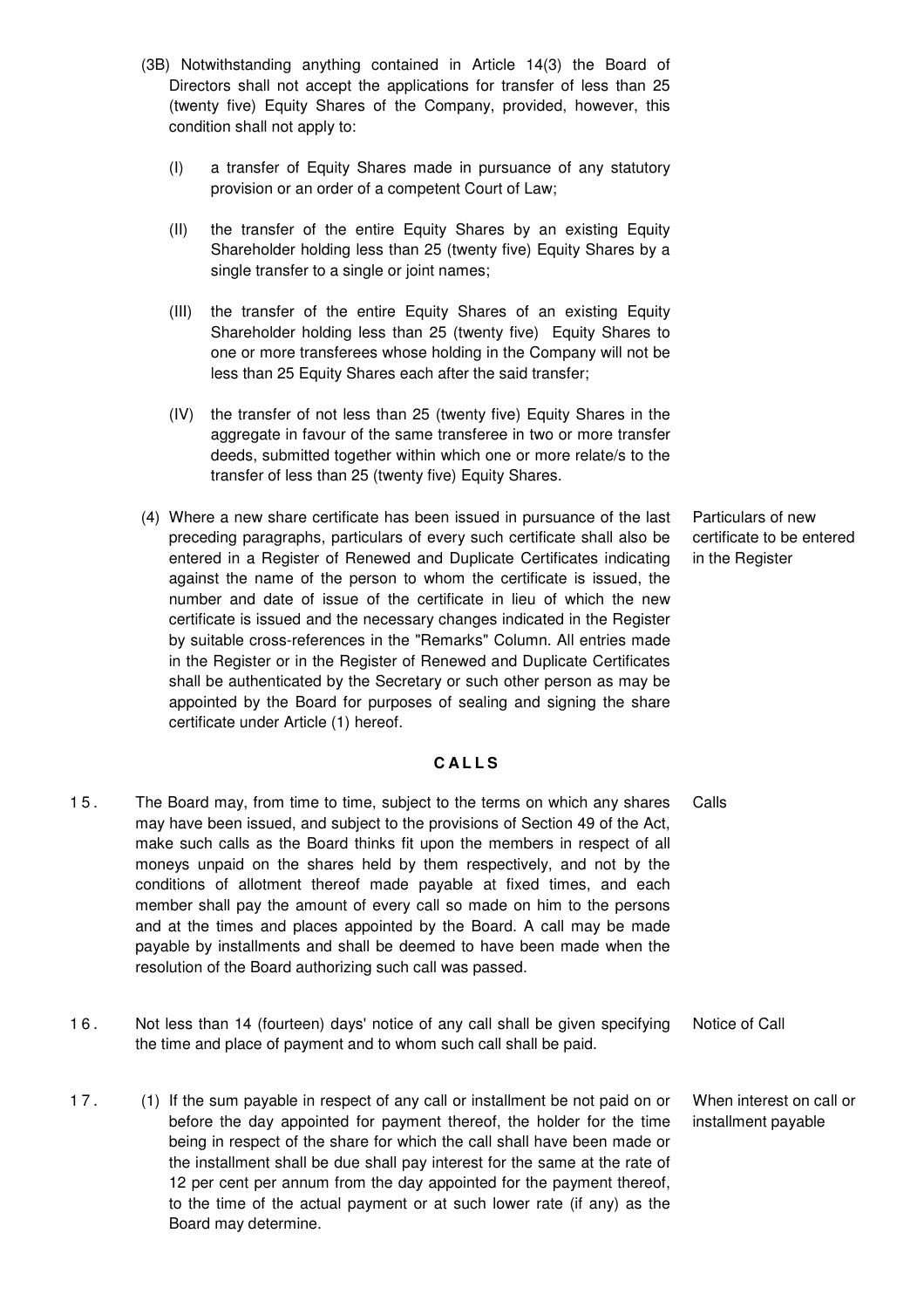- (2) The Board shall be at liberty to waive payment of any such interest either wholly or in part.
- 18. If by the terms of issue of any share or otherwise any amount is made payable upon allotment or at any fixed time or by installments at fixed times, whether on account of the amount of the share or by way of premium every such amount or installment shall be payable as if it were a call duly made by the Board and of which due notice had been given, and all the provisions herein contained in respect of calls shall relate to such amount or installment accordingly.
- 19. On the trial or hearing of any action or suit brought by the Company against any shareholder or his representatives to recover any debt or money claimed to be due to the Company in respect of his share, it shall be sufficient to prove that the name of the defendant is or was, when the claim arose, on the Register as a holder, or one of the holders of the number of shares in respect of which such claim is made, and that the amount claimed is not entered as paid in the books of the Company and it shall not be necessary to prove the appointment of the Board who made any call, nor that a quorum was present at the Board meeting at which any call was made nor that the meeting at which any call was made was duly convened or constituted, nor any other matter whatsoever, but the proof of the matters aforesaid shall be conclusive evidence of the debt.
- 2 0 . The Board may, if it thinks fit, receive from any member willing to advance the same, all or any part of the money due upon the shares held by him beyond the sums actually called for, and upon the money so paid or satisfied in advance, or so much thereof as from time to time exceeds the amount of the calls then made upon the share in respect of which such advance has been made, the Company may pay interest at such rate not exceeding, unless the Company in general meeting shall otherwise direct, 6 per cent per annum as the member paying such sum in advance and the Board agree upon. Money so paid in excess of the amount of calls shall not rank for dividends or confer a right to participate in profits. The Board may at any time repay the amount so advanced upon giving to such member not less than three months' notice in writing.
- 21. A call may be revoked or postponed at the discretion of the Board. Revocation of call

## **F O R F E I T U R E**

- 2 2 . If any member fails to pay any call or installment of a call on or before the day appointed for the payment of the same the Board may, at any time thereafter during such time as the call or installment remains unpaid, serve a notice on such member requiring him to pay the same, together with any interest that may have accrued and all expenses that may have been incurred by the Company by reason of such non-payment. If call or installment not paid notice may be given.
- 2 3 . The notice shall name a day (not being less than fourteen days from the date of the notice) and a place or places on and at which such call or installment and such interest and expenses as aforesaid are to be paid. The notice shall also state that in the event of non-payment at or before the time, and at the Form of notice

Amount payable at fixed times or payable by installments as calls

Evidence is actions by Company against shareholders

Payment of calls in advance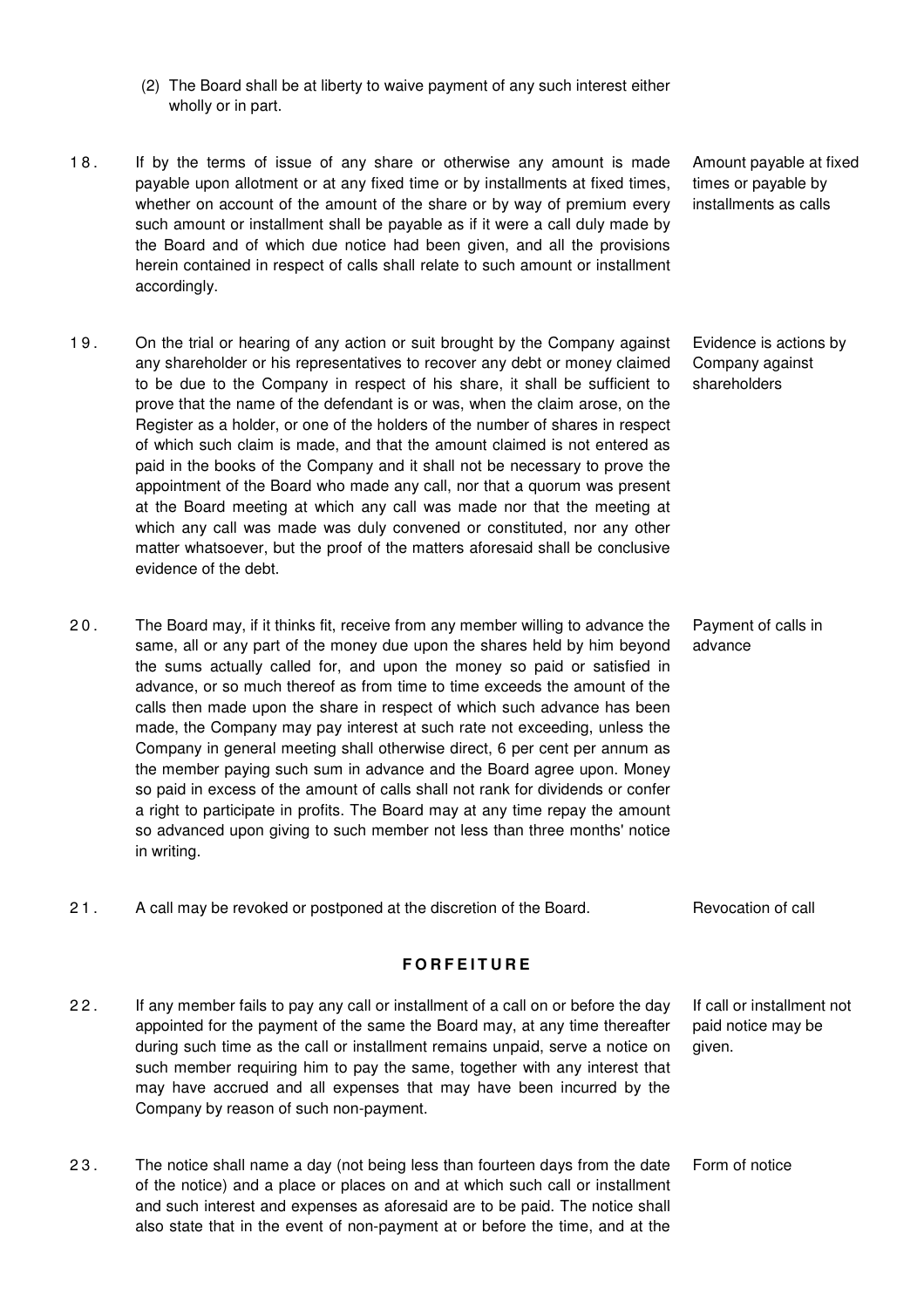place appointed, the shares in respect of which such call was made or installment is payable will be liable to be forfeited.

- 2 4 . If the requisitions of any such notice as aforesaid be not complied with any shares in respect of which such notice has been given may, at any time thereafter, before payment of all calls or installments, interest and expenses, due in respect thereof, be forfeited by a resolution of the Board to that effect. Such forfeiture shall include all dividends declared in respect of the forfeited shares and not actually paid before the forfeiture. If notice not complied with shares may be forfeited
- 2 5 . When any share shall have been so forfeited notice of the resolution shall be given to the member in whose name it stood immediately prior to the forfeiture and an entry of the forfeiture, with the date thereof, shall forthwith be made in the Register, but no forfeiture shall be in any manner invalidated by any omission or neglect to give such notice or to make such entry as aforesaid. Notice after forfeiture
- 2 6 . Any share so forfeited shall be deemed to be the property of the Company, and the Board may sell, re-allot or otherwise dispose of the same in such manner as it thinks fit. Forfeited shares to become property of the **Company**
- 2 7 . The Board may, at any time before any share so forfeited shall have been sold, re-allotted or otherwise disposed off, annul the forfeiture thereof upon such conditions as it thinks fit. Power to annul forfeiture
- 2 8 . A person whose share has been forfeited shall cease. to be a member in respect of the share, but shall, notwithstanding such forfeiture remain liable to pay, and shall forthwith pay to the Company, all calls, or installments, interest and expenses, owing upon or in respect of such share, at the time of the forfeiture, together with interest thereon, from the time of forfeiture until payment, at 10 per cent, per annum and the Board may enforce the payment thereof; or any part thereof, without any deduction or allowance for the value of the shares at the time of forfeiture, but shall not be under any obligation to do so. Liability of forfeiture
- 2 9 . A duly verified declaration in writing that the declarant is a Director, Managing Director, Manager or Secretary of the Company and that certain shares in the Company have been duly forfeited on a date stated in the declaration shall be conclusive evidence of the facts therein stated as against all persons claiming to be entitled to the shares and such declaration and the receipt of the Company for the consideration, if any, given for the shares on the sale or disposition thereof shall constitute a good title to such shares; and the person to whom any such share is sold shall be registered as the holder of such share and shall not be bound to see to the application of the purchase money,nor stall his title to such share be affected by any irregularity or invalidity in the proceedings in reference to such forfeiture, sell or disposition. Evidence of forfeiture
- 3 0 . The provisions of Articles 22 to 29 hereof shall apply in the case of nonpayment of any sum which, by the terms of issue of a share, becomes payable at a fixed time, whether on account of the nominal value of a share or by way of premium, as if the same had been payable by virtue of la call duly made and notified. Forfeiture provisions to apply to non-payment in terms of issue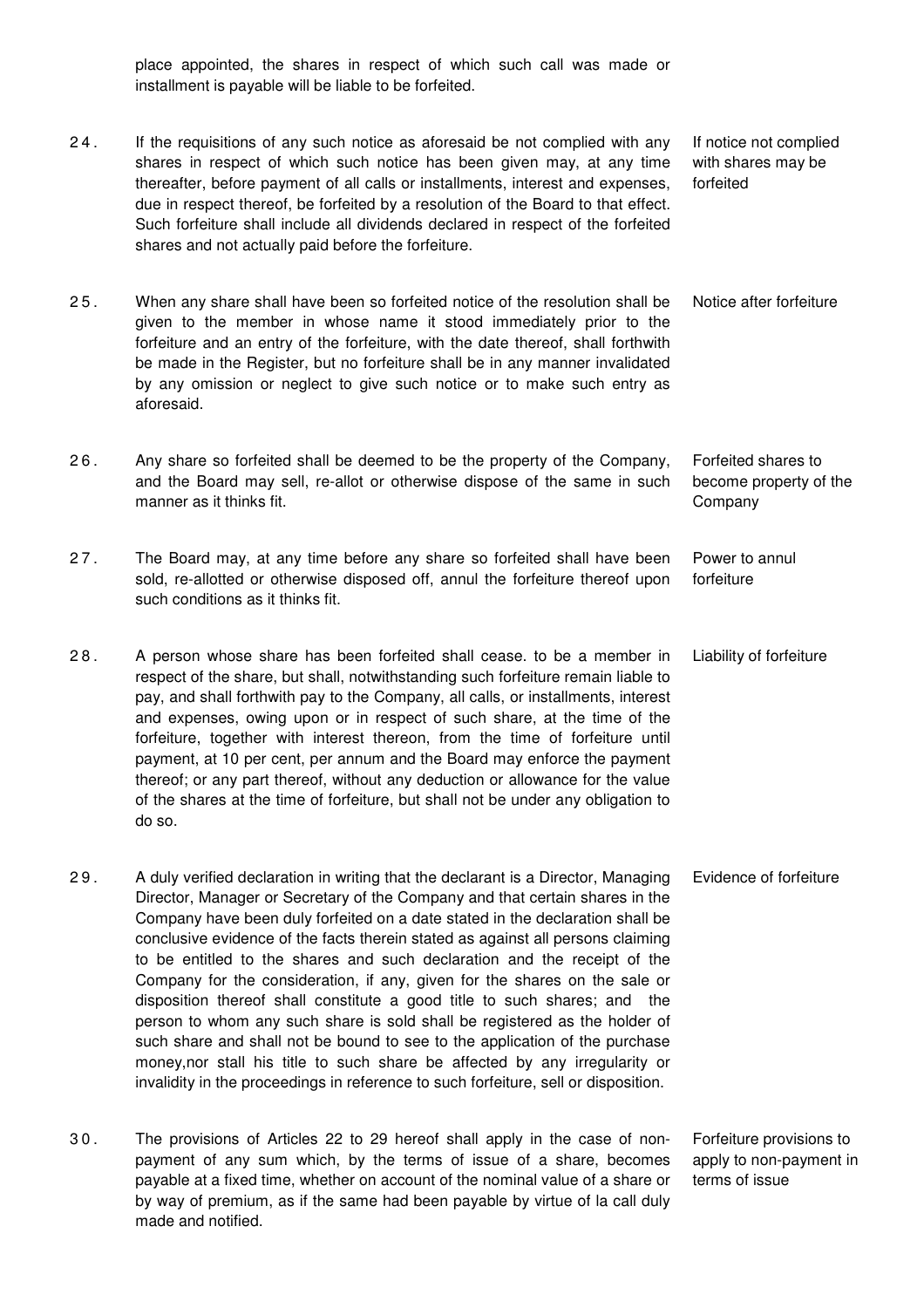### **L I E N**

- 3 1 . The Company shall have a first and paramount lien upon every share not being fully paid up registered in the name of each member (whether solely or jointly with others), and upon the proceeds of sale thereof for moneys called or payable at a fixed time in respect of such share whether the time for the payment thereof shall have actually arrived or not and no equitable interest in any share shall be created except upon the footing and condition that Article 12 hereof is to have full effect. Such lien shall extend to all dividends from time to time declared in respect of such share. Unless otherwise agreed, the registration of a transfer of a share shall operate as a waiver of the Company's lien, if any on such share. Company's lien on shares 3 2 . For the purpose of enforcing such lien the Board may sell the share subject thereto in such manner as it thinks fit, but no sale shall be made until such time for payment as aforesaid shall have arrived and until notice in writing of the intention to sell shall have been served on such member, his executor or administrator or his committee, curator bonis or other legal representative as the case may be and default shall have been made by him or them in the payment of the moneys called or payable at a fixed time in respect of such share for fourteen days after the date of such notice. As to enforcing lien by sale 3 3 . The net proceeds of the sale shall be received by the Company and applied in or towards payment of such part of the amount in respect of which the lien exists as is presently payable, and the residue, if any, shall (subject to a like lien for sums not presently payable as existed upon the share before the sale) be paid to the person entitled to the share at the date of the sale. Application of proceeds of sale 3 4 . Upon any sale after forfeiture or for enforcing a lien in purported exercise of the powers hereinbefore given, the Board may appoint some person to execute an instrument of transfer of the share sold and cause the purchaser's name to be entered in the Register in respect of the share sold, and the purchaser shall not be bound to see to the regularity of the proceedings, nor to the application of the purchase money, and after his name has been entered in the Register in respect of such share the validity of the sale shall not be impeached by any person, and the remedy of any person aggrieved by Validity of sales in exercise of lien and after forfeiture
- 3 5 . Where any share under the powers in that behalf contained is sold by the Board and the certificate in respect thereof has not been delivered up to the Company by the former holder of such share, the Board may issue a new certificate for such share distinguishing it in such manner as it may think fit from the certificate not so delivered up. Board may issue new certificates

### **T R A N S F E R**

3 6 . Save as provided in Section 56 of the Act, no transfer of a share shall be registered unless a proper instrument of transfer duly stamped and executed by or on behalf of the transferor and by or on behalf of the transferee has been delivered to the Company together with the certificate relating to the share or, if no such certificate is in existence, the Letter of Allotment of the share. The transferor shall be deemed to remain the member in respect of

the sale shall be in damages only and against the Company exclusively.

Execution of transfer, etc.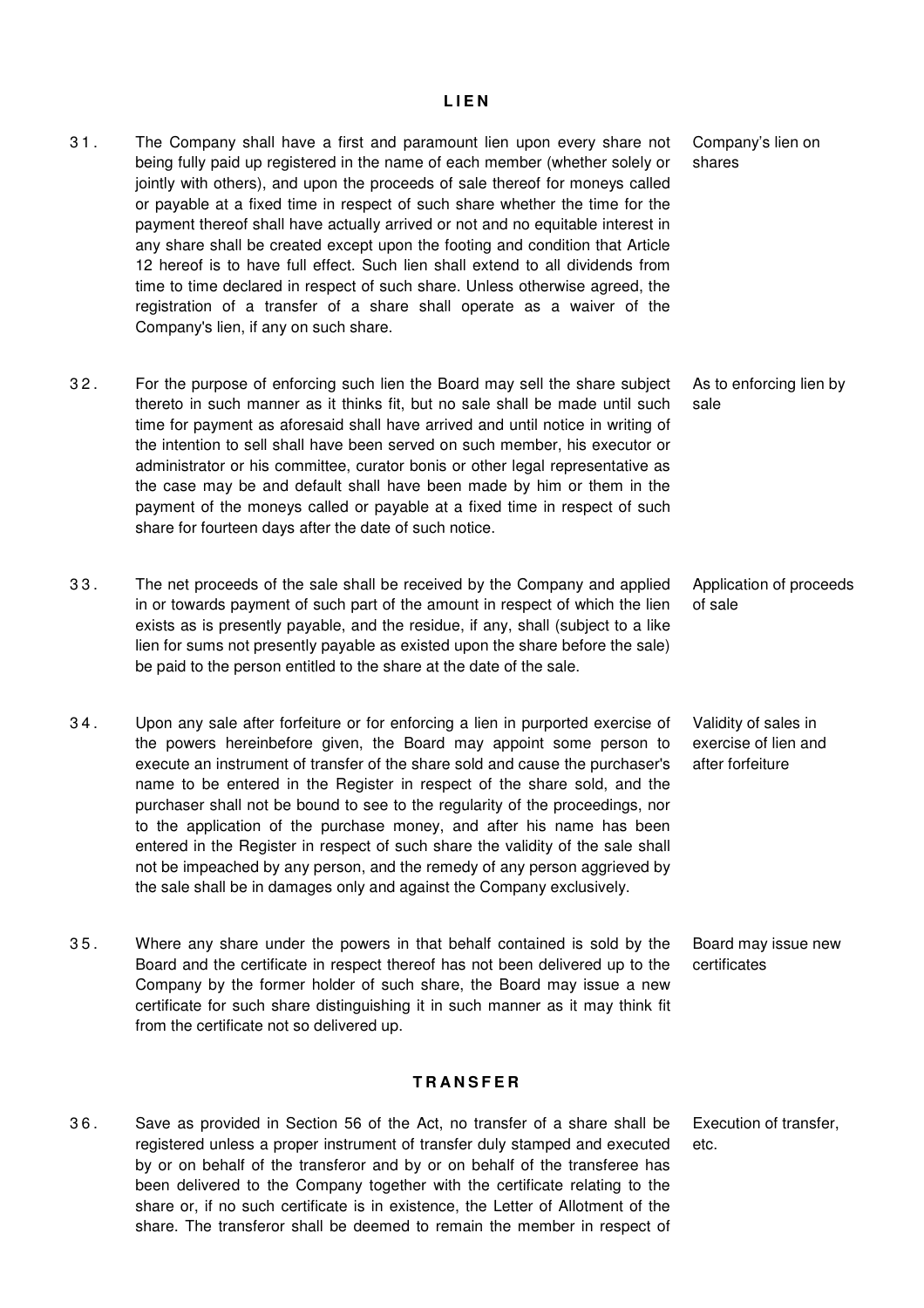such share until the name of the transferee is entered in the Register in respect thereof.

- 3 7 . Application for the registration of the transfer of a share may be made either by the transferor or the transferee, provided that, where such application is made by the transferor, no registration shall, in the case of a partly paid share, be effected unless the Company gives notice of the application to the transferee in the manner prescribed by Section 56 of the Act, and subject to the provisions of these Articles the Company shall, unless objection is made by the transferee within 2 (two) weeks from the date of receipt of the notice enter in the Register the name of the transferee in the same manner and subject to the same conditions as if the application for registration of the transfer was made by the transferee.
- 3 9 . Subject to the provisions of Section 58 of the Act, the Board, without assigning any reason for such refusal may, within thirty days from the date on which the instrument of the transfer, or the intimation of transmission, as the case may be, was delivered to the Company refuse to register any transfer of, or the transmission by operation of law of the right to, a share upon which the Company has a lien, and in the case of a share not fully paid up, may refuse to register a transfer to a transferee of whom the Board does not approve. Provided that the registration of a transfer shall not be refused on the ground of the transferor being either alone or jointly with any other person or persons indebted to the Company on any account whatsoever.
- 40. No transfer shall be made to a minor or person of unsound mind. No transfer to minor etc.
- 4 1 . Every instrument of transfer shall be left at the Office for registration, accompanied by the certificate of the share to be transferred or, if no such certificate is in existence, by the Letter of Allotment of the share and such other evidence as the Board may require to prove the title of the transferor or his right to transfer the share. Every instrument of transfer which shall be registered shall be retained by the Company, but any instrument of transfer which the Board may refuse to register shall be returned to the person depositing the same.
- 4 2 . If the Board refuses, whether in pursuance of Article 39 or otherwise, to register the transfer of, or the transmission, by operation of law of the right to, any share, the Company shall within30 (thirty) days from the date on which the instrument of transfer or the intimation of such transmission, as the case may be, was lodged with the Company, send to the transferee and the transferor or to the person giving intimation of such transmission, as the case may be, notice of the refusal.
- 4 3 . The Board may or may not charge a fee for the registration of each transfer, grant of probate, grant of letters of administration, certificate of death or marriage, power of, attorney or other instrument. Such fee, if required by the Board shall not exceed such amount as permitted under Applicable Law and be paid before the registration thereof. Fee on registration of transfer probate etc.
- 4 3 A The Promoter Group shall not directly or indirectly transfer any Equity Shares or any legal or beneficial interest in the Company for a period of 3 (three)

Application by transferor

In what cases the Board may refuse to register transfer

Transfer to be left at office when to be retained

Notice of refusal to register transfer

Restrictions on Transfer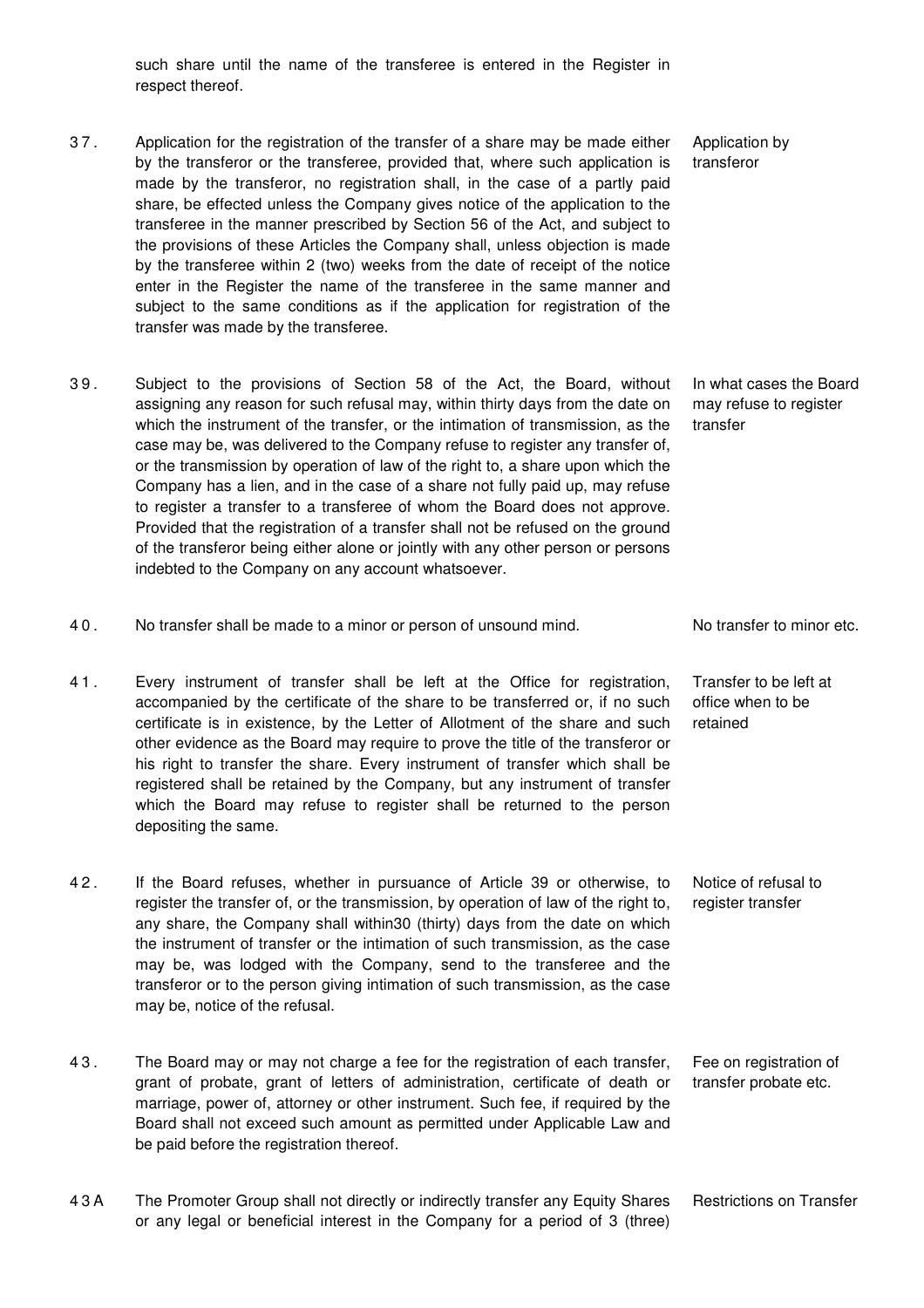years from the Closing Date ("**Lock In Period**"), except as permitted under these Articles and the Investment Agreement. Any agreement or arrangement to transfer any Equity Shares other than in the manner set out in these Articles and the Investment Agreement shall be null and void. However, inter se transfer of shares within the Promoter Group is allowed even during the Lock In Period. The Subscribed Shares held by EMC shall be locked in as per ICDR Regulations.

- 4 3 B (1) At any time after the Lock In Period, if EMC or the Promoter Group ("**Disposing Party**") proposes to transfer any of their Equity Shares to any third party, the other Party ("**Non-Disposing Party**") shall have a right of first refusal ("**Right of First Refusal**") with respect to such Equity Shares held by the Disposing Party. Right of First Refusal
	- (2) The Disposing Party shall send a written notice ("**Transfer Notice**") to the Non- Disposing Party, which notice shall state (i) the number of Equity Shares to be transferred (the "**ROFR Offered Shares**"); (ii) the proposed consideration for the transfer ("**Offer Price**") which shall not exceed the consideration offered by a third party with respect to the ROFR Offered Shares and shall be on terms no less favourable than those offered by the third party; and (iii) the name and address of the proposed transferee and the legal and beneficial owners of the proposed transferee.
	- (3) Within a period of 30 (thirty) days from the delivery of a Transfer Notice (the "**Offer Period**"), the Non-Disposing Party shall have the right, exercisable by them, whether individually or collectively, through the delivery of an acceptance notice ("**Acceptance Notice**"), to purchase either itself or its Affiliates, all, but not less than all, of the ROFR Offered Shares at the Offer Price.
	- (4) Unless the Non-Disposing Party elects to purchase all of the ROFR Offered Shares within the Offer Period, the Disposing Party may transfer all of the ROFR Offered Shares to the proposed transferee (as mentioned in the Transfer Notice), provided that (i) such sale is bona fide (ii) the terms and conditions for the sale to the proposed transferee is a price not less than the Offer Price (iii) the transfer is made and paid for within 30 (thirty) days after the expiry of the Offer Period.
	- (5) The closing for the transfer of the ROFR Offered Shares shall be held at the registered office of the Company within 60 (sixty) days of the delivery of the Acceptance Notice to the Disposing Party.
- 4 3 C (1) At any time after the Lock In Period and subject to the Right of First Refusal under Article 43B (1), in the event EMC proposes to sell any or part of the EMC Shares to any third party (not being an Affiliate of EMC) ("**Proposed Transferee**"), EMC shall provide a notice ("**Tag Offer Notice**") to the Promoter Group setting out (i) the name and particulars of the Proposed Transferee, (ii) the number and percentage of Equity Shares to be sold by EMC, (iii) the price per share/ valuation at which the Proposed Transferee proposes to acquire the Equity Shares ("**Tag Along Price**"), (iv) a right to Promoter Group to tender their Equity Shares for sale to the Proposed Transferee, (v) the number of the Equity Shares which can be tendered by the Promoter Group in such sale ("**Tag Along Shares**") which shall be in accordance with Article 43C (2); and (vi) the price to be paid to the Promoter Group for the Tag Along Shares Tag Along Rights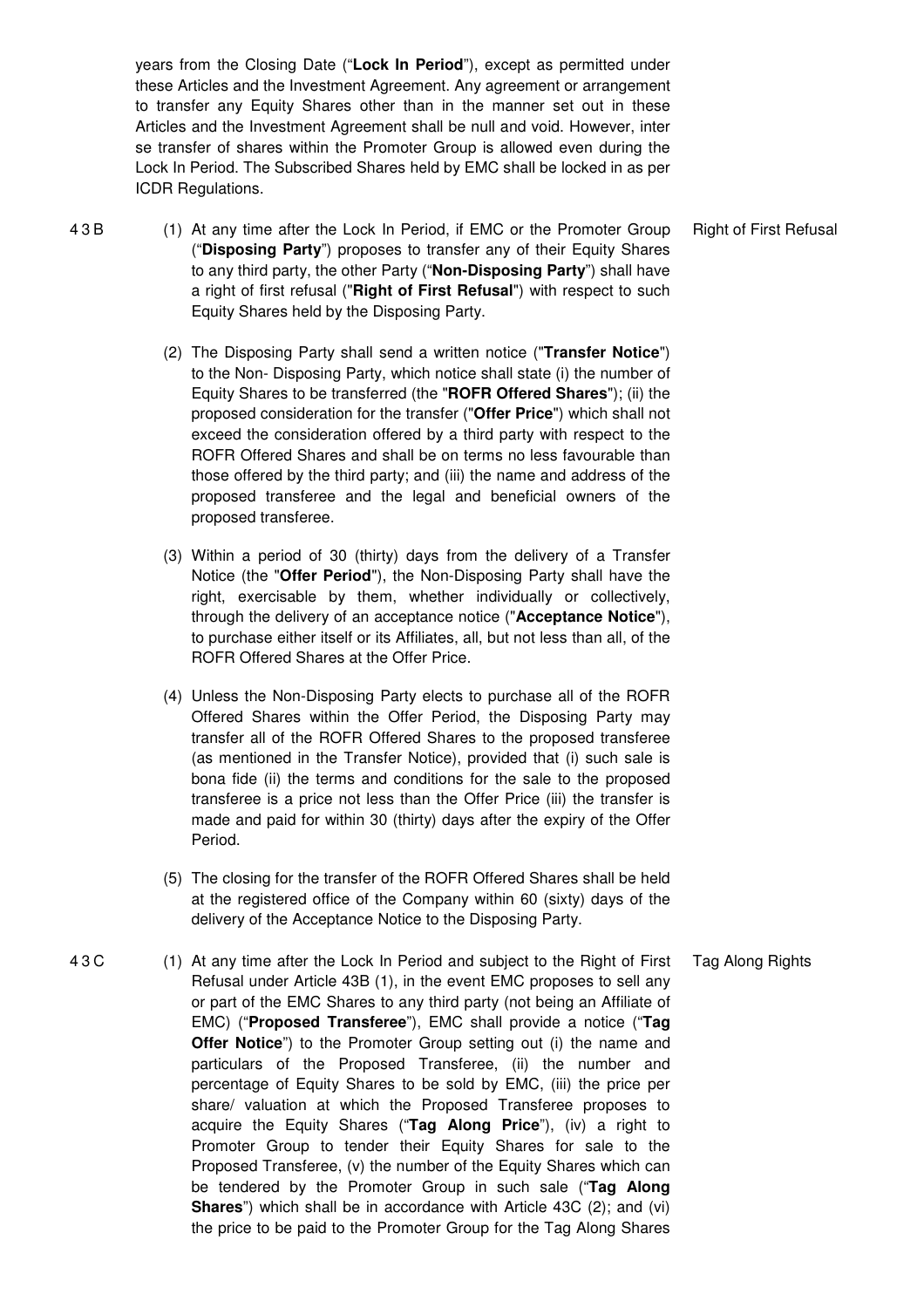which shall be in accordance with the Tag Along Price ("**Tag Offer Price**").

- (2) The number of Tag Along Shares shall be:
	- (a) Proportionate to the Equity Shares proposed to be sold by EMC to the Proposed Transferee viz. it shall be arrived at by multiplying the Equity Shares held by the Promoter Group by a fraction, the numerator of which shall be the Equity Shares to be sold by EMC and the denominator of which shall be the aggregate of the Equity Shares held by EMC in the Company;
	- (b) In the event EMC decides to sell all the EMC Shares to the Proposed Transferee, the Promoter Group shall be entitled to sell its entire Equity Shares to the Proposed Transferee.
- (3) The Promoter Group may (at their sole discretion) elect to participate in the tag process by providing a notice in writing ("**Tag Acceptance Notice**") to EMC within 30 (thirty) days from the receipt of the Tag Offer Notice ("**Tag Offer Period**"). If such Tag Acceptance Notice is provided by the Promoter Group, then EMC shall ensure that the Proposed Transferee purchases the Tag Along Shares simultaneous with the EMC Shares in accordance with this Article.
- (4) Any transfer of shares by EMC (other than to its Affiliates) without providing a Tag Along Right to the Promoter Group in accordance with this Article shall be void ab initio.
- (5) In the event the Promoter Group (i) does not exercise its Right of First Refusal; and (ii) does not issue the Tag Acceptance Notice within the timeframe as set out in this Article; and/or (iii) fails to sell their shares to the Proposed Transferee after issuance of the Tag Acceptance Notice, then EMC shall have a right to transfer its shares to the Proposed Transferee along with all EMC's rights and obligations under these Articles and the Investment Agreement, provided that EMC proposes to transfer atleast 25% of the Share Capital to an entity and its affiliates.
- 4 3 D (1) Notwithstanding anything provided in these Articles, at any time within 180 (one hundred and eighty) days after the Lock In Period, the Promoter Group shall have a right to put their entire shareholding in the Company ("**Put Option Shares**") on EMC ("**Put Option Right**"). Put Option
	- (2) EMC shall purchase from the Promoter Group all the Put Option Shares at the Market Price on that date ("**Put Option Price**").
	- (3) The Put Option Right shall be exercised by the Promoter Group by delivering a notice to EMC ("**Put Option Notice**") requiring EMC to purchase Put Option Shares at the Put Option Price with a copy to the Board of the Company. The transfer of the Put Option Shares pursuant to the exercise of Put Option Right shall be completed within 45 (forty five) days from the delivery of the Put Option Notice.
	- (4) Upon receipt of the Put Option Notice by EMC, EMC shall be bound to honour the Put Option Right of the Promoter Group subject to adjustment against any of the unpaid Losses as on the date of receipt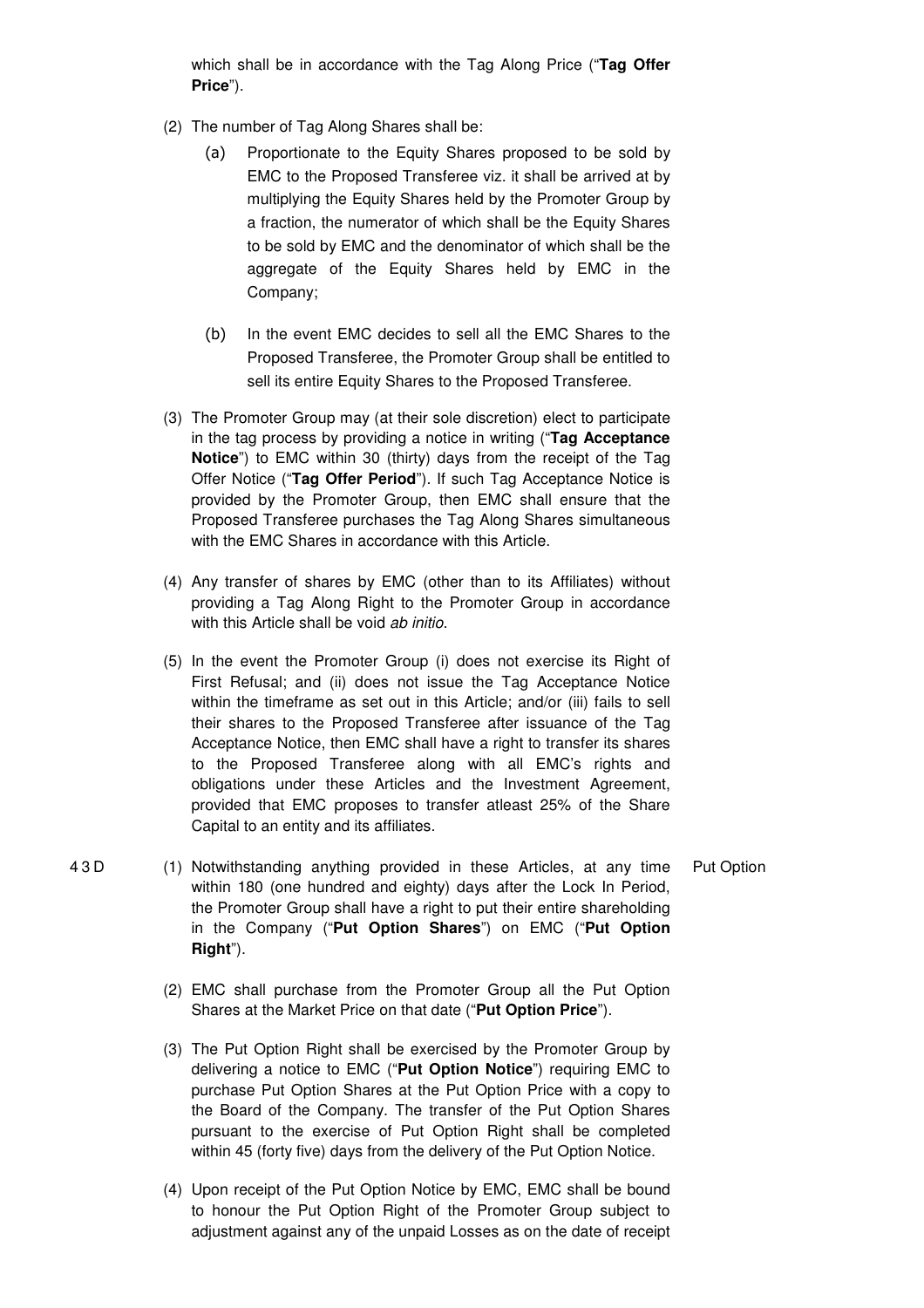of the Put Option Notice provided an arbitration award has been granted to EMC in respect of the Losses.

- (5) In the event EMC is unable to purchase the entire shareholding of the Promoter Group pursuant to the exercise of the Put Option Right under Article 43D (3) above, due to any restriction as per Applicable Law, EMC shall purchase the shares of the Company from the Promoter Group till the permissible limit and shall facilitate for the rest of the shareholding of the Promoter Group in the Company to be sold to an un-connected third party on the same terms.
- 4 3 E (1) In the event the Promoter Group delivers a Put Option Notice to EMC in terms of Article 43D (3) above and the transfer of Put Option Shares does not take place for any reason whatsoever within 45 (forty five) days after the delivery of the Put Option Notice and consequently the Promoter Group proposes to transfer their Equity Shares to any third party ("**Drag Along Transferee**"), then the Promoter Group shall have the right (but not the obligation) to drag along all or part of the EMC Shares ("**Drag Along Shares**") at the same price and on the same terms as those on which the Promoter Group is transferring their Equity Shares to the Drag Along Transferee in the manner as stated in this Article. The right granted to the Promoter Group hereunder is called the "**Drag Along Right**".
	- (i) Any time after the expiry of 45 (forty five) days after the delivery of the Put Option Notice, the Promoter Group shall issue a notice to EMC notifying its intention to exercise the Drag Along Right and cause the Drag Along Transferee to make the payment of the amount as may be offered by the Drag Along Transferee (for the purpose of this Article, the "**Drag Along Price**")to EMC in respect of the Drag Along Shares within a period of 45 (forty five) days from the notice given to EMC ("**Drag Along Date**"). Simultaneously upon receipt of the Drag Along Price, EMC shall transfer its Drag Along Shares to the Drag Along Transferee free of all Encumbrances, provided however that EMC shall not be obligated to transfer the Drag Along Shares to the Drag Along Transferee till such time as the Promoter Group has transferred their Equity Shares to the Drag Along Transferee.
	- (ii) EMC shall provide a representation and warranty as to its legal and beneficial title to the Drag Along Shares and its ability to transfer the Drag Along Shares free of all Encumbrances to the Drag Along Transferee on the Drag Along Date and shall also be required to provide any other representations and warranties to the Drag Along Transferee as may be reasonably required by the Drag Along Transferee.
- 4 3 F Notwithstanding anything contained in this Article 43, in the event the Promoter Group sell the Equity Shares held by them in the Company to a third party, then the rights attached to such Equity Shares as set out in the Investment Agreement and any other rights as set out in the Investment Agreement shall not be assignable by the Promoter Group to such third party.

Promoter Group Drag Along Rights

#### Assignability of rights

## **T R A N S M I S S I O N**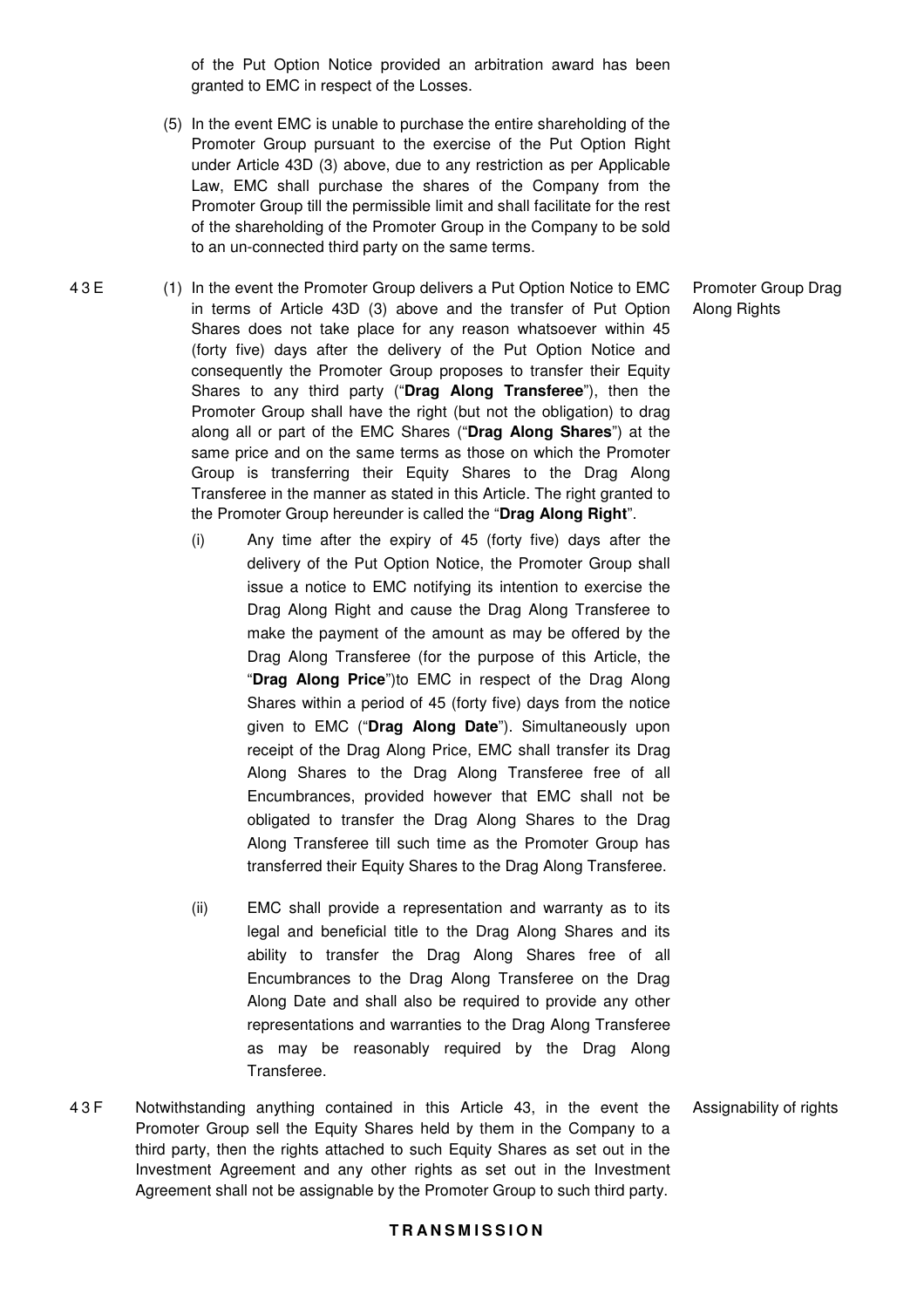4 4 . The executor or administrator of a deceased member or the holder of other legal representation (not being one of several Joint-holders) shall be the only person recognised by the Company as having any title to the share registered in the name of such member, and in case of the death of any one or more of the joint holders of any registered share, the survivor shall be the only person recognised by the Company as having any title to or interest in such share, but nothing herein contained shall be taken to release the estate of a deceased joint-holder from any liability on the share held by him jointly with any other person. Before recognising any executor or administrator or other person the Board may require him to obtain a Grant of Probate or Letters of Administration or other legal representation, as the case may be from a competent Court in India and having effect in Calcutta.

> Provided nevertheless that in any case where the Board in its absolute discretion thinks fit it shall be lawful for the Board to dispense with the production of Probate or Letters of Administration or such other legal representation upon such terms as to Indemnity or otherwise as the Board, in its !absolute discretion, may consider adequate

- 4 5 . Any committee or guardian of a lunatic (which term shall include one who is an idiot) or any person becoming entitled to or to transfer a share in consequence of the death or bankruptcy or insolvency of any member upon producing such evidence that he sustains the character in respect of which he proposes to act under this Article or of his title as the Board thinks sufficient, may, with the consent of the Board (which the Board shall not be bound to give), be registered as a member in respect of such share, or may, subject to the regulations as to transfer hereinbefore contained, transfer such share. This Article is hereinafter referred to as "the Transmission Article".
- 4 6 . (1) If the person so becoming entitled under the Transmission Article shall elect to be registered as holder of the share himself, he shall deliver or send to the Company a notice in writing signed by him stating that he so elects.
	- (2) If the person aforesaid shall elect to transfer the share, he shall testify his election by executing an instrument of transfer of the share.
	- (3) All the limitations, restrictions and provisions, of these Articles relating to the right to transfer and the registration of instruments of transfer of a share shall be applicable to any such notice or transfer as aforesaid as if the death, lunacy, bankruptcy or insolvency of the member had not occurred and the notice of transfer were a transfer signed' by that member.
- 4 7 . A person so becoming entitled under the Transmission Article to a share by reason of the death, lunacy, bankruptcy or insolvency of the holder shall subject to the provisions of Article 78 and of Section 123 of the Act, be entitled to the same dividends and other advantages as he would be entitled to if he were the registered holder of the share except that no such person (other than a person becoming entitled under the Transmission Article to a share by reason of the lunacy of the holder) shall before being registered as a member in respect of the share, be entitled to exercise in respect thereof any right conferred by membership in relation to meetings of the Company.

Transmission of registered shares

As to transfer of shares of insane, minor, deceased or bankrupt members.

Transmission Article

Election under the Transmission Article

Rights of persons entitled to share under the Transmission Article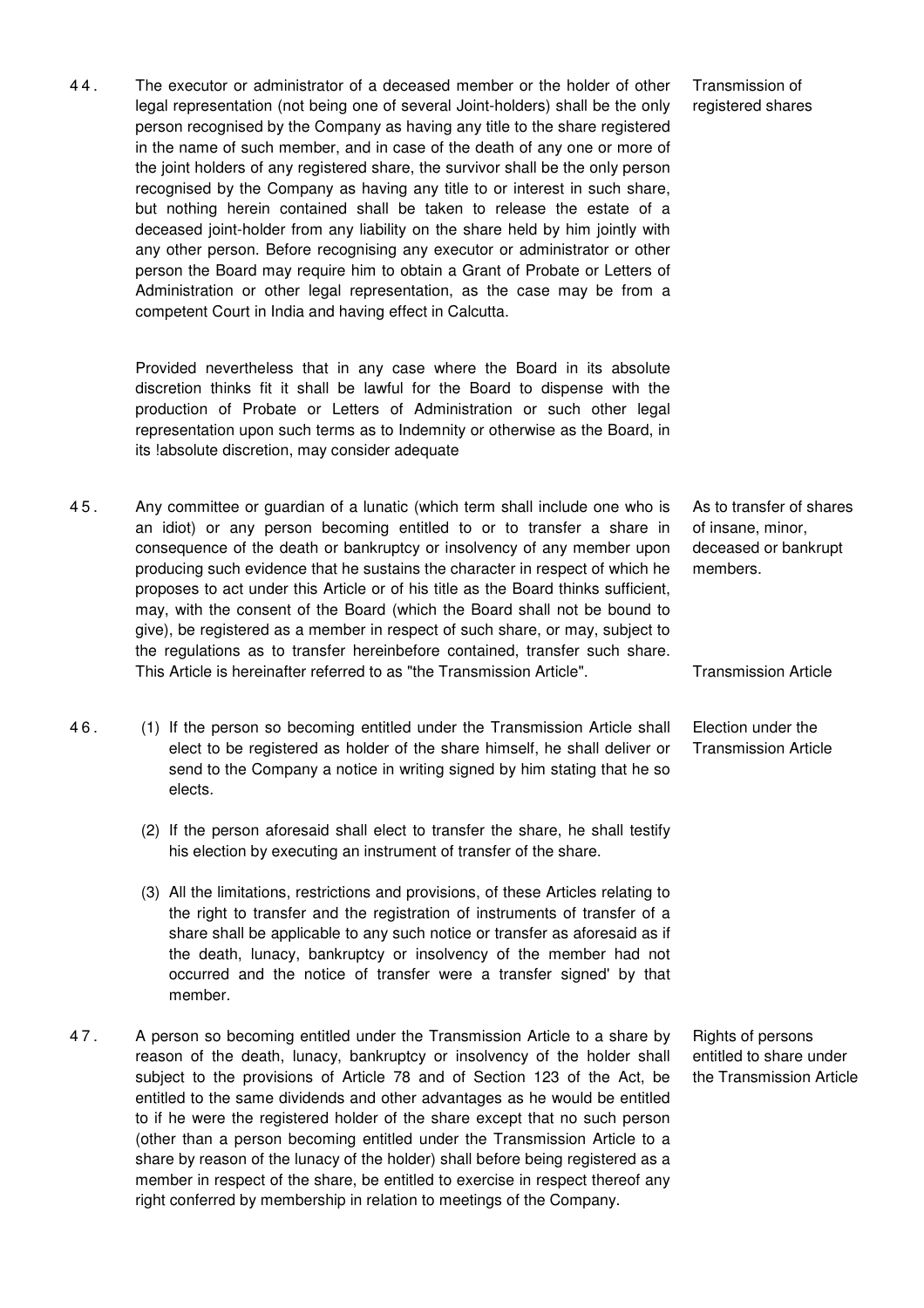Provided that the Board may at any time give notice requiring any such person to elect either to be registered himself or to transfer the share, and if the notice is not complied with within 90(ninety) days, the Board may thereafter withhold payment of all dividends or other moneys payable in respect of the share, until the requirements of the notice have been complied with.

## **DEMATERIALISATION OF SECURITIES**

4 7 A . (1) For the purpose of this Article : 'Beneficial Owner' means a person or persons whose name is recorded as such with a Depository; **Definition** 

> 'Registered Owner' means a Depository whose name is entered as such in the register of the Issuer;

'SEBI' means the Securities & Exchange Board of India;

'Depository' means a Company formed and registered under the Companies Act, 1956 or Act, and which has been granted a certificate of registration to act as Depository under the Securities & Exchange Board of India Act, 1992; and

'Security' means such Security as may be specified by SEBI from time to time.

- (2) Notwithstanding anything contained in these Articles, the Company shall be entitled to dematerialise its Securities and to offer Securities in a dematerialised form pursuant to the Depositories Act, 1996. Dematerialisation of **Securities**
- (3) Every person subscribing to Securities offered by the Company shall have the option to receive Security Certificates or to hold the Securities with a Depository. Such a person who is the Beneficial Owner of the Securities can at any time opt out of a Depository, if permitted by the Depositories Act, 1996 and the Company shall, in the manner and within the time prescribed, issue to the Beneficial Owner the required Certificates of Securities. Options for Investors

If a person opts to hold his Security with a Depository, the Company shall intimate such Depository the details of allotment of the Security, and on receipt of the information, the Depository shall enter in its record the name of the allottee as the Beneficial Owner of the Security.

- (4) All Securities held by a Depository shall be dematerialised and be in fungible form. Nothing contained in Section 89 of the Act shall apply to a Depository in respect of the Securities held by it on behalf of the Beneficial Owners. Securities in Depositories to bill fungible form
- (5) a) Notwithstanding anything to the contrary contained in the Act or these Articles, a Depository shall be deemed to be the Registered Owner for the purposes of effecting transfer of ownership of Security on behalf of the Beneficial Owner. Rights of Depositories and Beneficial owner
	- b) Save as otherwise provided in (a) above, the Depository, as the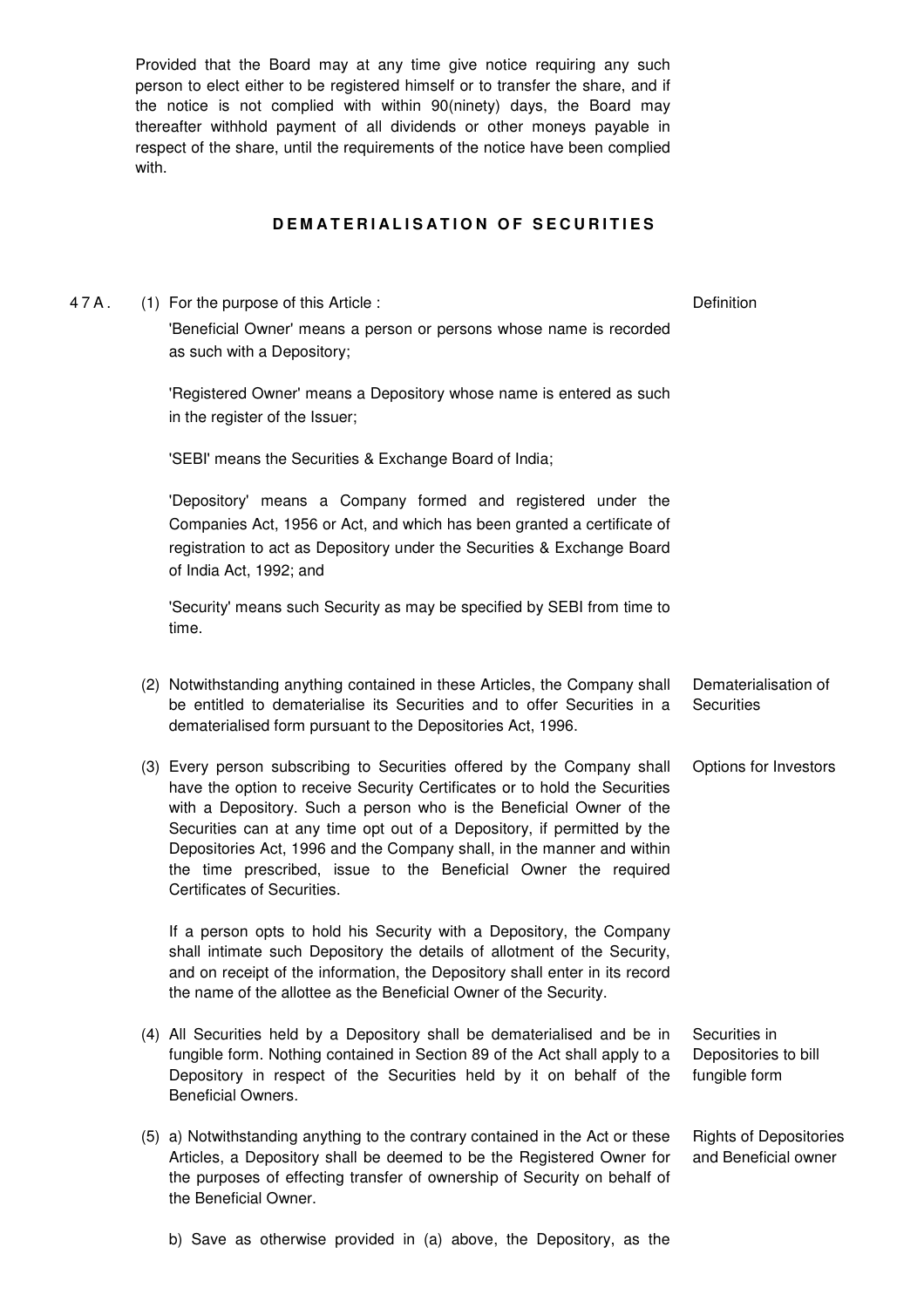Registered Owner of the Securities, shall not have any voting rights or any other rights in respect of the Securities held by it.

c) Every person holding Securities of the Company and whose name is entered as the Beneficial Owner in the records of the Depository, shall be deemed to be a member of the Company. The Beneficial Owner of Securities shall he entitled to all the rights and benefits and be subject to all the liabilities in respect of his Securities which are held by a Depository.

- (6) Notwithstanding anything in the Act or these Articles to the contrary, where Securities are held in a Depository, the records of the Beneficial Ownership may be served by such Depository on the Company through electronic mode or by delivery of flash drives, discs and other memory storage devices. Service of Documents
- (7) Nothing contained in Section 56 of the Act or these Articles shall, apply to a transfer of Securities effected by a transferor and transferee, both, whom are entered as owners in the records of a Depository. Transfer of Securities
- (8) Notwithstanding anything in the Act or these Articles, where Securities are dealt with by a Depository, the Company shall intimate the details thereof to the Depository immediately on allotment of such Securities.
- (9) Nothing contained in the Act or these Articles regarding the necessity of having distinctive numbers for Securities issued by the Company, shall apply to Securities held with a Depository. Distinctive Number of Securities held is **Depository**
- (10) The Register and Index of Beneficial Owners maintained by a Depository under the Depositories Act, 1996, shall be deemed to be the Register and Index of Members and Security holders for the purposes of these Articles. Register and index of beneficial owner

## **INCREASE AND REDUCTION OF CAPITAL**

- 4 8 . The Company in general meeting may from time to time increase its capital by the creation of new shares of such amount as may be deemed expedient.
- 4 9 . Subject to any special rights or privileges for the time being attached to any shares in the capital of the Company then issued, the new shares may be issued upon such terms and conditions, and with such rights and privileges attached thereto as the general meeting resolving upon the creation thereof, shall direct, and, if no direction be given, as the Board shall determine, and in particular such shares may be issued with a preferential or qualified right to dividends and in the distribution of assets of the Company.
- 5 0 . Before the issue of any new shares, the Company in general meeting may make provisions as to the allotment and issue of the new shares, and in particular may determine to whom the same shall be offered in the first instance and whether at par or at a premium, in default of any such provision, or so far as the same shall not extend, the new shares may be issued in conformity with the provision of Article 5.
- 5 1 . Except so far as otherwise provided by the conditions of issue or by these Articles, any capital raised by the creation of new shares shall be considered part of the then existing capital of the Company and shall be subject to the provisions herein contained with reference to the payment of dividends, calls and installments, transfer and transmission, forfeiture, lien, surrender and

Power to increase capital

Allotment of Securities

dealt with in a **Depository** 

On what conditions new shares may be issued

Provisions relating to the issue

How far new shares to rank with relating shares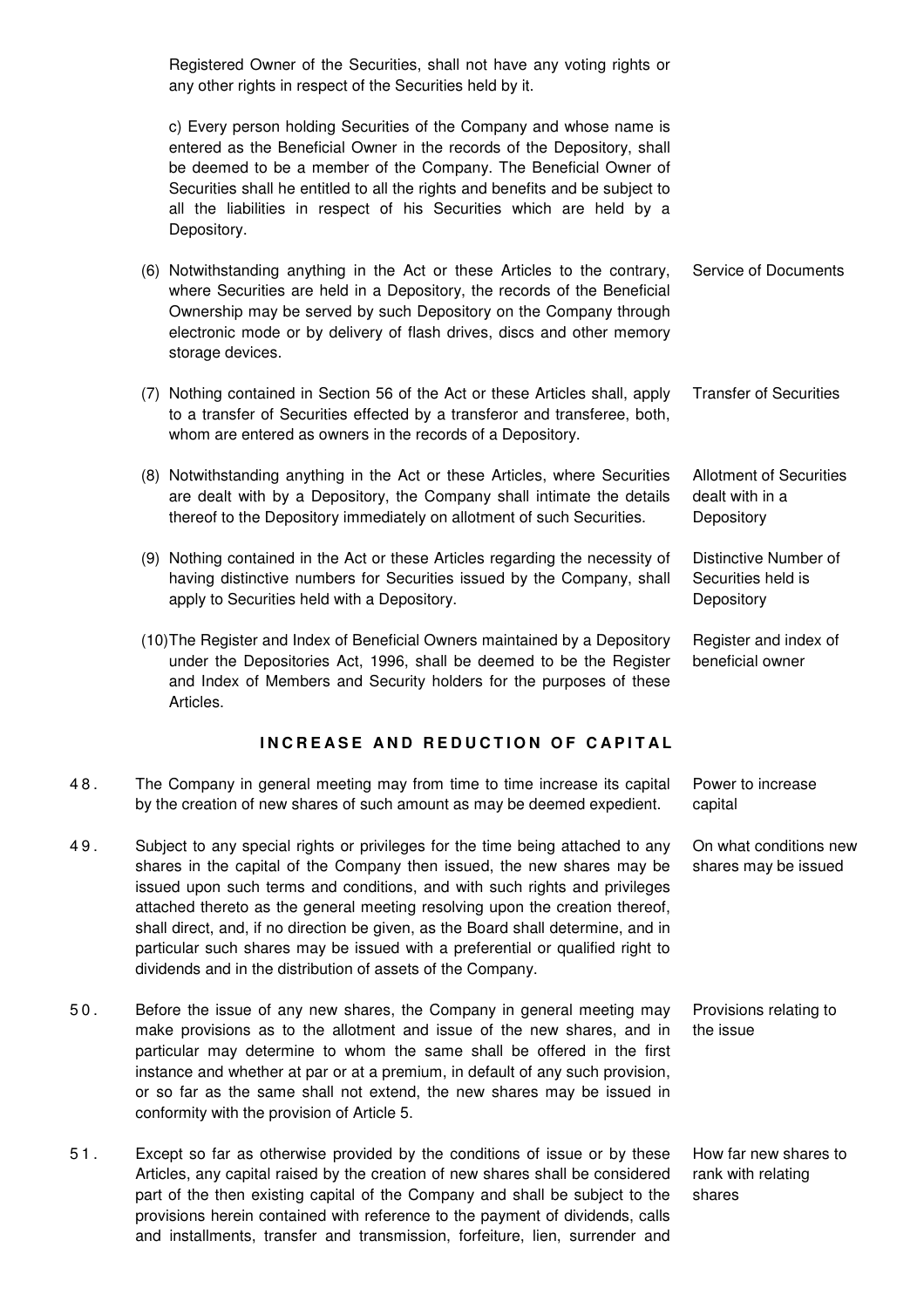otherwise.

- 5 1 A . Notwithstanding anything contained in this Article to issue Shares without voting rights attached to them, the Board of Directors may issue such Shares upon such terms and conditions and with such rights and privileges annexed thereto as thought fit and may be permitted by law.
- 5 2 . If, owing to any inequality in the number of new shares to be issued, and the number of shares held by members entitled to have the offer of such new shares, any difficulty shall arise the apportionment of such new shares or any of them amongst the members, such difficulty shall, in the absence of any direction in the resolution creating the shares or by the Company in general meeting, be determined by the Board.
- 5 3 . The Company may from time to time by Special Resolution, reduce its capital and any Capital Redemption Reserve Account or Share Premium Account in any manner and with and subject to any incident authorised and consent required by law. Reduction of capital etc.

### **ALTERATION OF CAPITAL**

- 5 4 . Subject to the provisions of Section 61 of the Act, the Company in general meeting may from time to time:
	- (a) increase its authorised share capital by such amount as it thinks expedient;
	- (b) consolidate and divide all or any of its share capital, into shares of larger amount than its existing shares;
	- (c) convert all or any of its fully paid up shares into stock, and reconvert that stock into fully paid up shares of any denomination;
	- (d) sub-divide its existing shares or any of them into shares of smaller amount than is fixed by the memorandum so however, that is the subdivision the proportion between the amount paid and the amount, if any, unpaid on each reduced share shall be the same as it was in the case of the share from which the reduced share is derived;
	- (e) cancel any shares which at the date of the pasting of the resolution, have not been taken or agreed to be taken by any person and diminish the amount of its share capital by the amount of the shares so cancelled.

#### **MODIFICATION OF RIGHTS**

5 7 . If at any time the share capital is divided into different classes of shares, the rights attached to any class (unless otherwise provided by the terms of issue of the shares of that class) may, whether or not the Company is being wound up, be varied with the consent in writing of the holders of not less than three fourths of the issued shares of that class, or with the sanction of a Special Resolution passed at a Separate Meeting of the holders of the shares of that class. To every such separate Meeting the provisions of these Articles relating to general meetings shall apply, but so that the necessary quorum shall be two persons at least holding or representing by proxy one-fifth of the issued shares of that class and that if at any adjourned meeting of such holder a quorum as above defined is not present those members who are present shall be a quorum and that any holder of shares of that class present in person or by proxy may demand a poll and, on a poll, shall have one vote Power to modify rights

Issue of Share without voting tights

Inequality in number of new shares

Power of sub-divide and consolidate shares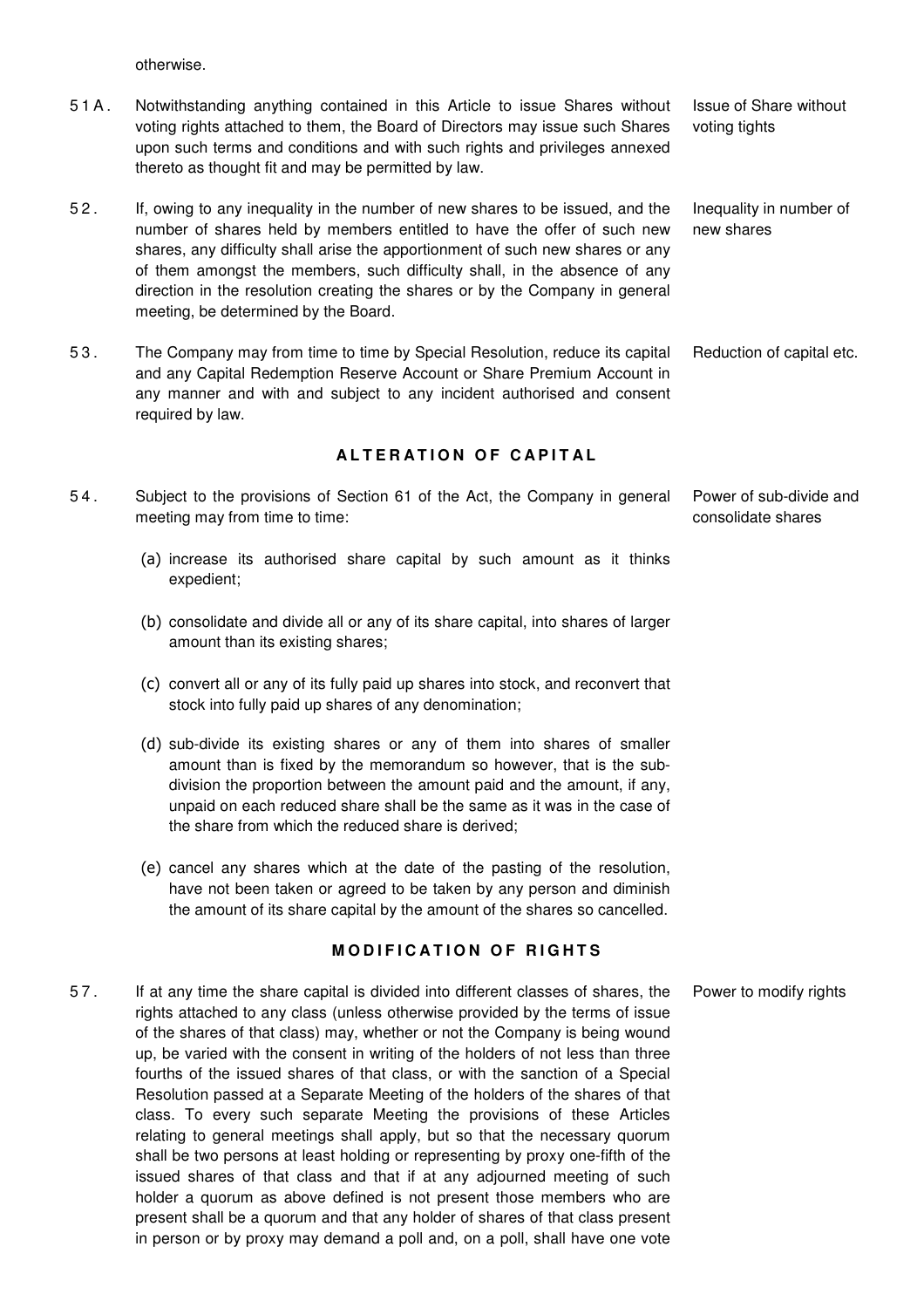for each shares of that class of which he is the holder. The Company shall comply with the provisions of Section 117 of the Act as to forwarding a copy of any such agreement or resolution to the Registrar.

### **B O R R O W I N G P O W E R S**

5 8 . The Board may, from time to time, at its discretion, subject to the provisions of Sections 73, 74, 179 and 180 of the Act, raise or borrow, either from the Directors or from elsewhere and secure the payment of any sum or sums of money for the purposes of the Company. Power to borrow 5 9 . The Board may raise or secure the repayment of such sum or sums in such manner and upon such terms and conditions in all respects as it thinks fit, and, in particular by the issue of bonds, perpetual or redeemable, debentures or debenture-stock, or any mortgage or other security on the undertaking of the whole or any part of the property of the Company (both present and future) including its uncalled capital for the time being. Conditions on which money may be borrowed 6 0 . Any debentures, debenture-stock, bonds or other securities may be issued at a discount, premium or otherwise, and with any special privileges as to redemption, surrender, drawings, allotment of shares, appointment of Directors and otherwise subject to the provisions of the Act. Debentures, debenture-stock, bonds and other securities may be made assignable free from any equities between the Company and the person to whom the same may be issued. Provided that debentures with a right to allotment of or conversion into shares shall not be issued except in conformity with the provisions of Section 62 (3) & (4) of the Act. Issue at discount etc. or with special privileges 6 1 . Save as provided in Section 56 of the Act no transfer of debentures shall be registered unless a proper instrument of transfer duly stamped and executed, by the transferor and transferee has been delivered to the Company together with the certificate or certificates of the debentures. Instrument of transfer 6 2 . If the Board refuses to register the transfer of any debentures, the Company shall, within, 1 (one)month from the date on which the instrument of transfer was lodged with the Company, send to the transferee and to the transferor notice of the refusal. Notice of refusal to register transfer **G E N E R A L M E E T I N G S**  6 3 . In addition to any other meetings, general meetings of the Company shall be held within such intervals as are specified in Section 96(1) of the Act, and subject to the provisions of Section 96(2) of the Act, at such times and places as may be determined by the Board. Each such general meeting shall be called an "annual general meeting" and shall be specified as such in the notice convening the meeting. Any other meeting of the Company shall, except in the case where an Extraordinary General Meeting is convened under the provisions of the next following Article, be called a "general meeting". When Annual General Meetings to be held 6 4 . The Board may, wherever it thinks fit, call a general meeting, and it shall, on the requisition of such number ofmembers who hold, at the date of the receiptof the requisition, not less than one-tenth of such of the paid up share When other general meetings to be called

capital of the Company as at that date carried the right of voting; in regard to the matter to be considered at the meeting, forthwith proceed to call an Extra-Ordinary General Meeting, and in the case of such requisition the provisions

of Section 100 of the Act shall apply.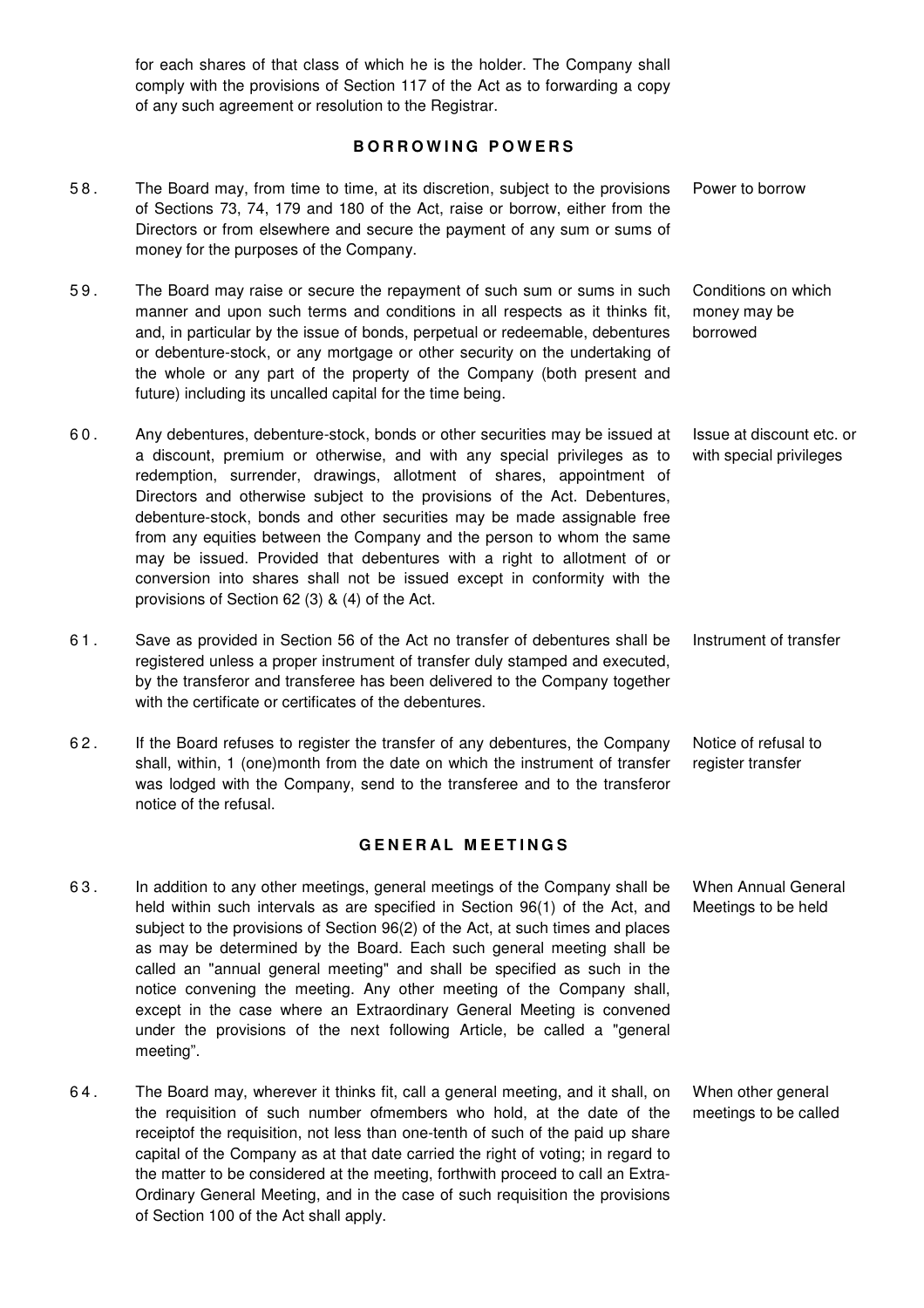6 5 . The Company shall comply with the provisions of Section 111 of the Act as to giving notice of resolutions and circulating statements on the requisition of members.

Circulation of members' resolution

Notice of meetings

- 6 6 . (1) Save as provided in sub-section (1) of Section 101 of the Act, not less than twenty-one days' notice shall be given of every general meeting of the Company. Every notice of a meeting shall specify the place and the day and hour of the meeting and shall contain a statement of the business to be transacted thereat and there shall appear with reasonable prominence in every such notice a statement that a member entitled to attend and vote is entitled to appoint a proxy to attend and vote instead of him and that proxy need not be a member of the Company, subject to the provisions of applicable rules made under the Act. Where any such business consists of "special business" as hereinafter defined there shall be annexed to the notice a statement complying with Section 102 of the Act.
	- (2) Notice of every meeting of the Company shall be given to every member of the Company, to the Directors of the Company, to the Auditors of the Company and to any persons entitled to a share in consequence of the death or insolvency of a member in any manner hereinafter authorised for the giving of notices to such persons. Provided that where the notice of a general meeting is given by advertising the same in a newspaper circulating in the neighbourhood of the Office, the statement of material facts referred to in Section 102 of the Act need not be annexed to the notice as required by that Section but it shall be mentioned in the advertisement that the statement has been forwarded to the members of the Company.
	- (3) The accidental omission to give any such notice to or its non-receipt by any member or other person to whom it should be given shall not invalidate the proceedings of the meeting

## **PROCEEDINGS AT GENERAL MEETINGS**

- 6 7 . The ordinary business of an Annual General Meeting shall be to receive and consider the Profit and Loss Account, the Balance Sheet and the Reports of the Directors and of the Auditors, to elect Directors in the place of those retiring by rotation, to appoint Auditors and fix their remuneration and to declare dividends. All other business transacted at an Annual General Meeting and all business transacted at any other general meeting shall be deemed special business. Business of meetings
- 6 8 . No business shall be transacted at any general meeting unless a quorum of members is present at the time when the meeting proceeds to business. Save as herein otherwise provided, the quorum for the general meeting shall be as provided in Section 103 of the Act. Quorum to be present when business commenced
- 6 9 . Subject to the provisions of Section 103(2), if within half an hour from the time appointed for the meeting a quorum be not present, the meeting, if convened upon such requisition as aforesaid, shall be dissolved, but in any other case it shall stand adjourned to the same day in the next week, at the same time and place, or to such other day and at such time and place as the Board may be notice appoint and if at such adjourned meeting a quorum be not present within half an hour from the time appointed for holding the meeting, those members who are present and not being less than two shall be a quorum and may transact the business for which the meeting was

When, if quorum not present meeting to be dissolved and when to be adjourned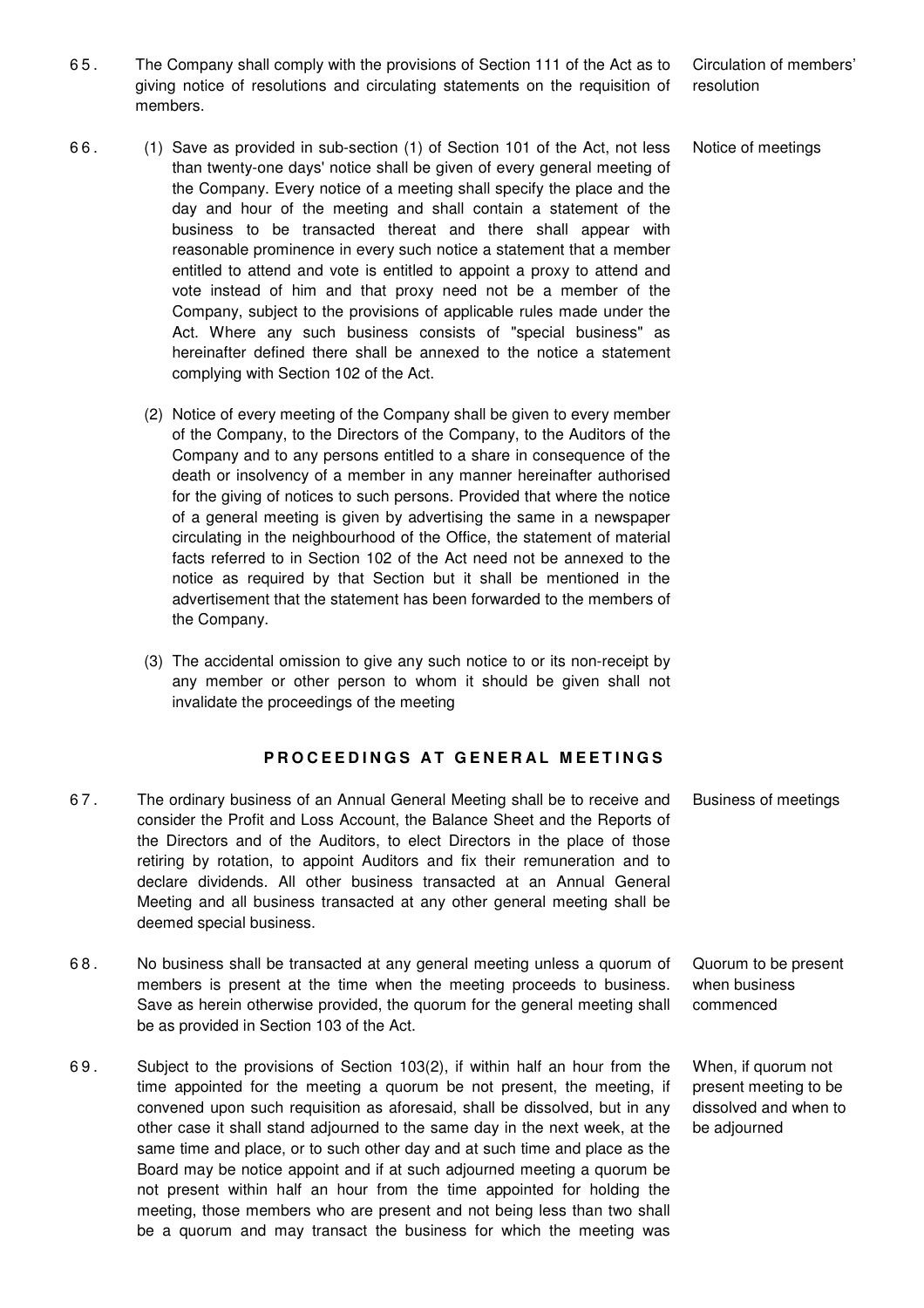called.

- 7 0 . Any act or resolution, under the provisions of these Articles or of the Act, which is permitted or required to be done or passed by the Company in general meeting shall be sufficiently so done or passed if effected by an Ordinary Resolution as defined in Section 114(1) of the Act unless either the Act or these Articles specifically require such not to be done or resolution passed by a Special Resolution as defined in Section 114(2) of the Act.
- 7 1 . The Chairman of the Board shall be entitled to take the chair at every general meeting. If there be no such Chairman, or if at any meeting he shall not be present within fifteen minutes after the time appointed for holding such meeting, or is unwilling to act, the members present shall choose another Director, as Chairman, and if no Director be present, or if all the Directors present decline to take the Chair, they the members present shall, on a show of hands or on a poll if properly demanded, elect one of their number, being a member entitled to vote, to be Chairman.
- 7 2 . Every question submitted to a meeting shall be decided, in the first instance by a show of hands, and in the case of an equality of votes, both on a show of hands and on a poll, the Chairman of the meeting shall have a casting vote in addition to the Vote to which he may be entitled as a member.
- 7 3 . At any general meeting, unless, a poll is (before or on the declaration of the result of voting, on any resolution on a show of hands) ordered by the Chairman either of his own motion or upon demand made in that behalf by any member or members present in person or by proxy and holding shares in the Company conferring a power to vote on the resolution not being less than one-tenth of the total voting power in respect of the resolution or on which an aggregate sum of not less than five lakh rupees has been paid up, a declaration by the Chairman that the resolution has or has not been carried either unanimously or by a particular majority, and an entry to that effect in the book containing the Minutes of the proceedings of the Company shall be conclusive evidence of the fact, without proof of the number or proportion of the votes cast in favour of or against the resolution.
- 7 4 . (1) If a poll be demanded as, aforesaid, it shall be taken forthwith on a question of adjournment or election of a Chairman and in any other case in such manner and at such time not being later than forty-eight hours from the time when the demand was made, and at such place as the Chairman of the meeting directs and subject as aforesaid, either at once or after an interval or adjournment, or otherwise, and tile, result of the poll shall be deemed to be the decision of the meeting on the resolution on which the poll was demanded.
	- (2) The demand of a poll may be withdrawn at any time.
	- (3) Where a poll is to be taken, the Chairman of the meeting shall appoint two scrutinizers, one at least of whom shall be a member (not being an officer or employee of the Company) present at the meeting provided such a member is available and willing to be appointed, to scrutinize the votes given on the poll and to report to him thereon.
	- (4) On a poll, a member entitled to more than one vote, or his proxy or other person entitled to vote for him, as the case may be, need not, if he votes, use all his votes or cast in the same way all the votes he uses.
	- (5) The Demand of a poll shall not prevent the continuance of a meeting for

Resolution to be passed by Company in general meeting

Chairman of General Meeting

How questions to be decided at meetings

Casting vote

What is to be evidence of the passing of a resolution where poll not demanded

Poll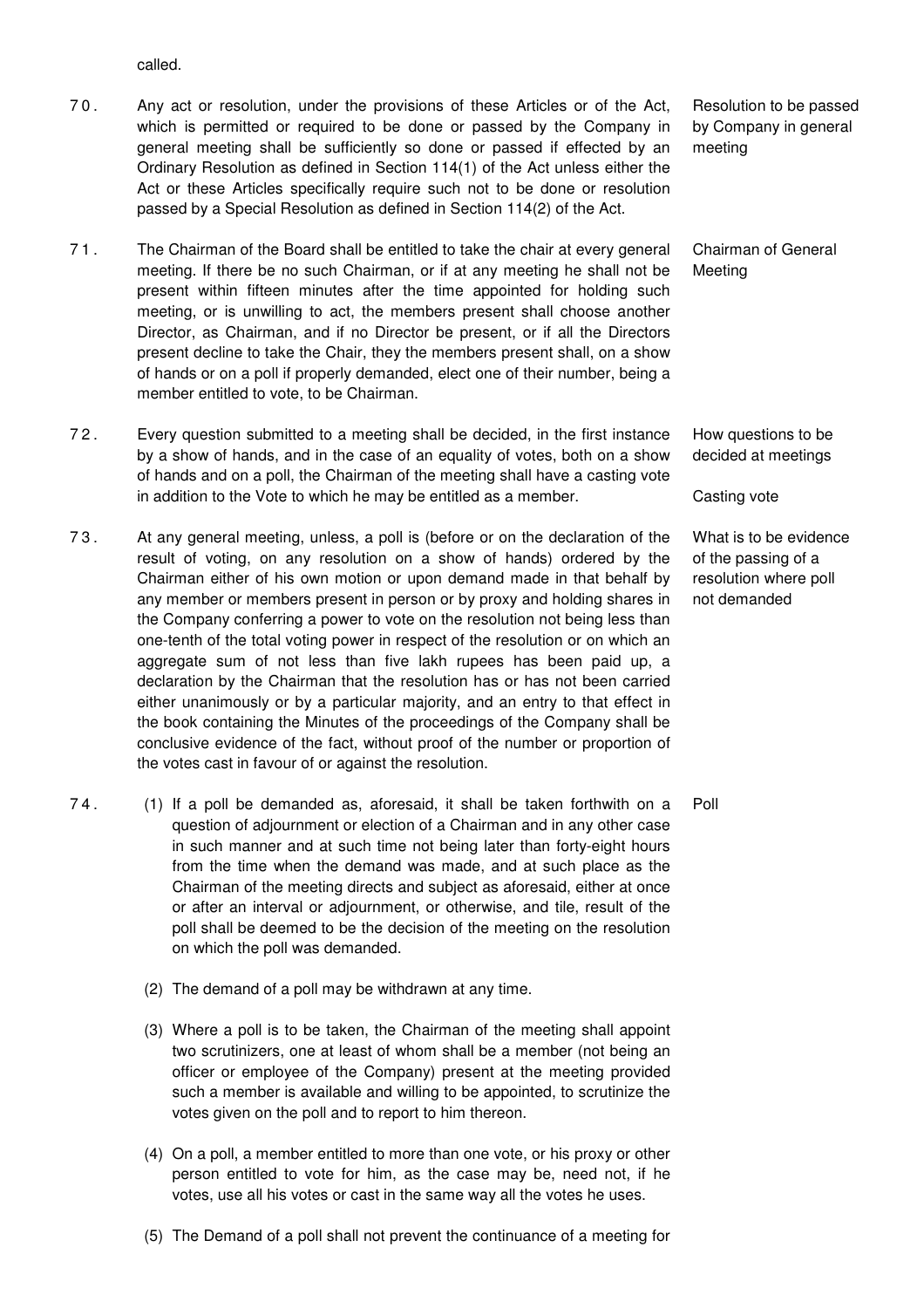the transaction of any business other than the question on which a poll has been demanded.

- 7 5 . (1) The Chairman of a general meeting may adjourn the same from time to time and from place to place, but no business shall be transacted at any adjourned meeting other than the business left unfinished at the meeting from which the adjournment took place.
	- (2) When a meeting is adjourned for 30 (thirty) days or more, notice of the adjourned meeting shall be given in the same manner as in the case of an original meeting, but otherwise it shall not be necessary to give any notice of an adjournment or of the business to be transacted at an adjourned meeting

### **VOTES OF MEMBERS**

- 7 6 . (1) Save as hereinafter provided, on a show of hands every member present in person and being a holder of Equity Shares shall have one vote and every person present as a duly authorised representative of a body corporate, being a holder of Equity Shares, if he is not entitled to vote in his own right, shall have one vote. Votes of members
	- (2) Save as hereinafter provided, by electronic means in accordance with Section 108 of the Act and a Member shall vote only once.
	- (3) Save as hereinafter provided, on a poll the voting rights of a holder of Equity Shares shall be its specified in Section 109 of the Act.
	- (4) No company or body corporate shall vote by proxy so long as a resolution of its board of directors, under the provisions of Section 113 of the Act, is in force and the representative named in such resolution is present at the general meeting at which the vote by proxy is tendered.
- 7 7 . (1) Where a company or body corporate (hereinafter called "company") is a member of the Company, a person, duly appointed by resolution in accordance with the provisions of Section 113 of the Act to represent such member company at a meeting of the Company, shall not, by reason of such appointment, be deemed to be a proxy and the lodging with the Company at the office or production at the meeting of a copy of such resolution duly signed by one director of such member company and certified by him as being a true copy of the resolution shall be accepted by the Company as sufficient evidence of the validity of his appointment. Such a person shall be entitled to exercise the same rights and powers, including the right to vote by proxy and by postal ballot on behalf of the member company which he represents, as that member company could exercise if it were an individual member.
	- (2) Where the President of India or the Governor of a State is a member of the Company then his representative at meetings shall be in accordance with Section 112 of the Act.
- 7 8 . If any member be a lunatic or idiot he may vote whether on a show of hands or at a poll by his committee or other legal curator and such last mentioned persons may give their votes by proxy provided that forty eight hours at least before the time of holding the meeting or adjourned meetings, as the case may be at which any such person proposes to vote he shall satisfy the Board of his right under the Transmission Article to the share in respect of which he

Procedure where a company or body corporate is a member of the Company.

Vote in respect of insane members.

Power to adjourn general meeting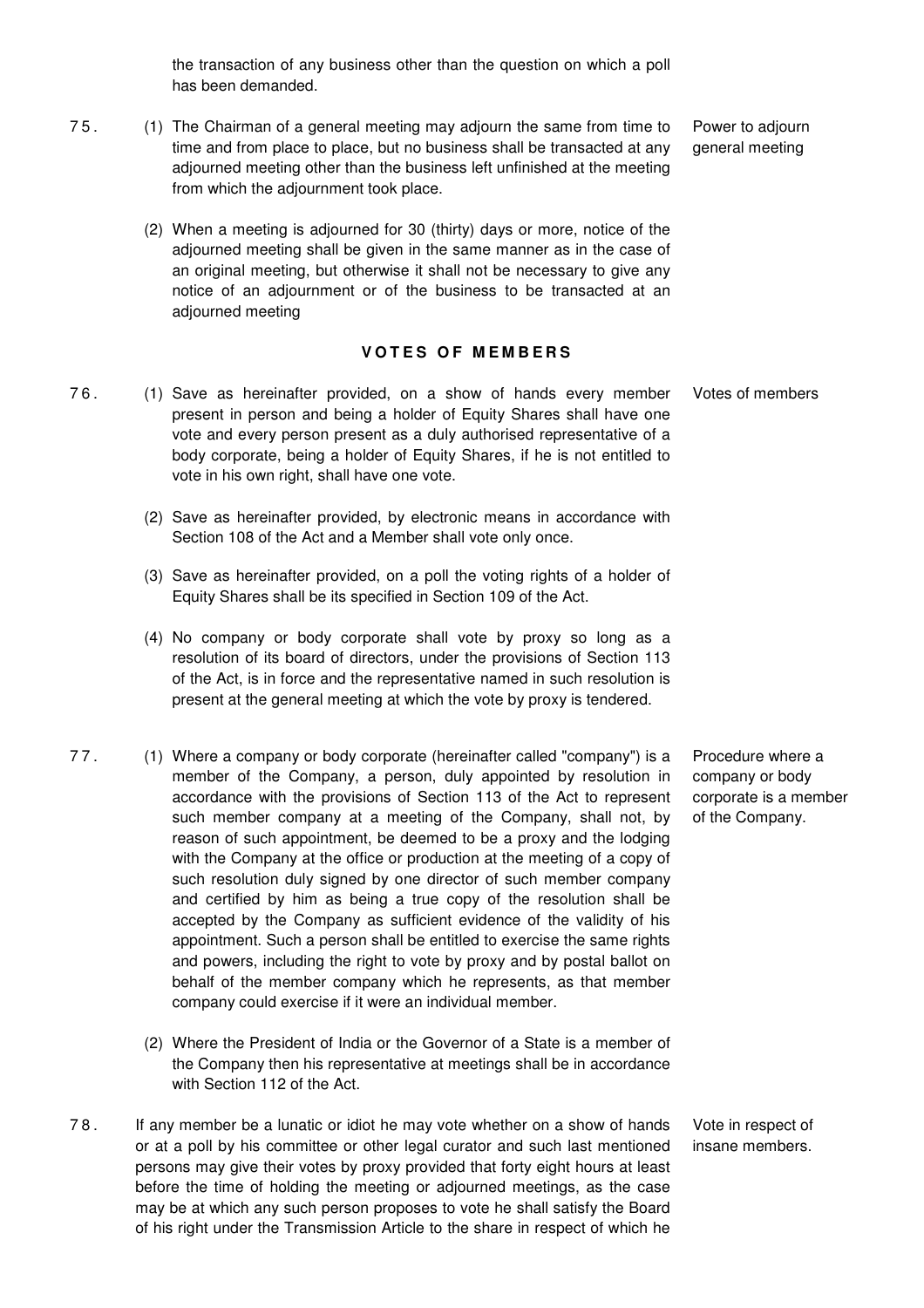proposes to exercise his right under this Article, unless the Board shall have previously admitted his right to vote at such meeting in respect thereof.

- 7 9 . Where there are joint registered holders of any share any one of such person may vote at any meeting either personally or by proxy in respect of such shares as if he were solely entitled thereto and if more than one of such jointholders be present at any meeting either personally or by proxy, then one of the said persons so present whose name stands first on the Register in respect of such share alone shall be entitled to vote in respect thereof. Several executors or administrators of a deceased member in whose name any share, is registered shall for the purposes of this Article be deemed joint holders thereof. Joint-holders
- 8 0 . On a poll votes may be given either personally or by proxy, and a person entitled to more than one vote need not use all his votes or cast all the votes he uses in the same way. Proxies permitted
- 81. The instrument appointing a proxy in the prescribed formshall be in writing under the hand of the appointer or of his Attorney duly authorised in writing or if such appointer is a body corporate be under its common seal or the hand of its officer or Attorney duly authorised. A proxy who is appointed for a specified meeting only shall be called a Special Proxy. Any other proxy shall be called a General Proxy. Instrument appointing proxy to be in writing
- 82. The instrument appointing a proxy and the Power-of-Attorney or other authority (if any) under which it is signed or a notarially certified copy of that power or authority, shall be deposited at the Office not less than 48 (fortyeight) hours before the time for holding the meeting at which the person named in the instrument purports to vote in respect thereof and in default the instrument of proxy shall not be treated as valid. Instrument appointing proxy to be deposited at the office.
- 8 3 . A vote given in accordance with the terms of an instrument appointing a proxy shall be valid notwithstanding the previous death or insanity of the principal, or revocation of the instrument, or transfer of the share in respect of which the vote is given, provided no intimation in writing of the death, insanity, revocation or transfer of share shall have been received by the Company at the Office before the vote is given. Provided nevertheless that the Chairman of any meeting shall be entitled to require such evidence as he may in his discretion think fit of the due execution of an instrument of proxy and that the same has not been revoked. When vote by proxy valid though authority revoked.
- 84. Every instrument appointing a Special Proxy shall be retained by the Company and shall, as nearly as circumstances will admit, be in any of the forms set out in the rules prescribed under Section 105 of the Act or as near thereto as possible or in any other form which the Board may accept Form of instrument appointing a Special Proxy
- 8 5 . No member shall be entitled to exercise any voting rights either personally or by proxy at any meeting of the Company in respect of any shares registered in his name on which any calls or other sums presently payable by him have not been paid or in regard to which the Company has, and has exercised, any right of lien. Restrictions on voting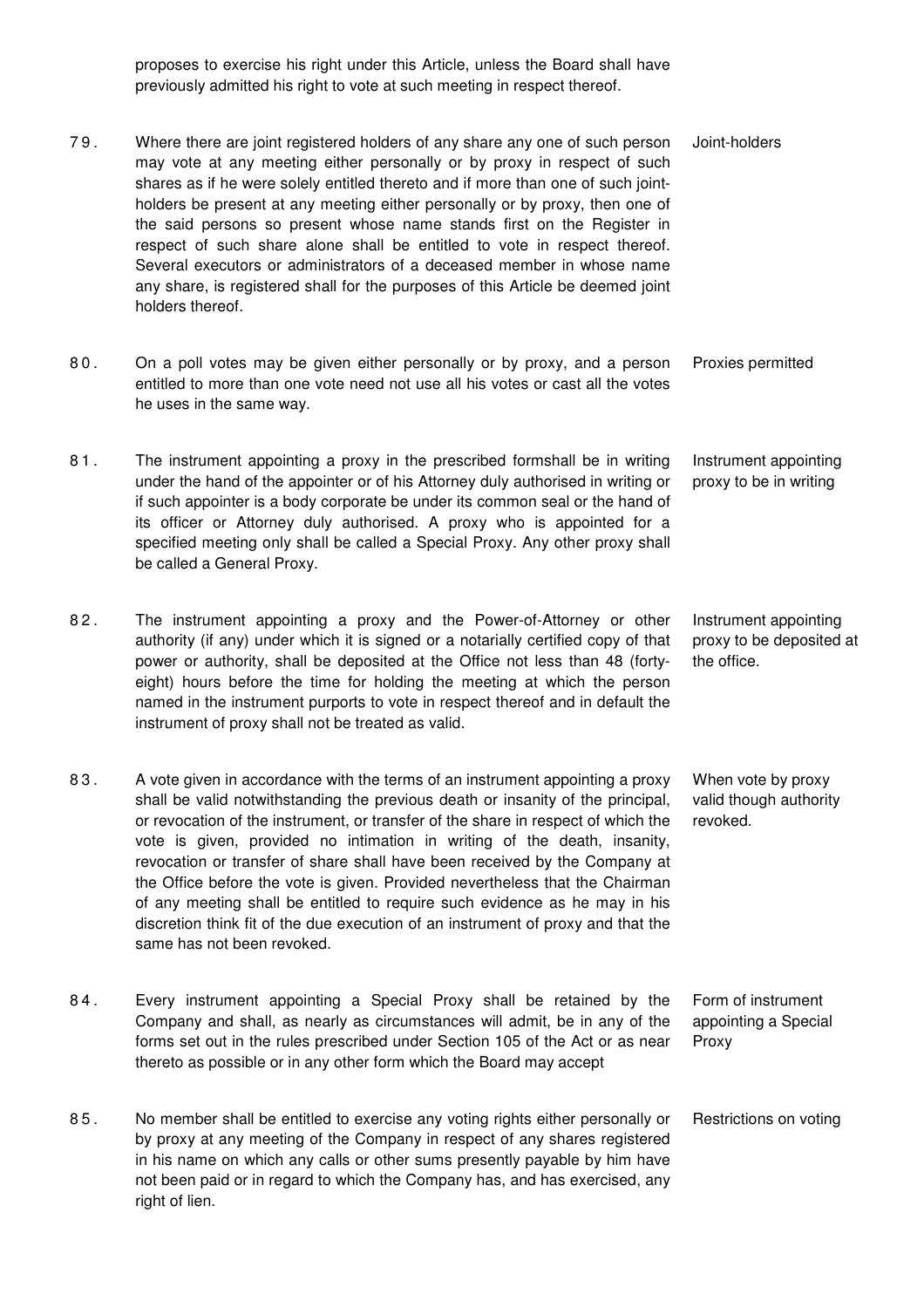- 8 6 . (1) Any objection as to the admission or rejection of a vote, either on a show of hands or on a poll made in due time, shall be referred to the Chairman who shall forthwith determine same, and such determination made in good faith shall be final and conclusive.
	- (2) No objection shall be raised to the qualification of any voter except at the meeting or adjourned meeting at which the vote objected to is given or tendered and every vote not disallowed at such meeting shall be valid for all purposes.

#### **D I R E C T O R S**

- 8 7 . Until otherwise determined by Special Resolution the number of Directors of the Company shall not be less than three nor more than fifteen. Number of Directors
- 88. At the date of adoption of these Articles, the following persons are the Directors of the Company; Directors in office
	- 1. Mr. PranPrashad
	- 2. Mr. KrishanLalDua
	- 3. Mr. Edward Thomas McNally
	- 4. Mr. Michael Irby Wadsley
	- 5. Mr. Aukhil Chandra Bose
	- 6. Mr. ChintamanSadashivDivekar
	- 7. Mr. PestonPadamjlGinwala
	- 8. Mr. Prakash Chandra Jain.
- 8 9 . Until otherwise determined by the Company in General Meeting a Director shall not be required to hold any shares in the capital of the Company as his qualification. Share qualification of **Directors**
- 90. (1) Until otherwise determined by the Company in General Meeting each director (other than a Managing Director and a Wholetime Director) shall be entitled to receive out of the funds of the Company for each meeting of the Board or a committee thereof attended by him such fee as may from time to time determined by the Board but not exceeding such sum as may from time to time be prescribed by or under the Act and applicable to the Company.
	- (2) The Directors (other than a Managing Director, and a Wholetime Director) shall also be entitled subject to the provisions of Section 197 of the Act to receive a commission (to be divided between them in such manner as they may from time to time determine and In default of such determination; equally) of one per cent of the net profits of the Company computed in the manner referred to in subsection (1) of Section 198 of the Act.
	- (3) All other remuneration, if any, payable by the Company to each Director,

Admission or rejection of votes

Directors' fees,

remuneration and expenses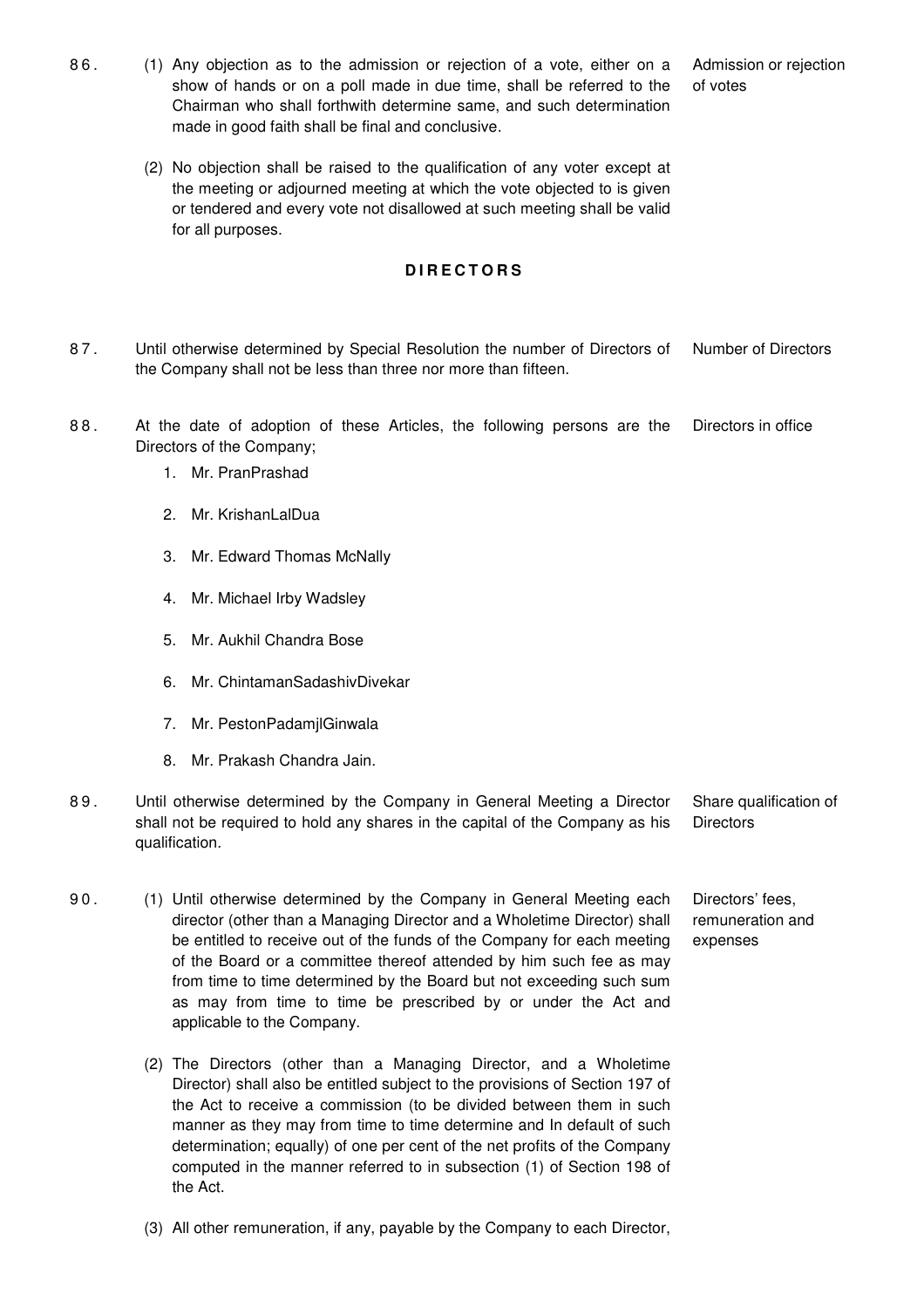whether in respect of his services as a Managing Director or a Director in the whole or part time employment of the Company shall be determined in accordance with and subject to the provisions of these Articles and of the Act.

- (4) The Directors shall also be entitled to be paid their reasonable travelling and hotel and other expenses incurred in attending and returning from Board and Committee meetings or otherwise incurred in the execution of their duties as Directors.
- 9 1 . Without prejudice to the generality of the foregoing Article, if any Director being willing be called upon to perform extra services or to make any special exertions for any of the purposes of the Company or in giving special attention to the business of the Company or as a member of a Committee of the Board then, subject to Sections 197 and 198 of the Act, the Board may remunerate the Director so doing by a fixed sum or otherwise and such remuneration may be either in addition to or in substitution for any other remuneration to which he may be entitled. services
- 9 2 . The continuing Directors may act notwithstanding any vacancy in their body but so that if the number falls below the minimum above fixed, the Board shall not, except for the purpose of filling vacancies, act so long as the number is below the minimum.
- 9 3 . The office of a Director shall ipso facto become vacant upon the happening of any of the events enumerated in Section 167 of the Act
- 9 4 . Any Director or other person referred to in sub-section (76) of Section 2 of the Act may be appointed to or hold any office or place of profit under the Company or under any subsidiary of the Company in accordance with the provisions of Section 188 of the Act.
- 95. A Director of this Company may be or become a director of any other company promoted by this Company or in which it may be interested as a vendor, shareholder or otherwise and no such Director shall be accountable for any benefits received as a Director or member of such companyexcept in so far as Section 188 of the Act may be applicable.
- 9 6 . Subject to the provisions of Section 188 of the Act neither shall a Director be disqualified from contracting with the Company either as vendor, purchaser or otherwise for goods, materials or services or for underwriting the subscription of any shares in or debentures of the Company nor shall any such contract or arrangement entered into by or on behalf of the Company with a relative of such Director, or a firm in which such Director or relative is a partner or with any other partner in such firm or with a private company of which such Director is a member or director, be avoided nor shall any Director so contracting or being such member or so interested be liable to account to the Company for any profit realised by such contract or arrangement by reason of such Director holding office or of the fiduciary relation thereby established.
- 9 7 . Every Director who is in any way, whether directly or indirectly, concerned or interested in a contract or arrangement entered into or to be entered into by or on behalf of the Company, not being a contract or arrangement entered Disclosure of a Director's interest

Remuneration for extra

Board may act notwithstanding vacancy

Vacation of office of **Director** 

Holding of office or place of profit under the Company or under its subsidiary

When Director of this Company appointed director of a company in which the company is interested either as a member or otherwise

Conditions under which Directors may contract with Company.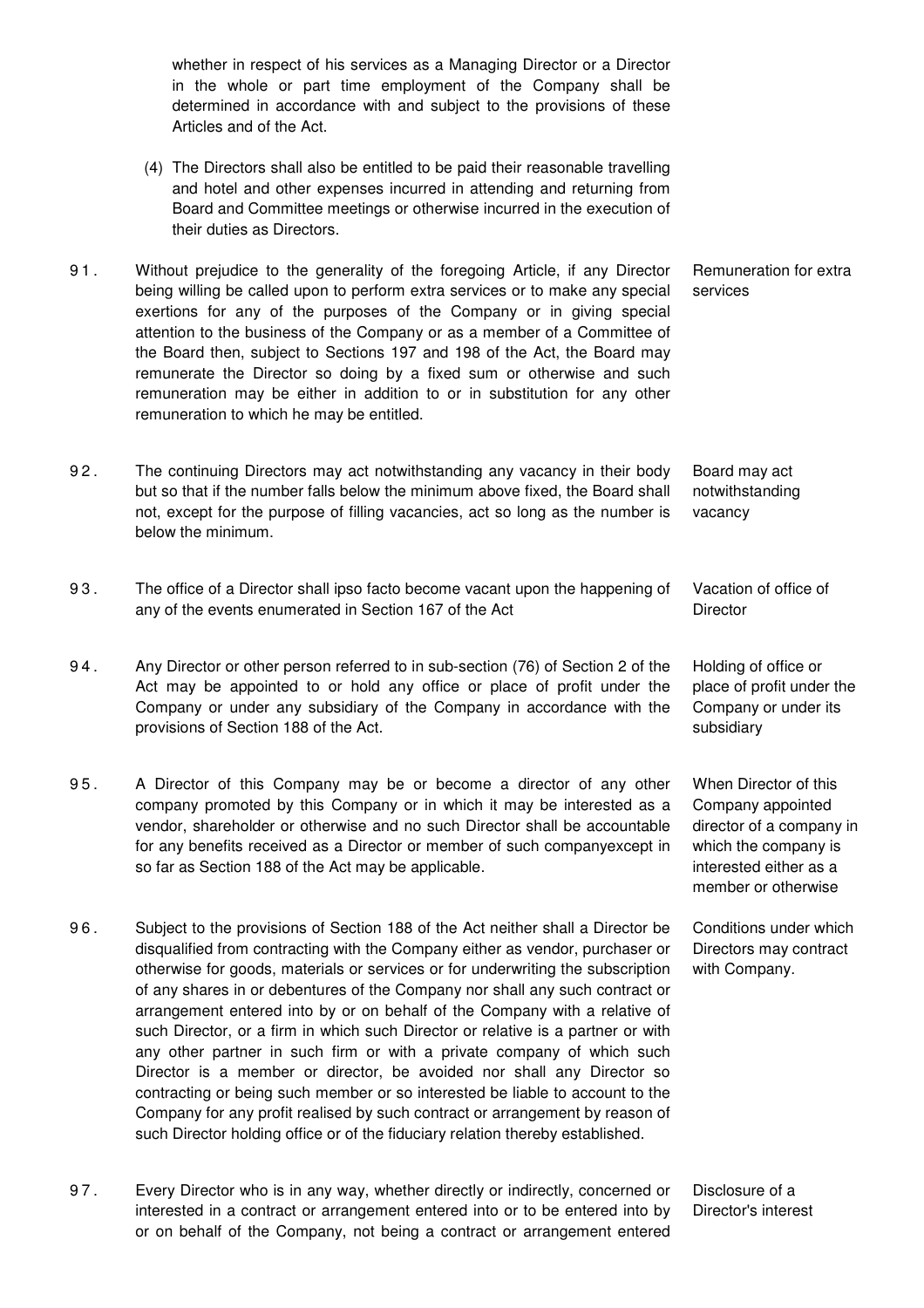into or to be entered into between the Company and any other company where any of the Directors of the company or two or more of them together holds or hold not more than two percent of the paid up share capital in the other company, shall disclose the nature of his concern or interest at a meeting of the Board as required by Section 184 of the Act. Subject to the provisions of the Act, a general notice, renewable in the last month of each financial year of the Company, that a Director is a director or a member of any specified body corporate or is a member of any specified firm and is to be regarded as concerned or interested in any subsequent contract or arrangement with that body corporate or firm shall be sufficient disclosure of concern or interest in relation to any contract or arrangement so made, and after such general notice it shall not be necessary to give special notice relating to any particular contract or arrangement with such body corporate or firm, provided such general notice is given at a meeting of the Board or the Director concerned takes reasonable steps to secure that it is brought up and read at the first meeting of the Board after it is given. Every Director shall be bound to give and from time to time renew a general notice as aforesaid in respect of all bodies corporate of which he is a Director or member and of firms of which he is a member.

9 8 . No Director shall, as a Director, take any part in the discussion of, or vote on any contractor arrangement in which he is in any way, whether directly or indirectly concerned or interested; nor shall his presence count for the purpose of forming a quorum at the time of such discussion or vote. This prohibition shall not apply to (a) any contract of indemnity against any loss which the Directors or any of them may suffer by reason of becoming or being sureties or a surety for the Company; or, (b) any contract or arrangement entered into or to be entered into by the Company with a public company, or with a private company which is a subsidiary of a public company, in which the interest of the Director consists solely in his being a director of such company and the holder of shares not exceeding in number or value the amount requisite to qualify him for appointment as a director thereof, he having been nominated as such director by the Company or in his being a member of the Company holding not more than two percent of the paid up share capital of the Company.

#### Discussion and voting by Director interested

### **APPOINTMENT AND RETIREMENT OF DIRECTORS**

- 9 9 . Subject to the provision of sub-section (13) of Section 149 of the Act, not less than two-thirds of the total number of Directors shall be persons whose period of office is liable to determination by retirement of Directors by rotation. Proportion of Directors to retire by rotation
- 1 0 0 . At each Annual General Meeting of the Company one-third of such of the Directors for the time being as are liable to retire by rotation, or if their number is not three or a multiple of three, then the number nearest to one-third shall retire from office. Rotation and retirement of Directors
- 1 0 0 A Notwithstanding anything to the contrary contained in these Articles, so long as any moneys remain owing by the Company to Banks, Financial Institutions, Finance Corporation or Credit Corporation or any other Financing Company or Body (hereinafter in this Article referred to as "the Corporation"), the Corporation hold debentures in the Company by direct subscription or private placement, or so long as the Corporation holds shares, in the Company as a result of under-writing or direct subscription or so long as any,

Appointment of Nominee Directors by Financial Institutions to whom money due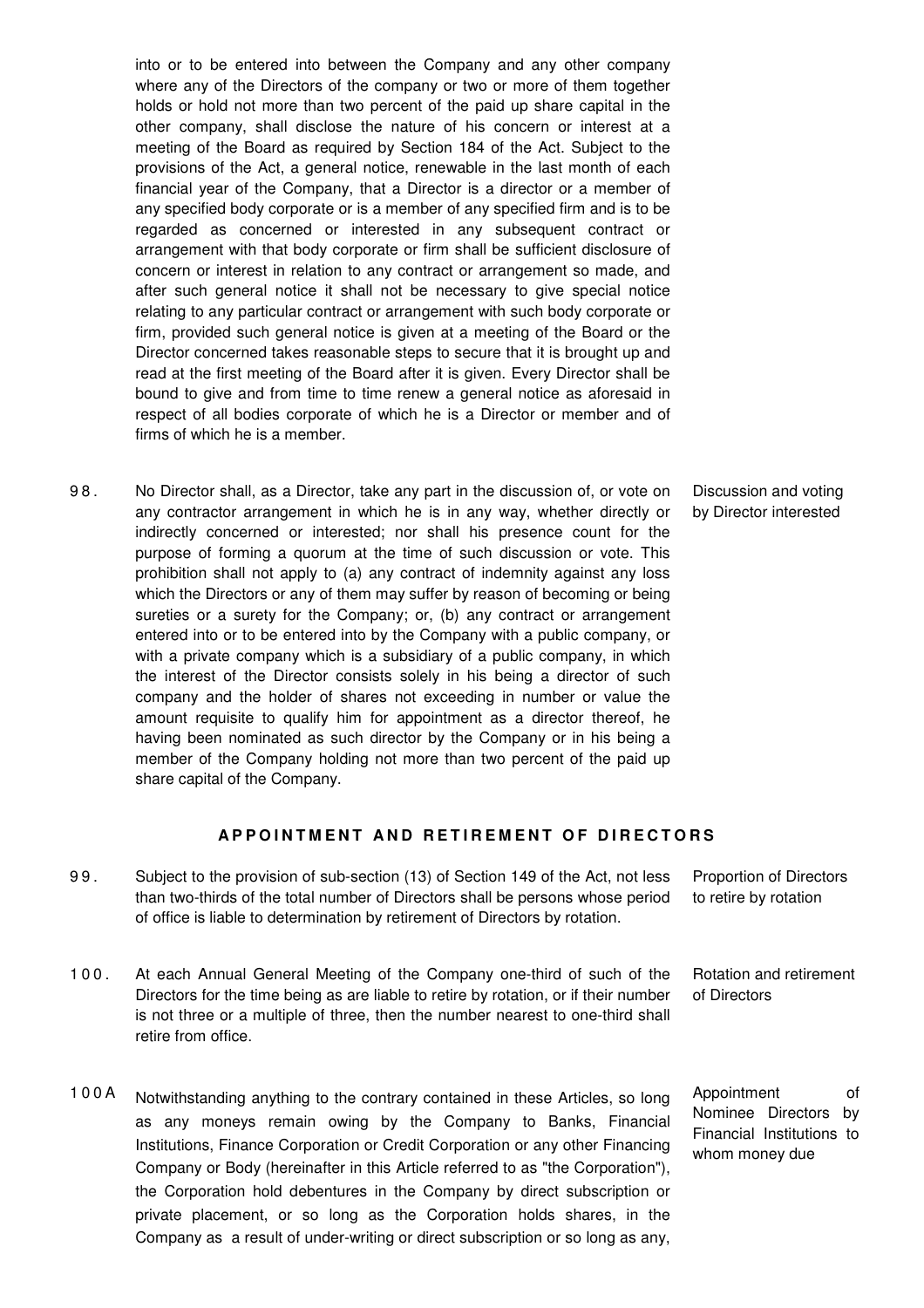liability of the Company arising out of any guarantee furnished by the Corporation on behalf of the Company remains outstanding, the Corporation shall have a right to appoint from time to time, any person or persons as a Director or Directors, wholetime or non-wholetime, (which Director or Director's is/are hereinafter referred to as "Nominee Directors") on the Board of the Company and to remove from such office any, person or persons so appointed and to appoint any person or persons in his or their place/s.

The Board of Directors of the Company shall have no power to remove from office the Nominee Director/s. At the option of the Corporation such Nominee Director/s shall not be required to hold any share qualification in the Company. Also, at the option of the Corporation, such Nominee Director/s shall not be liable to retirement by rotation of Directors. Subject as aforesaid, the Nominee Director/s shall be entitled to the same rights and privileges and be subject to the same obligations as any other Director of the Company.

The Nominee Director/s so appointed shall hold the said office only so long as any monies remain owing by the Company to the Corporation or so long as the Corporation holds debentures in the Company as a result of direct subscription or private placement or so long as the Corporation holds share in the Company as a result of underwriting of direct subscription or the liability of the Company arising out of any guarantee is outstanding and the Nominee Directors/s so appointed in exercise of the said power shall *ipso facto* vacate such office immediately the monies owing by the Company to the Corporation is paid off or on the Corporation ceasing to hold debentures/shares in the Company or on the satisfaction of the liability of the Company arising out of any guarantee furnished by the Corporation.

The Nominee Director/s appointed under this Article shall be entitled to receive all notices of and attend all General Meetings, Board Meetings and the Meetings of the Committee of which the Nominee Director/s is/are member/s as also the minutes of such Meetings. The Corporation shall also be entitled to receive all such notices and Minutes.

The Company shall pay to the Nominee Director/s sitting fees and expenses which the other Directors of the Company are entitled, but if any other fees. commission, monies and remuneration in any form is payable to the Directors of the Company, the fees, commission monies and remuneration in relation to such Nominee Director/s shall accrue to the Corporation and same shall accordingly be paid by the Company directly to the Corporation. Any expenses that may be incurred by the Corporation or such Nominee Director/s in connection with their appointment or directorship shall be also paid or reimbursed by the Company to the Corporation or as the case may be to such Nominee Director/s.

Provided that if any such Nominee Director/s is an officer of the Corporation, the sitting fees, in relation to such Nominee Director/s shall also accrue to the Corporation and the same shall accordingly be paid by the Company directly to the Corporation.

Provided also that in the event of the Nominee Director/s being appointed as Whole time Director/s such Nominee Director/s shall exercise such powers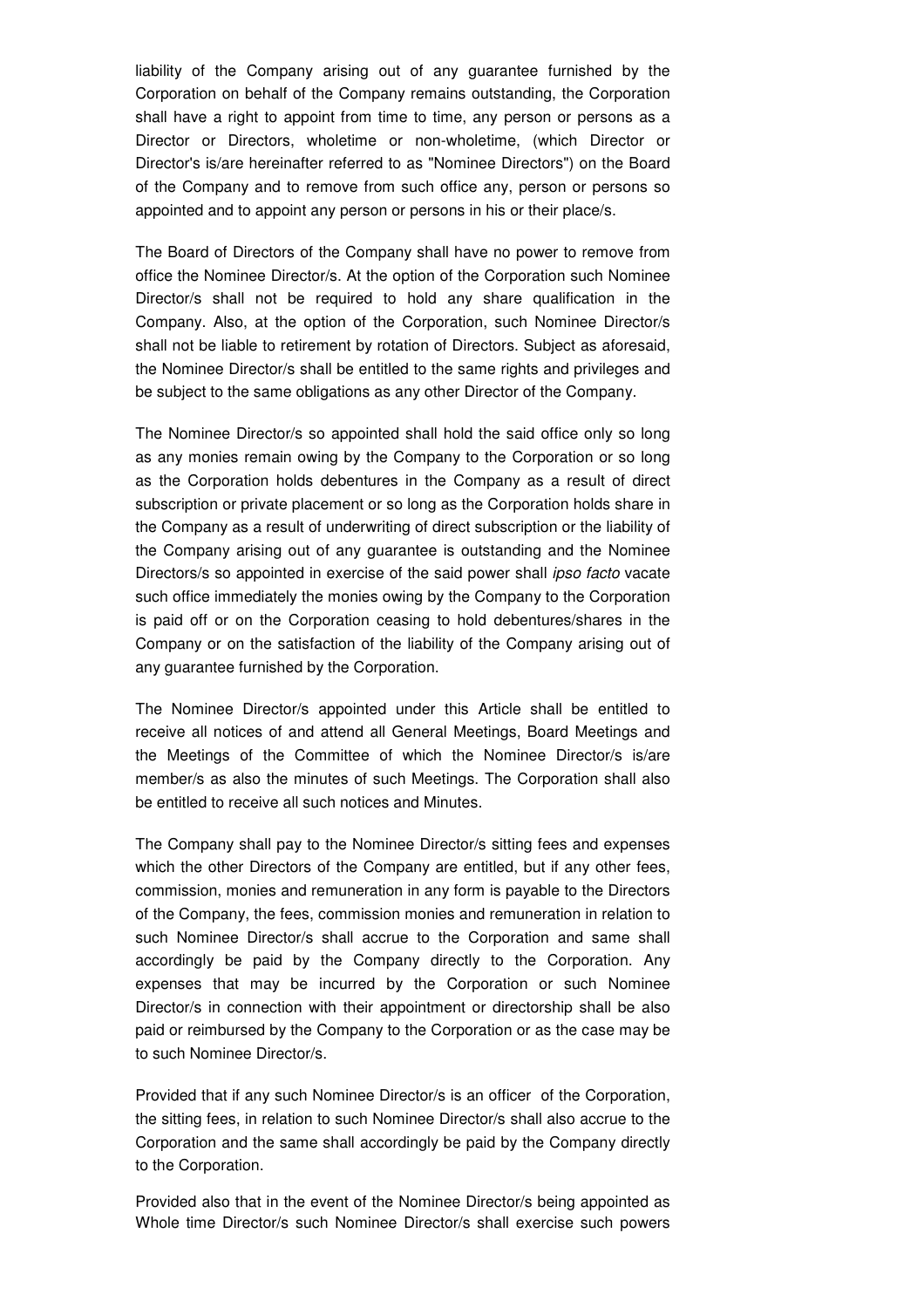and duties as may be approved by the Corporation and have such rights as are usually exercised or available to a Whole time Director, in the management of the affairs of the Company. Such Nominee Director/s shall be entitled to receive such remuneration, fees, commission and monies as may be approved by the Corporation.

- 1 0 1 . The Directors to retire by rotation at every Annual General Meeting shall be those who have been longest in office since their last appointment, but as between persons who became Directors on the same day, those who are to retire shall, in default of and subject to any agreement among themselves, be determined by lot. Which Directors to retire
- 1 0 2 . The eligibility and appointment of a person other than a retiring Director to the office of Director shall be governed by the provisions of Section 160 of the Act.
- 103. The Board shall have power, at any time and from time to time, to appoint any person as a Director as an addition to the Board but so that the total number of directors shall not at any time exceed the maximum number fixed by these Articles. Any director so appointed shall hold office only until the next Annual General Meeting of the Company and shall then be eligible for re-election.
- 1 0 4 . Any casual vacancy occurring among the Directors may be filled up by the Board, but any person so appointed shall retain his office so long only as the vacating director would have retained the same if no vacancy had occurred. Provided that the Board may not fill such a vacancy by appointing thereto any person who has been removed from the office of Director under Article 106. vacancies
- 105. The Board may in accordance with and subject to the provisions of Section 161 of the Act appoint any person to act as Alternate Director for a Director during the latter's absence for a period of not less than three months from India.
- 1 0 6 . The Company may remove any Director before the expiration of his period of office in accordance with the provisions of Section 169 of the Act and may subject to the provisions of Section 161 of the Act appoint another person in his stead if the Director so removed was appointed by the Company in general meeting or by the Board under Section 161 of the Act.

## **PROCEEDINGS OF DIRECTORS**

1 0 7 . The Board shall meet together at least four times every year in such a manner that not more than one hundred and twenty days shall intervene between two consecutive meeting of the Board, for the conduct of business and may adjourn and otherwise regulate it meetings and proceeding as it thinks fit. A meeting of the Board shall be called by giving not less than seven days' notice in writing to every director at his registered with the Company and such notice shall be sent by hand delivery or by post or by electronic means. A meeting of the Board may be called at shorter notice to transact urgent business subject to the condition that at least one independent director, if any, shall be present at the meeting. In case of absence of independent directors from such a meeting of the Board, decisions taken at

When the Company and candidate far office of Director must give notice Power of Board to add to its number

Board may fill up casual

Power to appoint Alternate Director

Power to remove Director by ordinary resolution on special Notice.

Meeting of Directors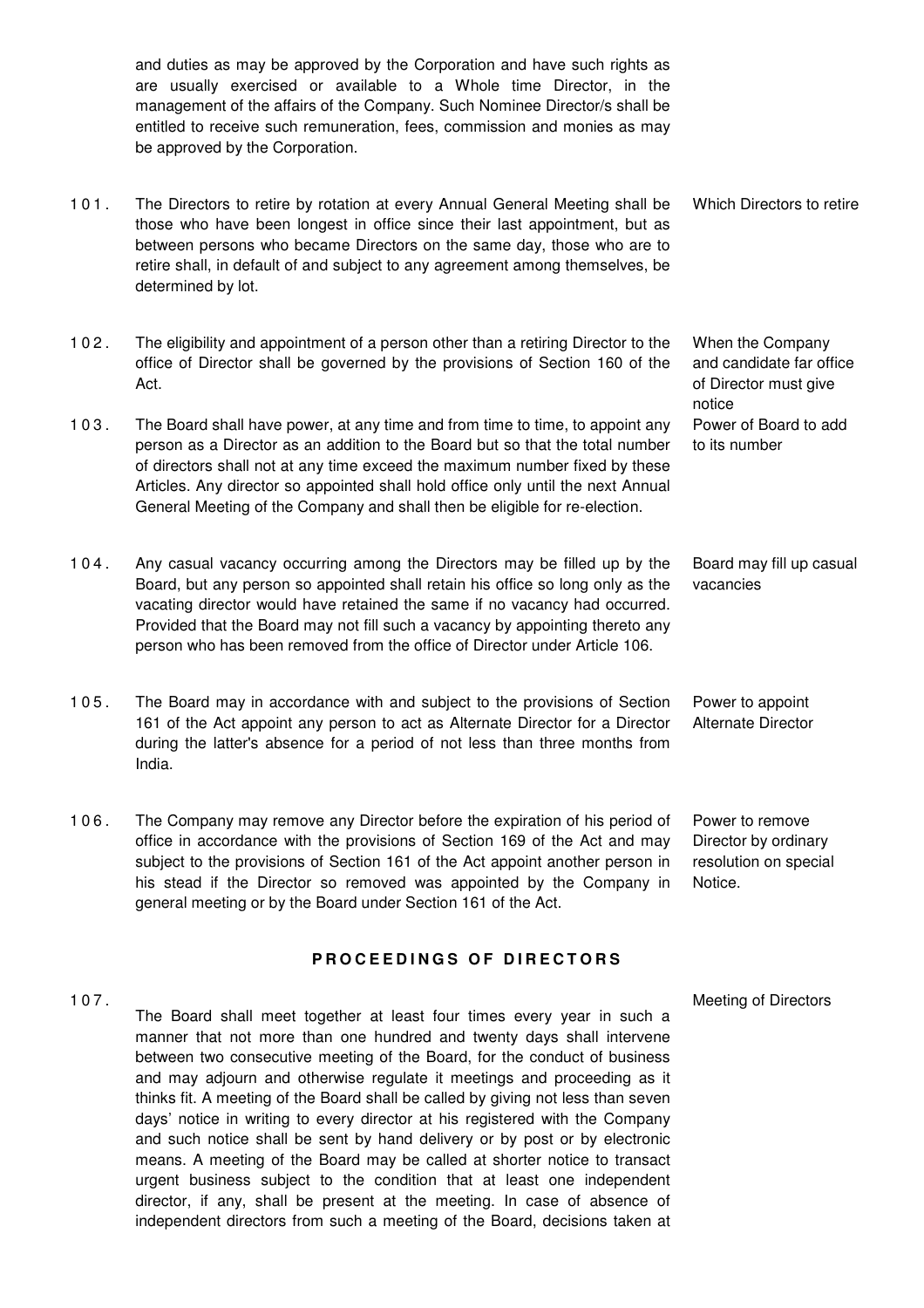such a meeting shall be circulated to all the directors and shall be final only on ratification thereof by at least one independent director, if any.

- 1 0 8 . Subject to the provisions of Article 107, a Director may, at any time, and the Secretary shall, upon the request of a Director made at any time, convene a meeting of the Board. Director may summon meeting
- 109. EMC shall have the option to appoint the Chairman of the Board and the managing director of the Company, who shall be amongst the EMC Directors. The Chairman shall be entitled to take the Chair at any meeting of the Board. If no such Chairman is appointed or if at any meeting of the Board the Chairman be not present at the time appointed for holding the same the Directors present shall choose one of their number to be Chairman of such meeting. Chairman
- 1 1 0 . The quorum for a meeting of the Board shall be determined from time to time in accordance with the provisions of Section 174 of the Act. If a quorum shall not be present within fifteen minutes from the time appointed for holding a Meeting of the Board, it shall be adjourned until such date and time as the Chairman of the Board shall appoint. Quorum
- 1 1 1 . A meeting of the Board at which a quorum be present shall be competent to exercise all or any of the authorities, powers and discretions by or under these Articles or the Act for the time being vested In or exercisable by the Board. Powers of quorum
- 1 1 2 . Subject to the provisions of Sections 186 (5) and 203 of the Act and Articles 118(3)and 119(4), questions arising at any meeting shall be decided by a majority of votes, and, in case of an equality of votes, the Chairman shall have a second or casting vote. How questions to be decided
- 1 1 3 . The Board, may, subject to the provisions of the Act from time to time and at any time, delegate any of its powers to a Committee consisting of such Director or Directors as it thinks fit, and may, from time to time, revoke such delegation. Any Committee so formed shall, in the exercise of the powers so delegated, conform to any regulations that may from time to time be imposed upon it by the Board.The constitution of the various committees formed by the Board shall be in accordance with the ratio mentioned in Article 119 (3) or as may be agreed by the Board. Power to appoint Committees and to delegate
- 1 1 4 . The meetings and proceedings of any such Committee consisting of two or more members shall be governed by the provisions herein contained for regulating the meetings and proceedings of the Board so far as the same are applicable thereto, and are not superseded by any regulations made by the Board under these Articles. **Proceedings** ofCommittee
- 1 1 5 . Acts done by a person as a Director shall be valid, notwithstanding that it may afterwards be discovered that his appointment was invalid by reason of any defect or disqualification or had terminated by virtue of any provisions contained in the Act or in these Articles. Provided that nothing in this Article shall be deemed to give validity to acts done by a Director after his appointment has been shown to the Company to be invalid or to have terminated.

When acts of Director Valid notwithstanding defective appointment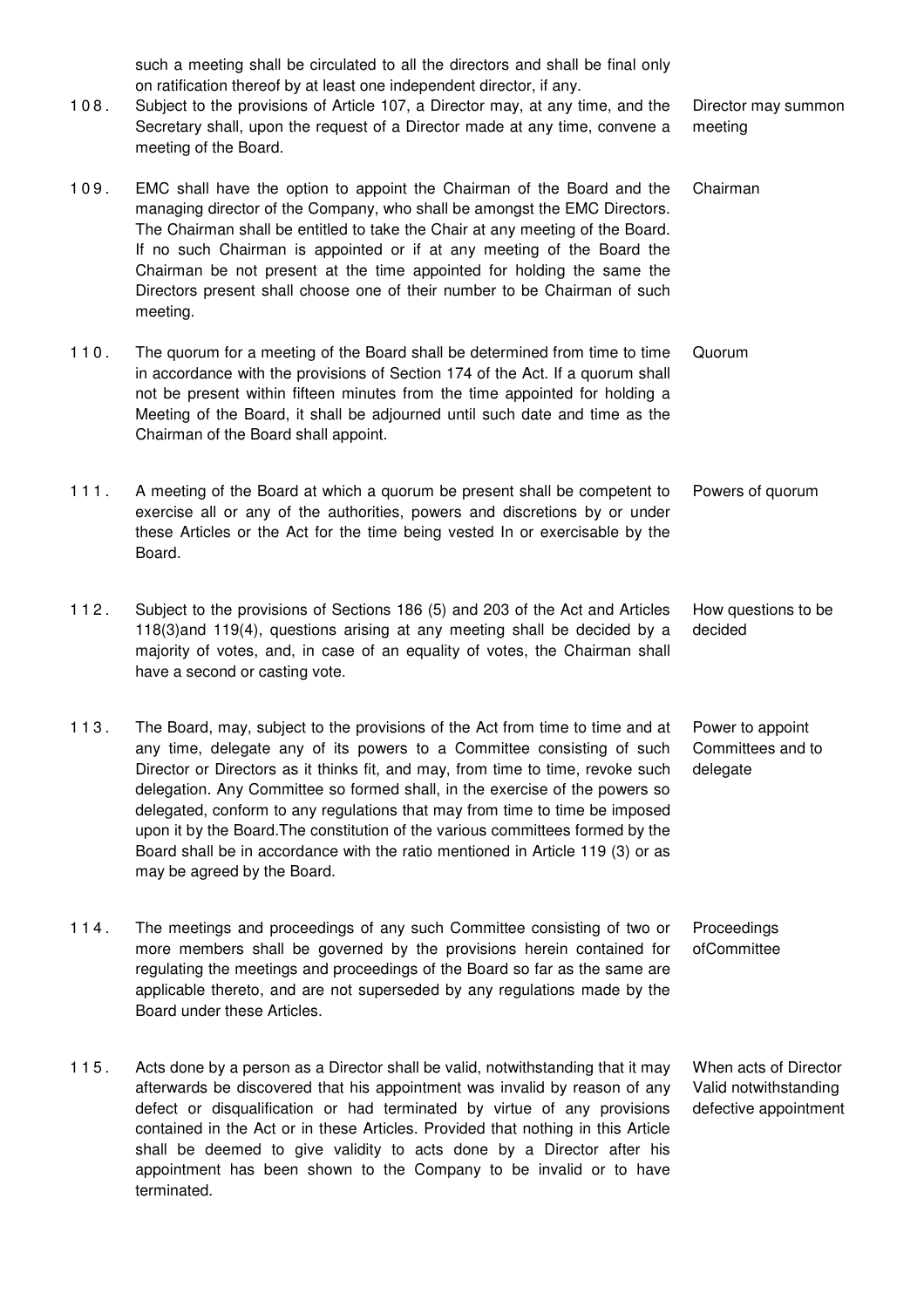1 1 6 . Save in those cases where matters arerequired to be approved by the Board at a meeting of the Boardunder the Act a resolution shall be as valid and effectual as if it had been passed at a meeting of the Board or Committee of the Board, as the case may be, duly called and constituted, if a draft thereof in writing is circulated, together with the necessary papers, if any, to all the Directors or to all the members of the Committee of the Board, as the case may be at their addresses registered with the Company in India, by hand delivery or by post or by courier or through electronic means as may be prescribed, and has been approved by a majority of such of them as are entitled to vote on the resolution. The provisions of Section 175 shall apply to passing of resolution by circulation.

#### **M I N U T E S**

- 1 1 7 . (1) The Board shall, in accordance with the provisions of Section 118 of the Act, cause minutes to be kept of every general meeting and of every meeting of the Board or of every Committee of the Board.
	- (2) Any such Minutes of any meeting of the Board or any Committee of the Board or of the Company in general meeting if kept in accordance with the provisions of Section 118 of the Act, shall be evidence of the matters stated in such Minutes, The Minute Books of general meetings of the Company shall be kept at the Office and shall be open to inspection by members during the hours of 10 A.M. and 12 noon on such business days as the Act requires, them to be open for inspection.

#### **POWERS OF THE BOARD**

- 118. (1) Subject to the provisions of the Act, the management of the Company shall be vested in the Board who shall pay all expenses incurred in promoting and registering the Company and shall be entitled to exercise all such powers, and to do all such acts and things as the Company is authorised to exercise and do provided that the Board shall not exercise any power or do any act or thing which is directed or required, whether by the Act or any other statute or by the Memorandum of Company, or by these Articles, or otherwise to be exercised or done by the Company in a general meeting. Provided further that in exercising any such power or doing any such act or thing, the Board shall be subject to the provisions in that behalf contained in the Act or any other statute or in the Memorandum of the Company or in these Articles or in any regulations not inconsistent therewith and duly made thereunder, including regulation made by the Company in general meeting, but no regulation made by the Company in general meeting shall invalidate any prior act of the Board which would have been valid if that regulation had not been made.
	- (2) All decisions or resolutions (except as specified in Article 118 (3)) shall be made or passed with the approval of a simple majority of the Board.
	- (3) No meeting of the Board may proceed to business nor transact any business on the following issues ("**Material Issues**"), unless 1 (one) Promoter Group nominated director and 1 (one) EMC Director are present and both vote affirmatively on any of the Material Issues in case of a meeting of the Board or committee of the Board or if by way of circular resolution, with prior written consent of one EMC Director and

Resolution without Board meeting

Minutes to be made

General powers of Company vested in the Board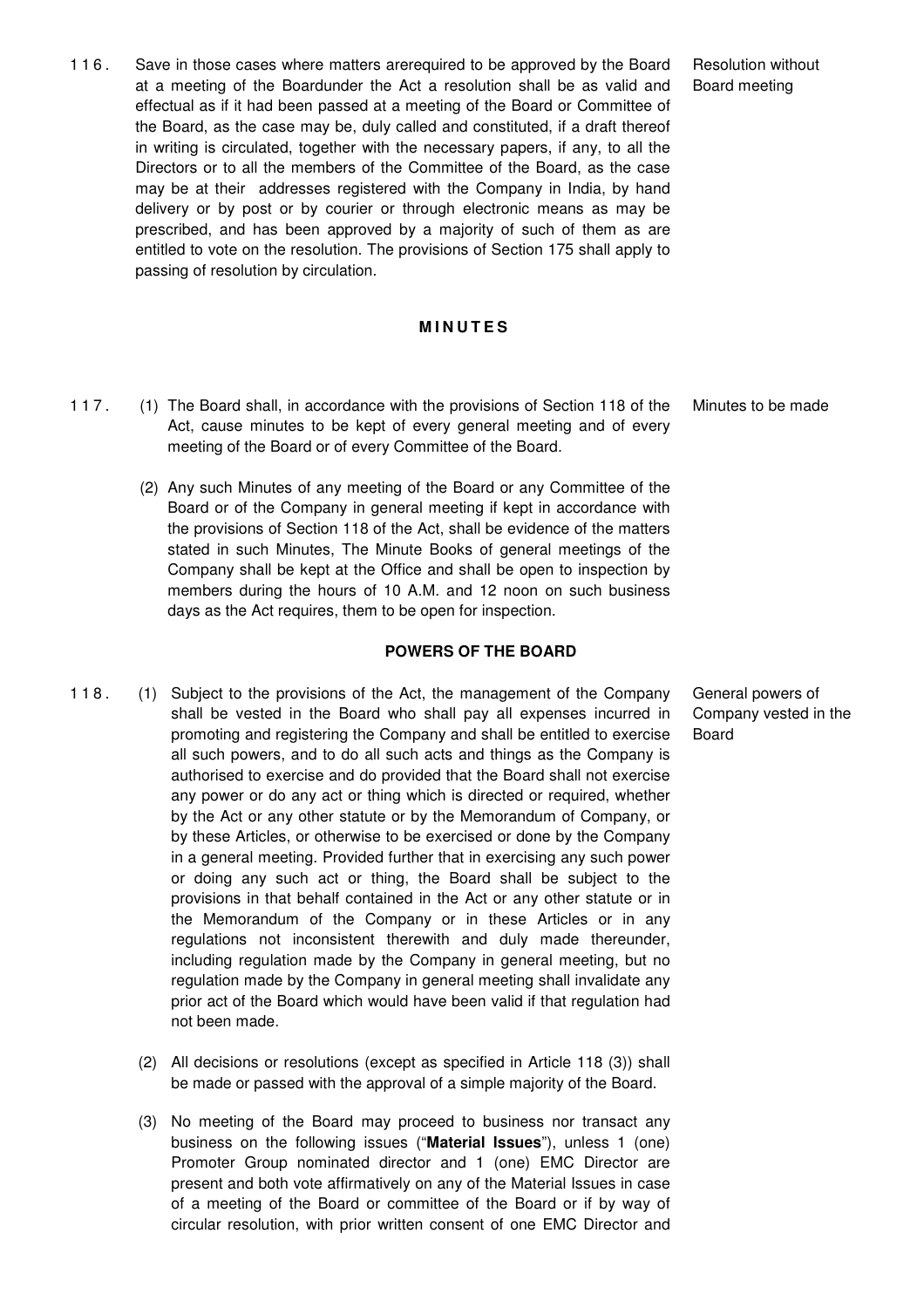one Promoter Group nominated director:

- (a) Related Party transactions (other than with the Subsidiaries) as provided under Applicable Law;
- (b) Any significant change to the scope or nature of the Business of the Company as of the Execution Date;
- (c) Commencement or entering into any new line of business other than Business of the Company;
- (d) Any amendments to Memorandum of Association of the Company and these Articles other than any amendments mandatorily required by Applicable Law;
- (e) To pass any resolution for the liquidation, dissolution or voluntary winding up of the Company or to apply for the appointment of a receiver, judicial manager, administrator or like officer, to take over the business, undertakings or assets of the Company;
- (f) Business restructuring, reorganisation and diversification, acquisitions, new investments, mergers, divestments, sale, transfer or amalgamation, of the Company and its material assets (such transfers of assets being otherwise than in the ordinary course of business);
- (g) Taking any action which would result in a change in Control of the Company or participate in or carry out any mergers, arrangement, restructuring, amalgamation, reconstruction (in each case provided the Promoter Group continue to be in Control), reduction of capital or dispose of substantially all of its assets;
- (h) Change in registered office of the Company;
- (i) Change of auditors of the Company or make any change in the accounting policy and standards in the Company except if prescribed by Applicable Law; and
- **(j)** Change in name of the Company.

### **MANAGING/ WHOLE TIME DIRECTORS**

- 119. (1) Subject to the provisions of the Act and these Articles, the Board may from time to time appoint one or more Directors to be the Directors of the Company, for a period not exceeding the period prescribed by the Act for which he is or they are to hold such office, and may, from time to time (subject to the provisions of any contract between him or them and the Company) remove or dismiss him or them from office and appoint another or others in his place or their places.
	- (2) Subject to the provisions of the Act, the Board may from time to time appoint one or more EMC Directors to be the Managing or Whole time Directors of the Company, for a period not exceeding the period prescribed by the Act for which he is or they are to hold such office, and may, from time to time (subject to the provisions of any contract between

Power to appoint Managing or Wholetime **Directors**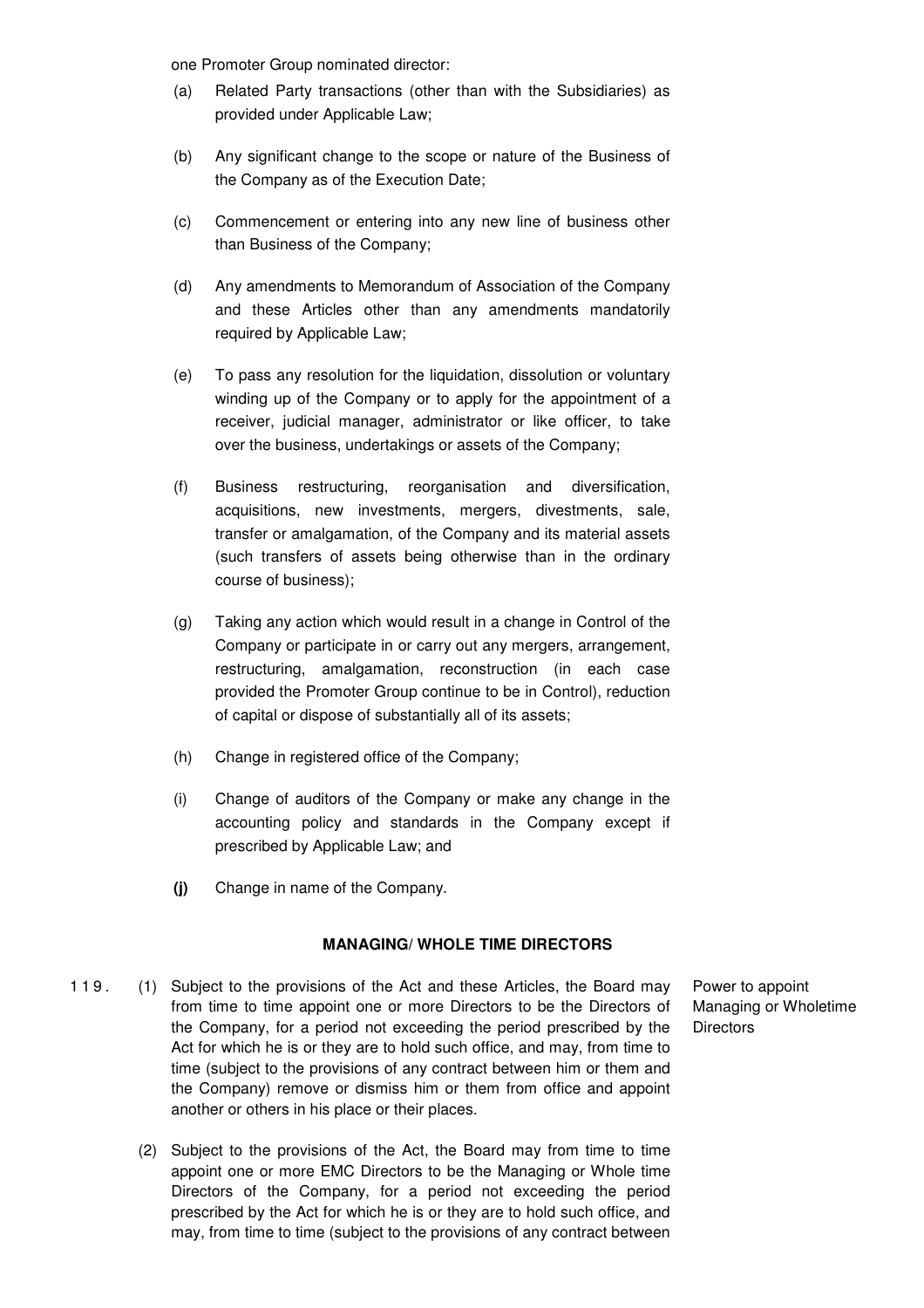him or them and the Company) remove or dismiss him or them from office and appoint another or others in his place or their places.

- (3) The Board shall comprise of 12 (twelve) Directors which shall be constituted as follows:
	- (i) 2 (two) Directors nominated by EMC;
	- (ii) 2 (two) Directors nominated by the Promoter Group;
	- (iii) 2 (two) Whole timeDirectors; and
	- (iv) 6 (six) independent Directors, all of whom shall be appointed by the Company with mutual consent of the Promoter Group and EMC. It is hereby clarified that at all points of time, the number of EMC Directors and the number of Directors nominated by the Promoter Group shall be equal.
- (4) In case of occurrence of a deadlock at the Board under Article 118 (3) or if the Promoter Group and EMC are unable to arrive at a decision on any matter by reason of disagreement between themselves then a deadlock shall be deemed to have occurred in relation to the said matter. In the event of a deadlock, such deadlock shall not be resolved until both the Promoter Group and EMC jointly agree on the manner on which such decision shall be resolved. The Promoter Group and EMC may refer the matter which has given rise to the deadlock to each of their nominees who shall each use all reasonable endeavours in good faith to resolve the dispute.
- 120. A Managing or Wholetime Director shall (subject to the provisions of any contract between him and the Company) be subject to the same provisions as to resignation and removal as the other Directors, and he shall, ipso facto and immediately, cease to be a Managing or Wholetime Director if he ceases to hold the office of Director from any cause save that if he shall retire by rotation under the provisions of Section 152 of the Act or otherwise vacates office as a Director at an Annual General Meeting and be reappointed a Director at the same meeting he shall not by reason only of such retirement or vacation cease to be a Managing or Wholetime Director.
- 1 2 1 . Subject to the provisions of Sections 197, 198, 199 and 200 of the Act, a Managing or Wholetime Director shall, in addition to the remuneration payable to him as a Director of the Company under these Article receive such additional remuneration as may from time to time be sanctioned by the Company. Remuneration of Managing or Wholetime **Director**
- 122. Subject to the provisions of the Act in particular to the prohibitions and restrictions contained in Sections 179 and 180 thereof, the Board may, from time to time, entrust to and confer upon a Managing or Wholetime Director for the time beingsuch of the powers exercisable under these presents by the Board as it may think fit, and may confer such powers for such time, and to be exercised for such objects and purposes, and upon such terms and conditions, and with such restrictions as it thinks fit and the Board may confer such powers, either collaterally with, or to the exclusion of, and in substitution for all or any of the powers of the Board in that behalf, and may, from time to time, revoke, withdraw, alter or vary all or any of such powers.

To what provisions he shall be subject

Powers of Managing or Wholetime Directors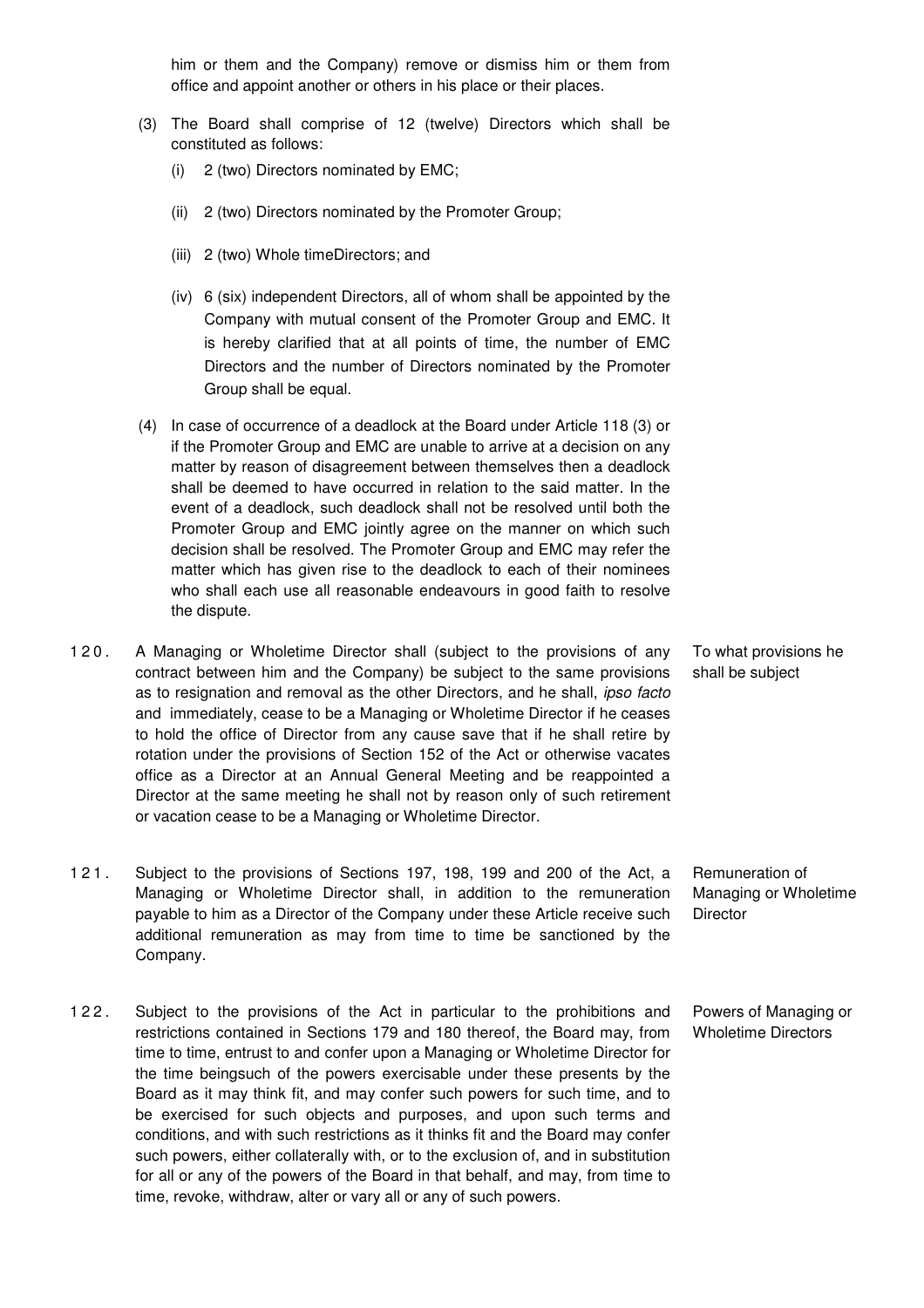1 2 2 A Upon the EMC Directors being appointed on the Board as Directors, EMC and the Promoter Group will be designated as joint promoters of the Company, and EMC and the Promoter Group shall be deemed to be in joint control and management of the Company.

### **L O C A L M A N A G E M E N T**

123. The Board may, subject to the provisions of the Act, make such arrangements as it may think fit for the management of the Company's affairs abroad or in any specified locality in India and for this purpose appoint local boards, attorneys and agents and fix their remuneration and delegate to them such powers as the Board may deem requisite or expedient. Subject to the provisions of Section 22(2) of the Act,the official Seal shall be affixed by the authority and in the presence of, and the instruments sealed therewith shall be signed by, such persons as the Board shall from time to time by writing under the seal appoint. The Company may also exercise the powers of Section 88 of the Act with reference to the keeping of Foreign Registers.

### **T H E S E A L**

1 2 4 . The Board shall provide for the safe custody of the Custody of Seal and the Seal shall never be used except by the authority seal previously given of the Board or a Committee of the Board authorised by the Board in that behalf and, save as provided in Article 14(1) hereof, any two Directors or one Director and the Secretary or one Director and such other person as the Board may appoint shall sign every instrument to which the Seal is affixed. Provided nevertheless, that any instrument bearing the Seal of the Company and issued for valuable consideration shall be binding on the Company notwithstanding any irregularity touching the authority of the Board to issue the same.

#### **R E S E R V E S**

- 125. The Board may from time to time before recommending any dividend, set apart any and such portion of the profits of the Company as it thinks fit as Reserves to meet contingencies or for the liquidation of any debentures, debts or other liabilities of the Company, for equalisation of dividends, for repairing, improving or maintaining any of the property of the Company and for such other purposes of the Company as the Board in its absolute discretion thinks conducive to the interests of the Company and may, subject to the provisions of Section 186 of the Act invest the several sums so set aside upon such investment (other than shares of the Company) as the Board may think fit and from time to time deal with and vary such investment and dispose of all or any part thereof for the benefit of the Company, and may divide the Reserves into such special funds as it thinks fit, with full power to employ the Reserves or any parts thereof in the business of the Company, and that without being bound to keep the same separate from the other assets.
- 1 2 6 . All moneys carried to the Reserves shall nevertheless remain and be profits of the Company applicable; subject to due provisions being made for actual loss or depreciation for the payment of dividends and such moneys and all the other moneys of the Company not immediately required for the purposes of the Company may, subject to the provisions of Section 186 of the Act be invested by the Board in or upon such investments or securities as it may

Joint Promoters

Local Management, powers of Attorney, and Foreign Registers

Custody of Seal

Reserves

Investment of money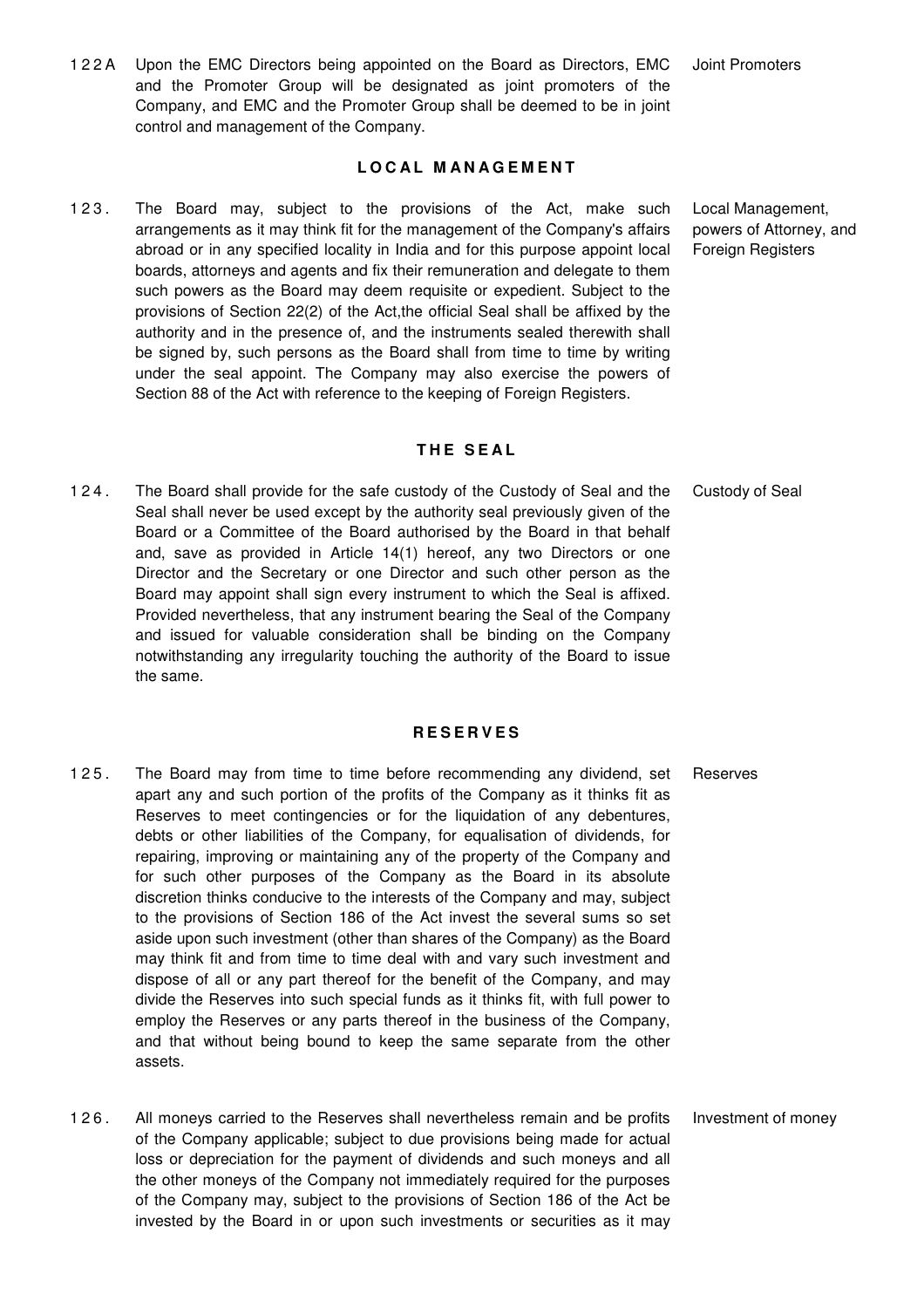select or may be used as working capital or may be kept at any Bank on deposit or otherwise as the Board may from time to time think proper.

- 1 2 7 . Any general meeting may upon the recommendation of the Board resolve that any moneys, investments or other assets forming part of the undivided profits of the Company standing to the credit of the Reserves, or any Capital Redemption Reserve Account, or in the hands of the Company and available for dividend or representing premiums received on the issue of shares and standing to the credit of the Share Premium Account be capitalised and distributed amongst such of the shareholders as would be entitled to receive the same if distributed by way of dividend and in the same proportions on the footing that they become entitled thereto as capital and that all or any part of such capitalised fund be applied on behalf of such shareholders in paying up in full any unissued shares, debentures or debenture stock of the Company which shall be distributed accordingly or in or towards payment of the uncalled liability on any issued shares, and that such distribution or payment shall be accepted by such shareholders in full satisfaction of their interest in the said capitalised sum. Provided that any sum standing to the credit of a Share Premium Account or a Capital Redemption Reserve Account may, for the purposes of this Article, only be applied in the paying up of unissued shares to be issued to members of the Company as fully paid bonus shares.
- 128. A general meeting may resolve that any surplus moneys arising from the realisation of any capital assets of the Company or any investments representing the same, or any other undistributed profits of the Company not subject to charge for income tax, be distributed among the members on the footing that they receive the same as capital. Surplus moneys
- 1 2 9 . For the purpose of giving effect to any resolution under the two last preceding Articles, the Board may settle any difficulty which may arise in regard to the distribution as it thinks expedient and in particular may issue fractional certificates and may determine that cash payments shall be made to any members in order to adjust the rights of all parties and may vest such cash in trustees upon such trusts for the persons entitled to the dividend or capitalised fund as may seem expedient to the Board. Where requisite a proper contract shall be filed in accordance with Rule 12 of the Companies (Prospectus and Allotment of Securities)Rules, 2014, and the Board may appoint any person to sign such contract on behalf of the persons entitled to the dividend or capitalised fund, and such appointment shall be effective.

### **D I V I D E N D S**

130. Subject to rights of members entitled to shares (if any) with preferential or special rights attached to them, the profits of the Company from time to time determined to be distributed as dividend in respect of any year or other period shall be applied for payment of dividend on the Shares in proportion to the amount of capital paid up on the shares provided that unless the Board otherwise determines all dividends shall be apportioned and paid proportionate to the amounts paid or credited as paid on the shares during any portion or portions of the period in respect of which the dividend is paid provided always that (subject as aforesaid) any capital paid up on a share during the period in respect of which a dividend is declared shall (unless the Board otherwise determines or the terms of the issue otherwise provide, as

Capitalisation of reserves

Fractional certificates

How profits shall be divisible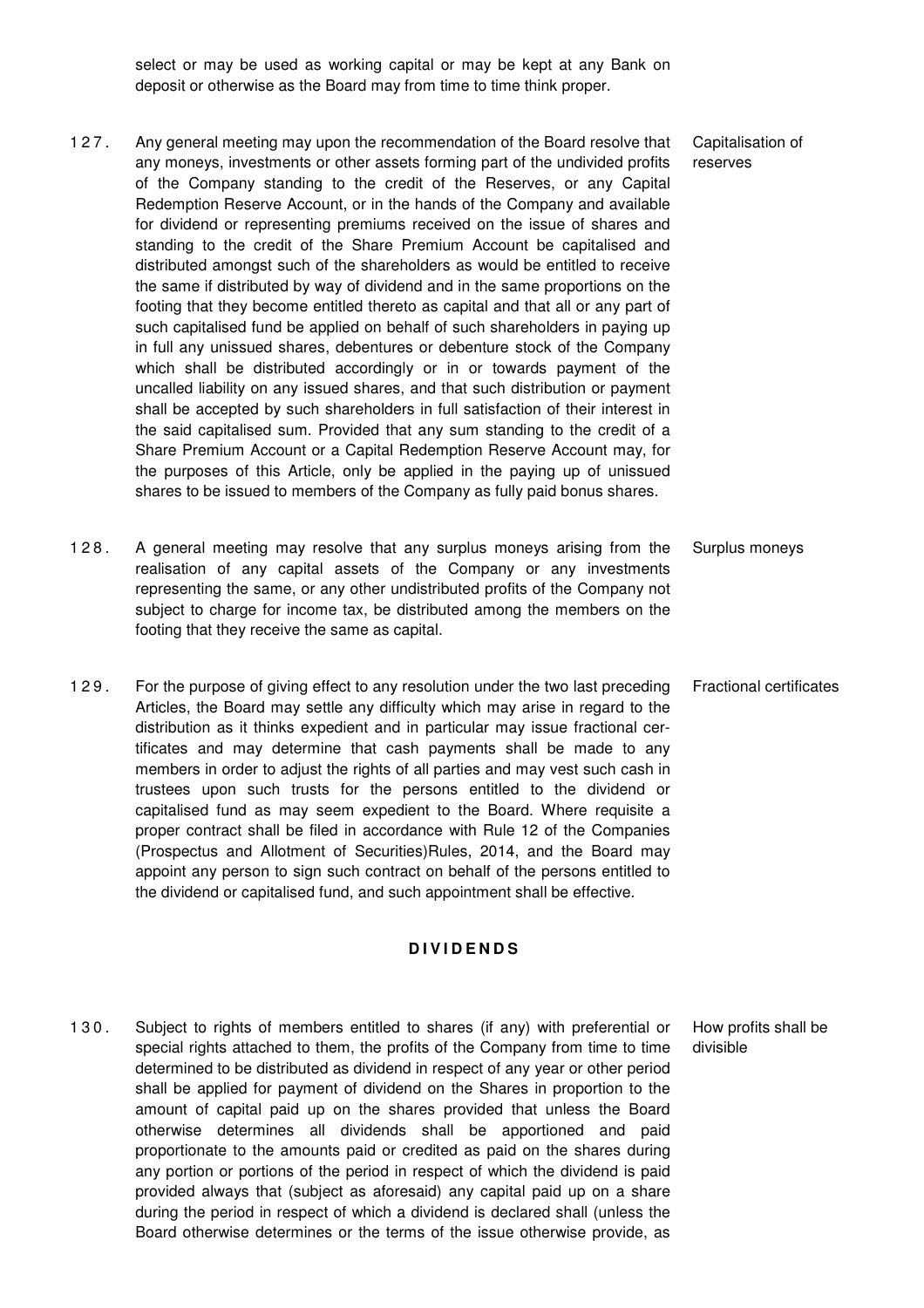the case may be) only entitle the holder of such share to an apportioned amount of such dividend as from the date of payment but so that where capital is paid up in advance of calls such capital shall not confer a right to participate in profits. 1 3 1 . The Company in general meeting may declare a dividend to be paid to the members according to their rights and interest in the profits and may, subject to the provisions of Section 123 of the Act, fix the time for payment. Declaration of dividends 1 3 2 . No larger dividend shall be declared than is recommended by the Board, but the Company in general meeting may declare a smaller dividend. Restrictions on amount of dividends 1 3 3 . Subject to the provisions of Sections 123 of the Act, no dividend shall be payable except out of the profits of the Company or out of moneys provided by the Central or a State Government for the payment of the dividend in pursuance of any guarantee given by such Government and no dividend shall carry interest against the Company. Dividend 1 3 4 . Subject to the provisions of the Act, the declaration of the Board as to the amount of the net profits of the Company shall be conclusive. What to be deemed net profits 1 3 5 . The Board may, from time to time pay to the members such interim dividends as appears to the Board to be justified by the profits of the Company. Interim dividends 1 3 6 . The Board may deduct from any dividend payable to any member all sums of money, if any, presently payable by him to the Company on account of calls or otherwise in relation to the shares of the Company. Debts may be deducted 137. Any general meeting declaring a dividend may make a call on the members of such amount as the meeting fixes, but so that the call on each member shall not exceed the dividend payable to him, and so that the call be made payable at the same time as the dividend and the dividend may be set off against the call. Dividend and all together 138. No dividend shall be payable except in cash; provided that nothing in the foregoing shall be deemed to prohibit the capitalisation of profits or Reserves of the Company for the purpose of issuing fully paid up bonus shares or paying up any amount for the time being unpaid on the shares held by the members of the Company. Any dividend payable in cash may be paid by cheque or warrant or in any electronic mode to the shareholder entitled to the payment of the dividend. Dividend in cash 1 3 9 . A transfer of shares shall not pass the rights to any dividend declared thereon before the registration of the transfer by the Company and where applicable the Company shall comply with the requirement of Section 126 of the Act. Effect of Transfer 140 [Intentionally left blank] 1 4 1 . No dividend shall be paid in respect of any share except to the registered holder of such share or to his order or to his bankers but nothing contained in To whom dividends payable

this Articles shall be deemed to require the bankers of a registered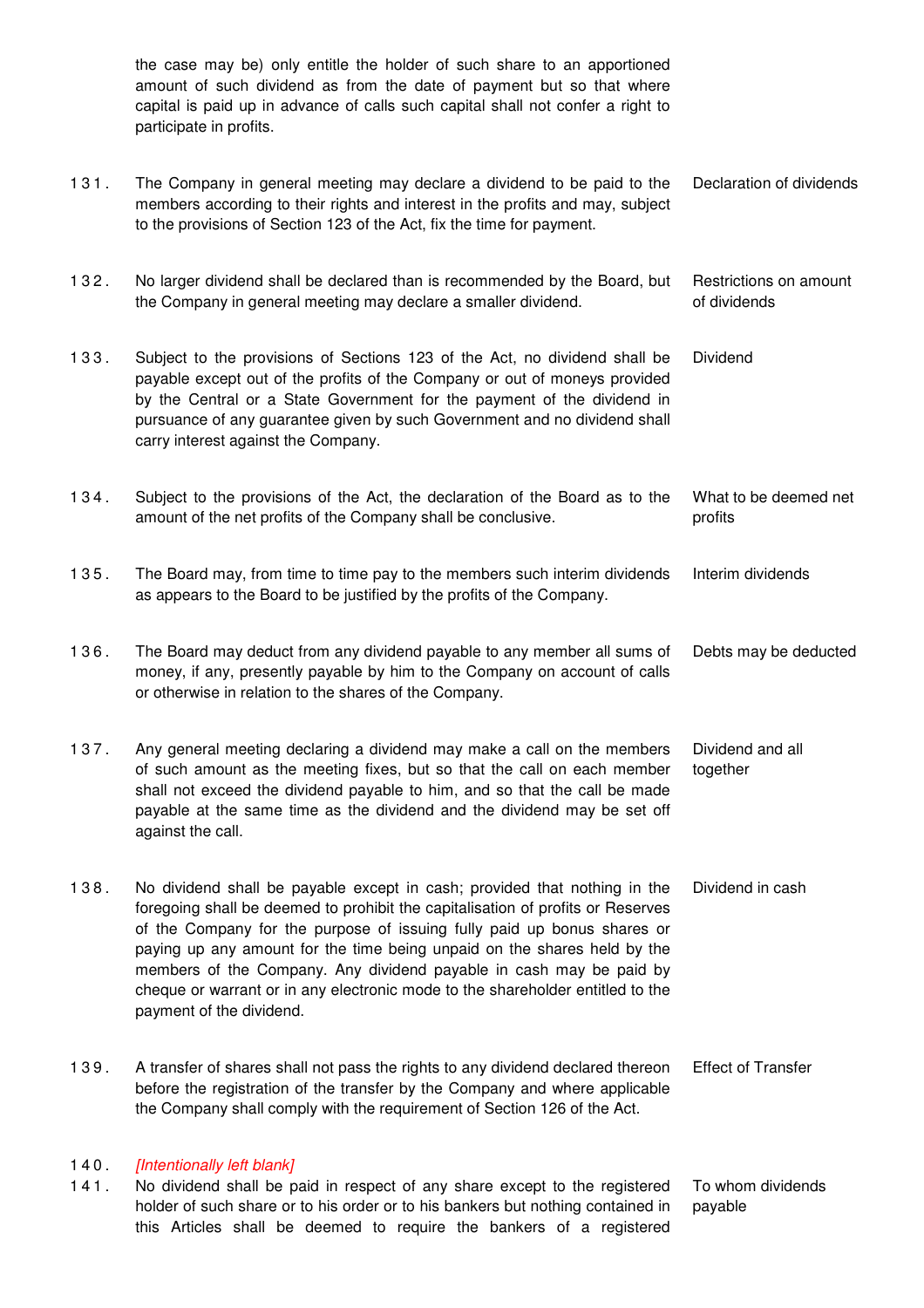shareholder to make a separate application to the Company for the payment of the dividend. Nothing in this Article shall be deemed to affect in any manner the operation of Article 139.

- 142. Any one of several persons who are registered as the joint-holders of any share may give effectual receipts for all dividends and other payments in respect of such share. Dividend to joint-holders
- 143. Unless otherwise directed in accordance with Section 123 of the Act, any dividend, interest or other monies payable in cash in respect of a share may be paid by any electronic mode, or cheque or warrant sent through the post to the registered address of the holder or, in the case of joint-holders, to the registered address of that one of the joint-holders who is the first named in the Register in respect of the joint-holding or to such person and such address as the holder or joint-holders, as the case may be, may direct, and every cheque or warrant so sent shall be made payable to the order of the person to whom it is sent. Payment by post and electronic mode
- 1 4 4 . Subject to the provisions of Section 124 of the Act, any dividend remaining unpaid or unclaimed for 30 (thirty) days after having been declared shall be, within 7 (seven) days from the date of expiry of the said period of 30 (thirty) days, transferred to a special account to be opened by the Company in that behalf in any scheduled bank. Any person claiming to be entitled to any money transferred to such special account of the Company may apply to the Company for payment of the money claimed. Unclaimed dividends

Any money transferred to the said special account of a Company that remains unpaid or unclaimed for a period of 7 (seven) years from the date of such transfer shall be transferred by the Company along with interest accrued, if any, thereon to Funds established under sub-section (1) of section 125 of the Act.

## **B O O K S A N D D O C U M E N T S**

| 145. | The Board shall cause proper books of account to be kept in accordance with<br>Section 128 of the Act.                                                                                                                                                                                              | Books of Account to be<br>kept |
|------|-----------------------------------------------------------------------------------------------------------------------------------------------------------------------------------------------------------------------------------------------------------------------------------------------------|--------------------------------|
| 146. | The books of account shall be kept at the Office or at such other place in<br>India as the Board may decide and when the Board so decides, the<br>Company, shall, within 7(seven) days of the decision, file with the Registrar a<br>notice in writing giving the full address of that other place. | Where to be kept               |
| 147. | (1) Subject to the provisions of the Act, the books of account and other<br>books and papers shall be open to inspection during business hours by<br>any Director, Registrar or any Officer of the Government authorised by<br>the Central Government in this behalf.                               | Inspection                     |

(2) The Board shall, from time to time, determine whether and to what extent, and at what times and places, and under what conditions or regulations, the books of account and books and documents of the Company, other than those referred to in Articles 117(2) and 165 or any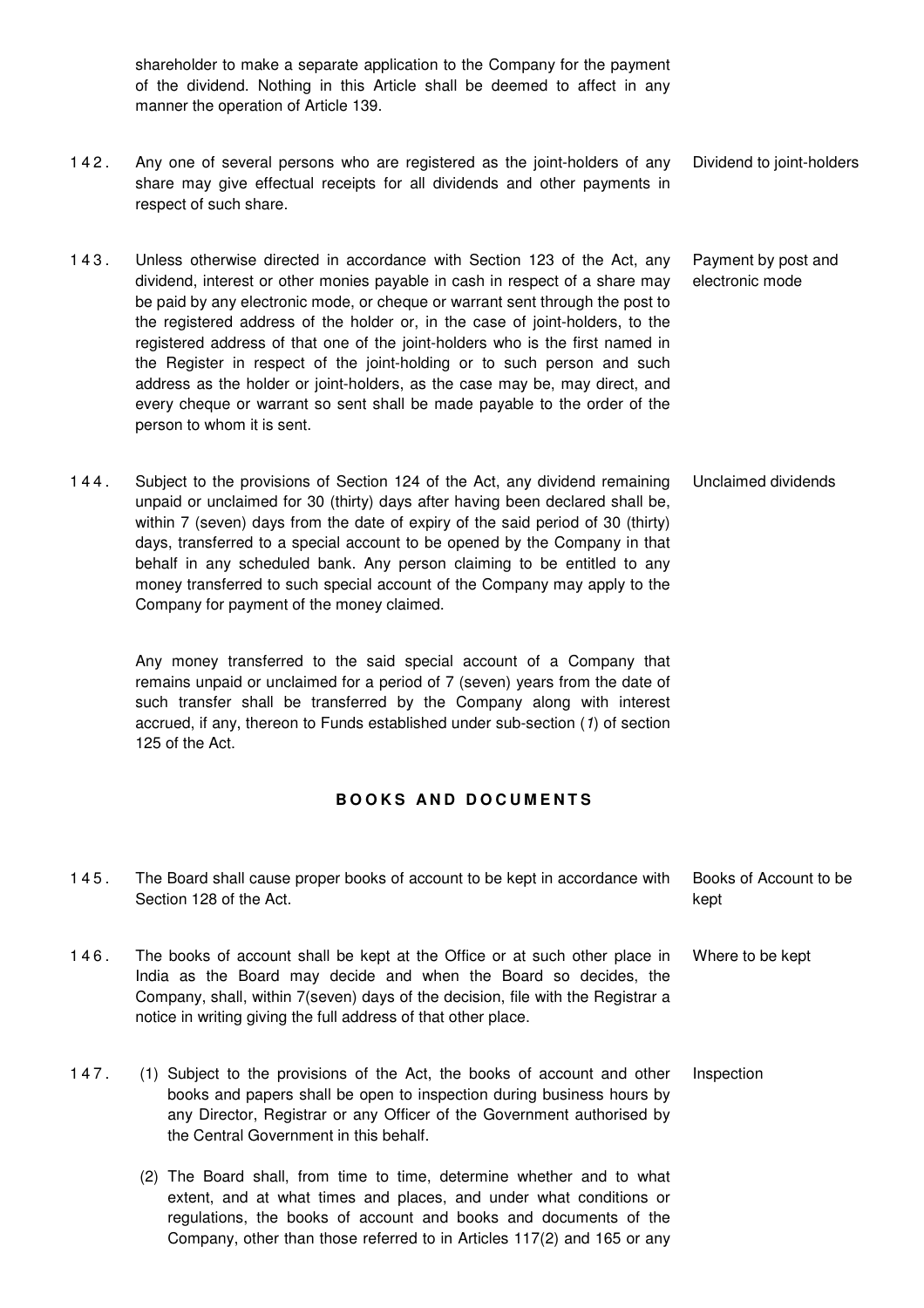of them, shall be open to the inspection of the members not being Directors and no member (not being a Director) shall have any right of inspecting any books of account or book or document of the Company except as conferred by law or authorised by the Board or by the Company in general meeting.

1 4 8 . The books of account of the Company together with the vouchers relevant to any entry in such books of account relating to a period of not less than 8(eight)financial years immediately preceding the current financial year shall be preserved in good order. Books of account to be preserved

### **FINANCIAL STATEMENTS AND ACCOUNTS**

- 149. At every Annual General Meeting the Board shall lay before the Company financial statements for the financial year made up in accordance with the provisions of Section 129 of the Act and such financial statements shall comply with the requirements of Sections 129, 133 and 134 and of Schedule III to the Act so far as they are applicable to the Company but, save as aforesaid the Board shall not be bound to disclose greater details of the result or extent of the trading and transactions of the Company than it may deem expedient. Balance Sheet and Profit and Loss Account
- 150. There shall be attached to every financial statements laid before the Company a Report by the Board complying with Section 134 of the Act. Annual Report of **Directors**
- 1 5 1 . A copy of thefinancial statements (including consolidated financial statements, if any, auditors' report and every document required by law to be annexed or attached to the financial statements) shall, as provided by Section 136 of the Act, not less than twenty-one days before the meeting be sent to every such member, debenture-holder, trustee and other person to whom the same is required to be sent by the said Section. Copies to be sent to members and others
- 1 5 2 . The Company shall comply with Section 137 of the Act as to filing copies of the financial statements, including consolidated financial statements, if any, and other documents required to be annexed or attached thereto with the Registrar. Copies of Balance Sheet etc. to be filed.
- 1 5 3 . Every financial statement of the Company when audited and adopted by the Company in general meeting shall be conclusive except as regards any error discovered therein. When accounts to be deemed finally settled.

#### **A U D I T**

1 5 4 . Once at least in every year the books of accounts of the Company shall be examined by one or more Auditor or Auditors. Account to be audited annually 1 5 5 . Subject to the provisions of Chapter X of the Act, the Company shall at each Annual General Meeting appoint an Auditor or Auditors to hold office from the conclusion of that meeting until the conclusion of the sixth Annual General Appointment and remuneration of Auditors.

Meeting thereafter and shall, within seven days of the appointment, give intimation thereof to every Auditor so appointed. The appointment,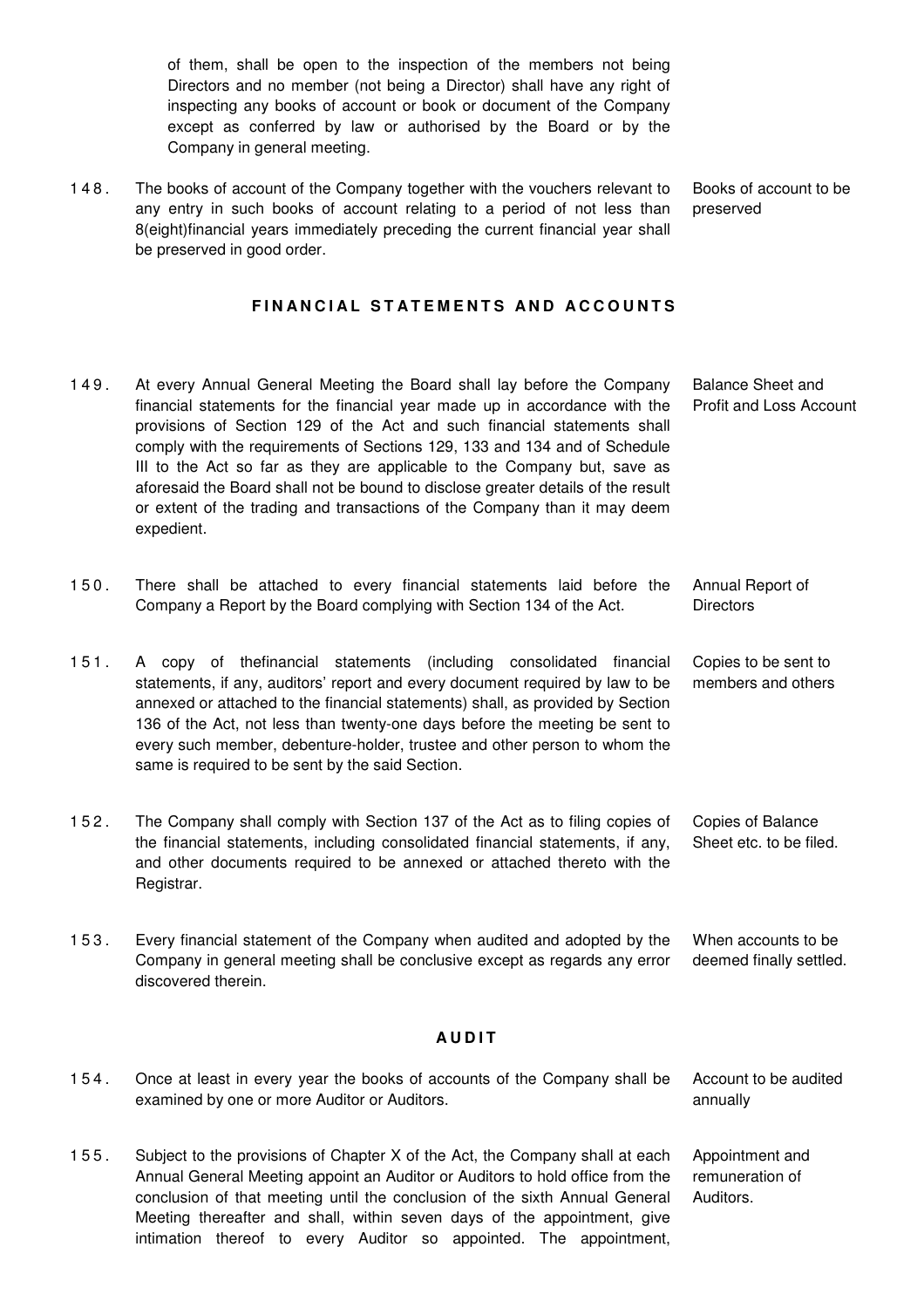remuneration, rights and duties of the Auditor or Auditors shall be regulated by Sections 139 to 146 of the Act.

- 1 5 6 . Where the Company has a branch office the provisions of sub-section (8) of Section 143 of the Act shall apply.
- 1 5 7 . All notices of, and other communications relating to any general meeting of the Company which any member of the Company is entitled to have sent to him shall also be forwarded to the Auditor of the Company and the Auditor shall be entitled to attend any general meeting, and to be heard at any general meeting which he attends on any part of the business which concerns him as Auditor.
- 1 5 8 . The Auditors' Report (including the Auditors' separate, special or supplementary report, if any) shall be read before the Company in general meeting and shall be open to inspection by any member of the Company. Auditors' Report to be

SERVICE OF NOTICES AND DOCUMENTS

- 159. A notice or other documents may be given or sent by the Company in accordance with the provisions of Sections 20 and 101 of the Act. How notice to be served on members
- 160. Every person who by operation of law, transfer or other means whatsoever shall become entitled to any share shall be bound by every notice in respect of such share which previously to his name and address being entered on the Register shall have been duly given to the person from whom he derives his title to such share.
- 1 6 1 . Subject to the provisions of Article 159, any notice or document delivered or sent by post to or by any electronic mode or left at the registered address of any member in pursuance of these Articles shall, notwithstanding such member be then deceased and whether or not the Company have notice of his decease, be deemed to have been duly served in respect of any registered share, whether held solely or jointly with other persons by such member until some other person be registered in his stead as the holder or joint-holders thereof and such service shall for all purposes of these presents be deemed a sufficient service of such notice or document on his heirs executors or administrators and all persons, if any, jointly interested with him in any such share.

163. The Company shall duly keep and maintain at the Office the various

Registers required to be kept and maintained under the Act or Rules made

162. [Intentionally left blank]

thereunder.

### **C O M M E N C E M E N T O F B U S I N E S S**

**KEEPING OF REGISTERS AND INSPECTION** 

## Registers etc. to be maintained by Company

1 6 4 . The Company shall comply with the requirements of the Act as to the supply Supply of copies of

Right of Auditor to attend general meeting

Audit of accounts of branch office of Company

read

Transferee etc. bound by prior notices

Notice valid through member deceased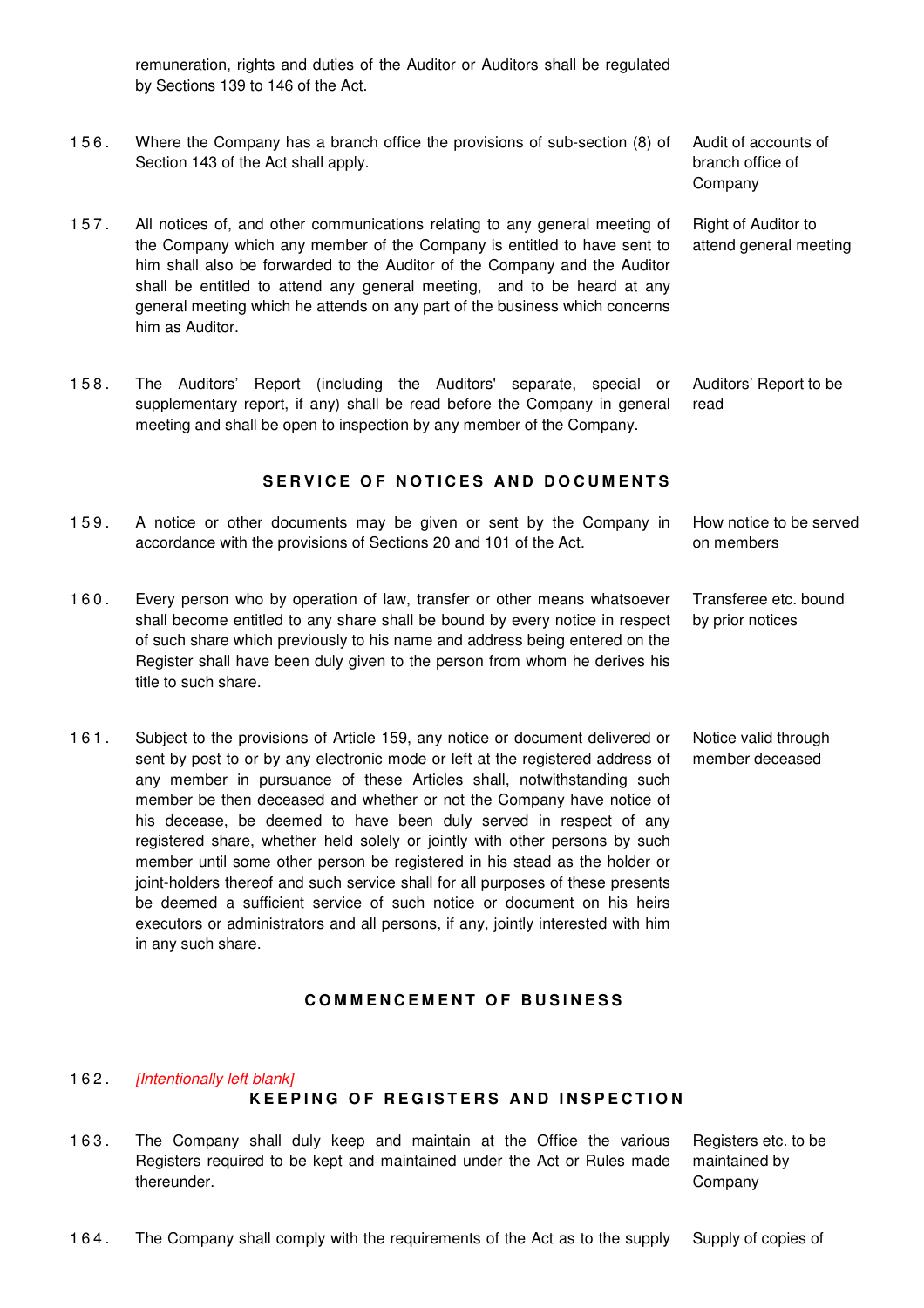of copies of Registers, deeds, documents, instruments, returns, certificates and books. Registers, etc.

- 1 6 5 . Where under any provisions of the Act any person whether a member of the Company or not is entitled to inspect any register, return, certificate, deeds, instrument or document required to be kept or maintained by the Company, the person so entitled to inspections shall be permitted to inspect the same during the hours of 10 A.M. and 12 noon on such business days as the Act requires them to be open for inspection.
- 1 6 6 . The Company may, after giving not less than 7 (seven) days' previous notice by advertisement in some newspapers circulating in the district in which the Office is situate, close the Register of Members or the Register of debentureholders, as the case may be, for any period or periods not exceeding in the aggregate 45 (forty-five) days in each year but not exceeding 30 (thirty) days at any one time.

## **R E C O N S T R U C T I O N**

**Reconstruction** 

1 6 7 . On any sale of the undertaking of the Company, the Board or the liquidators on a winding-up may, if authorised by a Special Resolution, accept fully paid or partly paid up shares, debentures or securities of any other company whether incorporated in India or not either then existing or to be formed for the purchase in whole or in part of the property of the Company, and the Board (if the profits, of the Company permit) or the liquidators (in a winding up) may distribute such shares or securities, or any other property of the Company amongst the members without realisation, or vest the same in trustees for them, and any Special Resolution may provide for the distribution or appropriation of the cash, shares or other securities, benefit or property, otherwise than in accordance with the strict legal rights of the members or contributories of the Company, and for the valuation of any such securities or property at such price and in such manner as the meeting may approve and all holders of shares shall be bound to accept and shall be bound by any valuation or distribution so authorized and waive all rights in relation thereto, save only in case the Company is proposed to be or is in the course of being wound up, such statutory rights (if any) under the Act as are incapable of being varied or excluded by these Articles.

#### **S E C R E C Y**

- **Secrecy**
- 1 6 8 . Every Director, Secretary, Trustee for the Company, its members or debenture-holders, member of a Committee, officer, servant, agent, accountant, or other person employed in or about the Business of the Company shall, if so required by the Board before entering upon his duties, sign a declaration pledging himself to observe a strict secrecy respecting all transactions of the Company with its customer and the state of accounts with individuals and in matters relating thereto, and shall by such declaration pledge himself not to reveal any of the matters which may come to his knowledge in the discharge of his duties except when required so to do by the Board or by any general meeting or by a Court of law and except so far as may be necessary in order to comply with any to the provisions in these Articles contained.

Inspection of Registers, etc.

When registers of Members and debenture-holders may be closed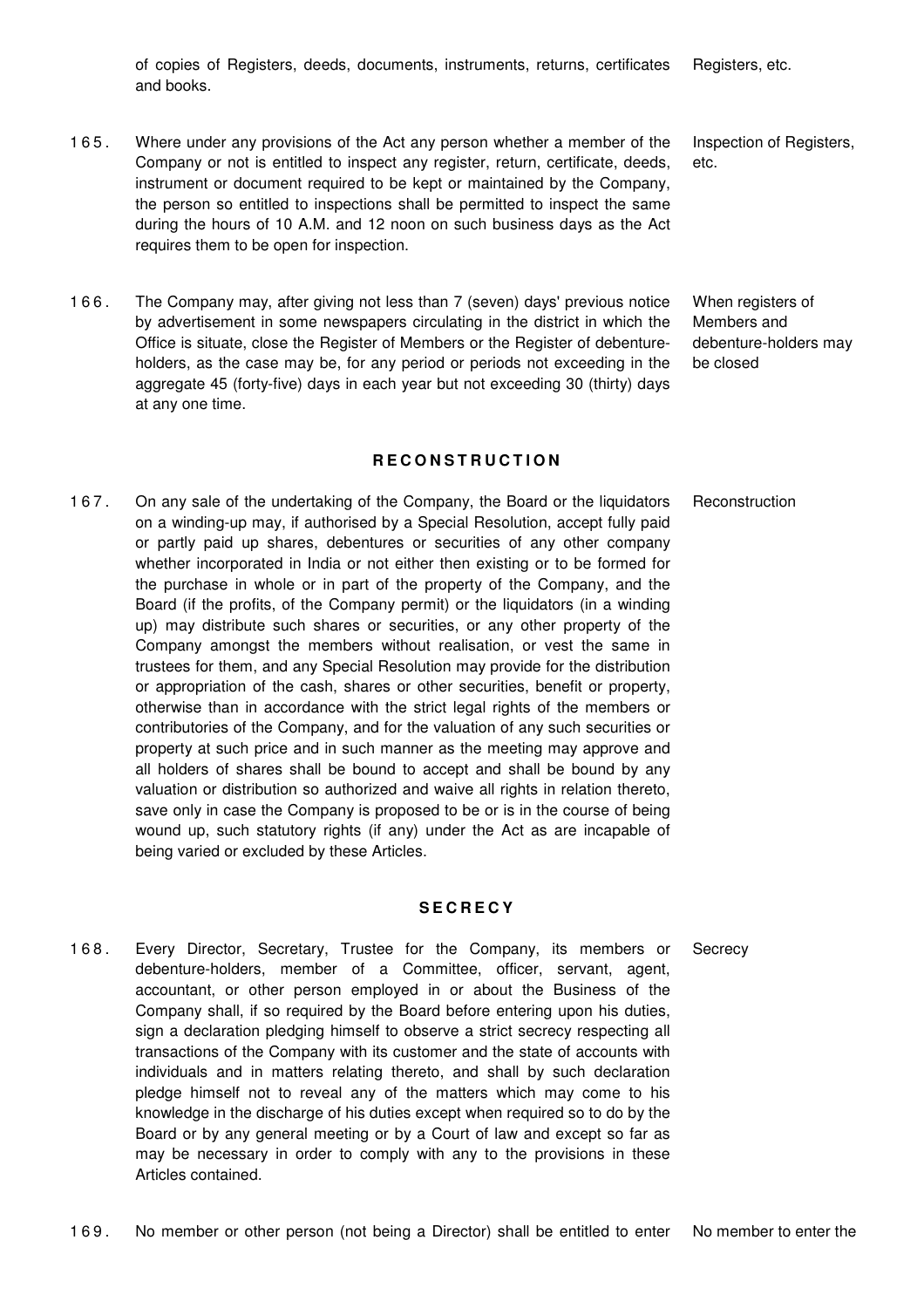upon the property of the Company or to inspect or examine the premises or properties of the Company without the permission of the Board or, subject to Article 147 to require discovery of or any information respecting any detail of the trading of the Company or any matter which is or may be in the nature of a trade secret, mystery of trade or secret process or of any matter whatsoever which may relate to the conduct of the business of the Company and which in the opinion of the Board it will be inexpedient in the interest of the Company to communicate.

### **W I N D I N G - U P**

- 1 7 0 . If the Company shall be wound up and the assets available for distribution among the members as such shall be insufficient to repay the whole of the paid up capital such assets shall be distributed so that as nearly as may be the losses shall be borne by the members in proportion to the capital paid up or which ought to have been paid up at the commencement of the winding-up on the shares held by them respectively and if in a winding-up the assets available for distribution among the members shall be more than sufficient, to repay the whole of the capital paid-up at the commencement of the windingup, the excess shall be distributed amongst the members in proportion to the capital at the commencement of the winding-up paid up or which ought to have been paid up on the shares held by them respectively. But this Article is to be without prejudice to the rights of the holders of shares issued upon special terms and conditions.
- 1 7 1 . If the Company shall be wound up, whether voluntarily or otherwise, the liquidators may, with its sanction of a Special Resolution, divide among the contributories, in specie or kind, any part of the assets of the Company and may, with the like sanction, vest any part of the assets of the Company in Trustees upon such trust for the benefit of the contributories, or any of them, as the liquidators, with the like sanction, shall think fit.

#### **I N D E M N I T Y**

- 172. (1) Every Director, Secretary or Officer of the Company or any person (whether an officer of the Company or not) employed by the Company and any person appointed Auditor shall be indemnified out of the funds of the Company against all liability incurred by him as such Director, Secretary, Officer, employee or Auditor in defending any proceedings, whether civil or criminal, in which judgment is given in his favour, or in which he is acquitted, or in which relief is granted to him by the Court or Tribunal.
	- (2) The Company shall indemnify and agrees to keep indemnified and to defend and hold harmless EMC against any Losses incurred by the EMC directly (i) as a reason of or resulting or arising from or in relation to any default, breach, misrepresentation or inaccuracy of the Company Warranties and any material default and breach of the obligations and covenants of the Company contained in the Investment Agreement which can be attributed to a period prior to the Closing Date;(ii) any liability with respect to the Company arising out of the acts and omissions of the Company prior to the Closing Date and such liability not having been disclosed in the Audited Accounts or during due diligence audit; (iii) any liability with respect to any transactions with the Related

premises of the Company without permission

Distribution of assets

Distribution of assets in specie

Indemnity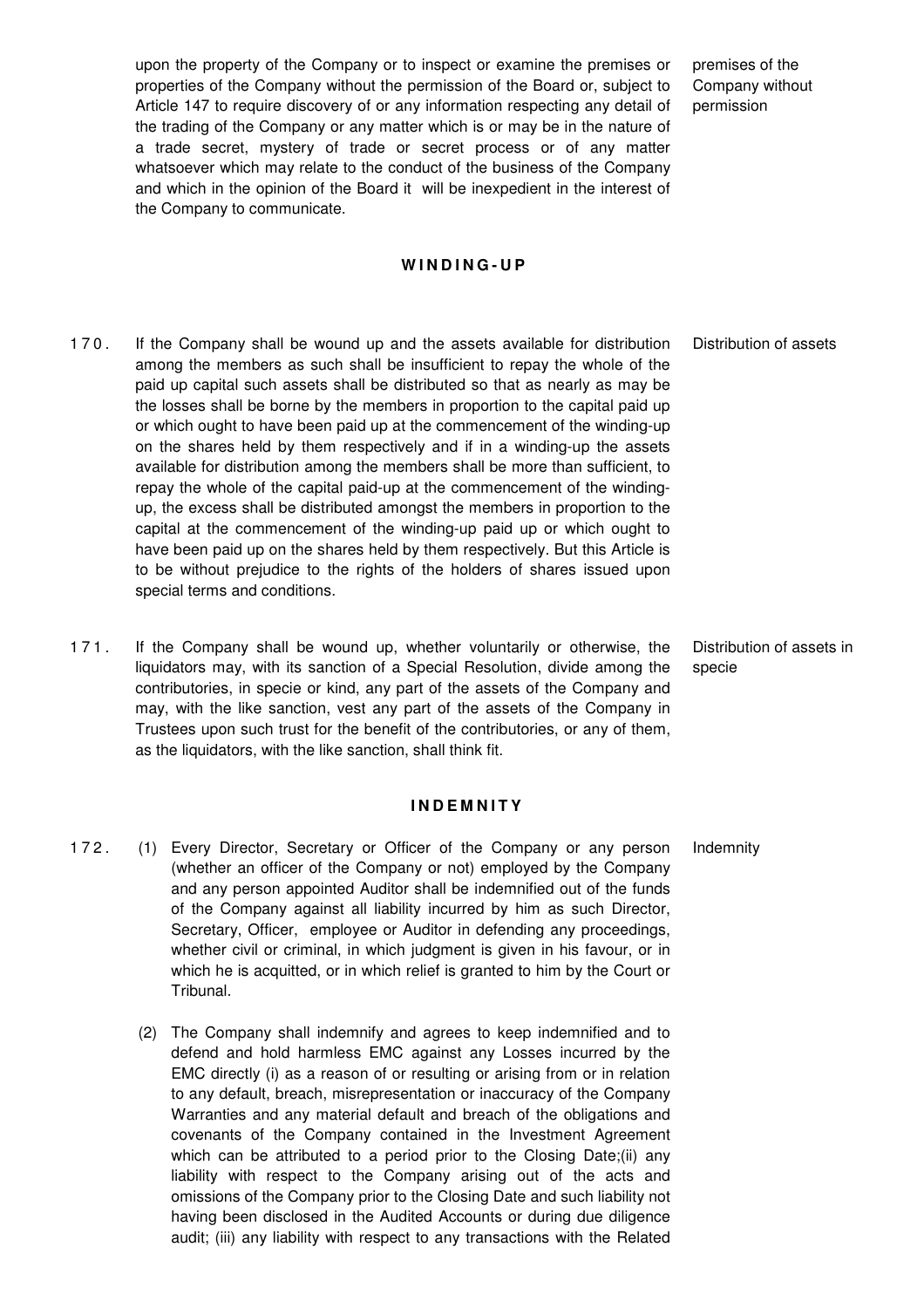Party, other than normal business transaction, which can be attributed to a period prior to the Closing Date; and (iv) any liability in connection with the MSEL Agreements, which can be attributed to a period prior to the Closing Date, which can be attributed to a period prior to the Closing Date.

(3) EMC shall be entitled to claim indemnification from the Company for Losses incurred by the EMC directly as a reason of or resulting or arising from or in relation to any default, breach, misrepresentation or inaccuracy of the Company Warranties (set out in Annexure 4 to the Investment Agreement).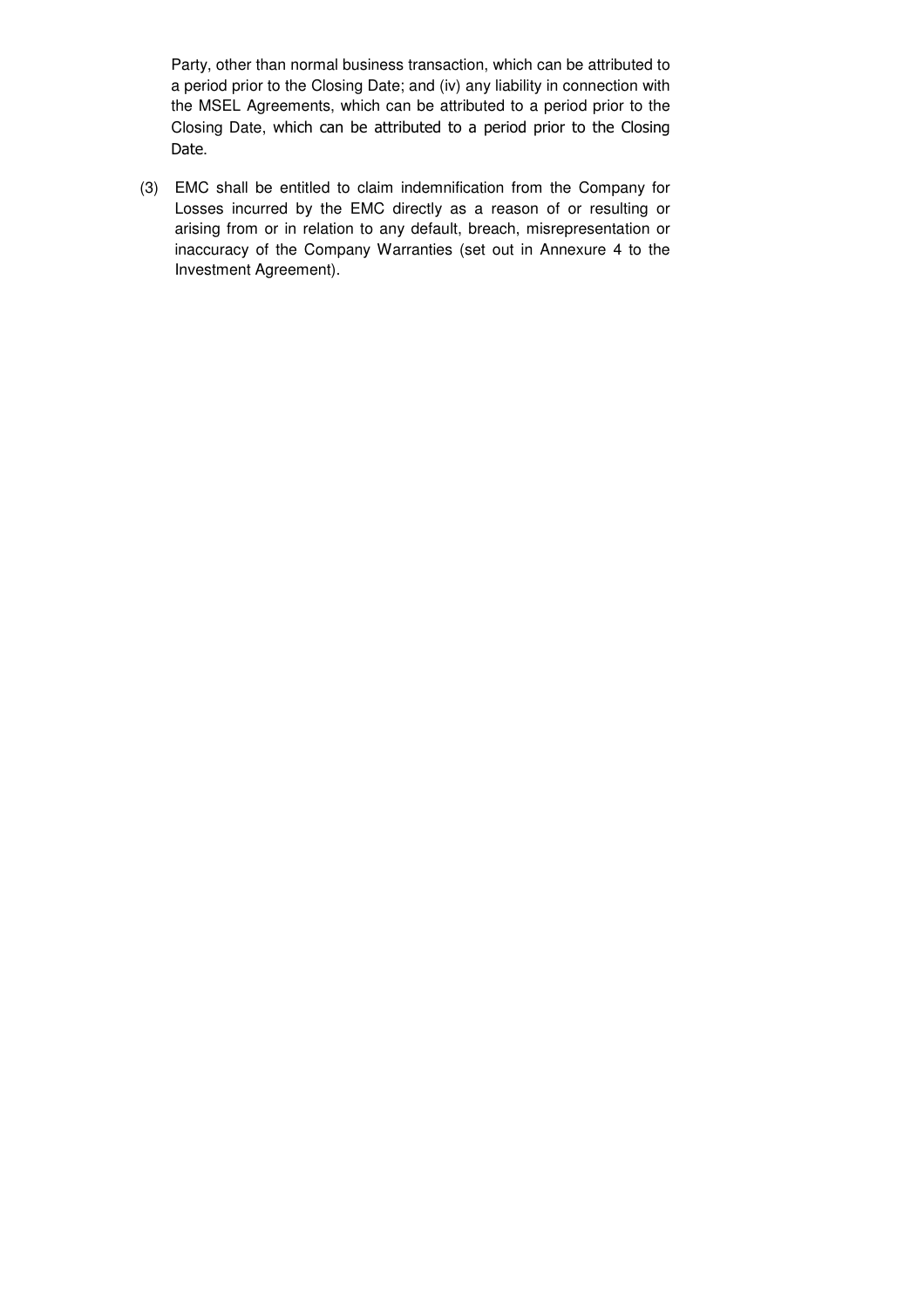# **Schedule 1 List of the Promoter Group**

| Sr. No.     | <b>Name of Shareholder</b>                   |
|-------------|----------------------------------------------|
| 1.          | McleodRussel India Limited                   |
| 2.          | Williamson Magor& Company Limited            |
| З.          | <b>Babcock Borsig Limited</b>                |
| 4.          | <b>Williamson Financial Services Limited</b> |
| 5.          | Kilburn Engineering Limited                  |
| 6.          | <b>Bishnauth Investments Limited</b>         |
| $7^{\circ}$ | Amritanshu Khaitan                           |